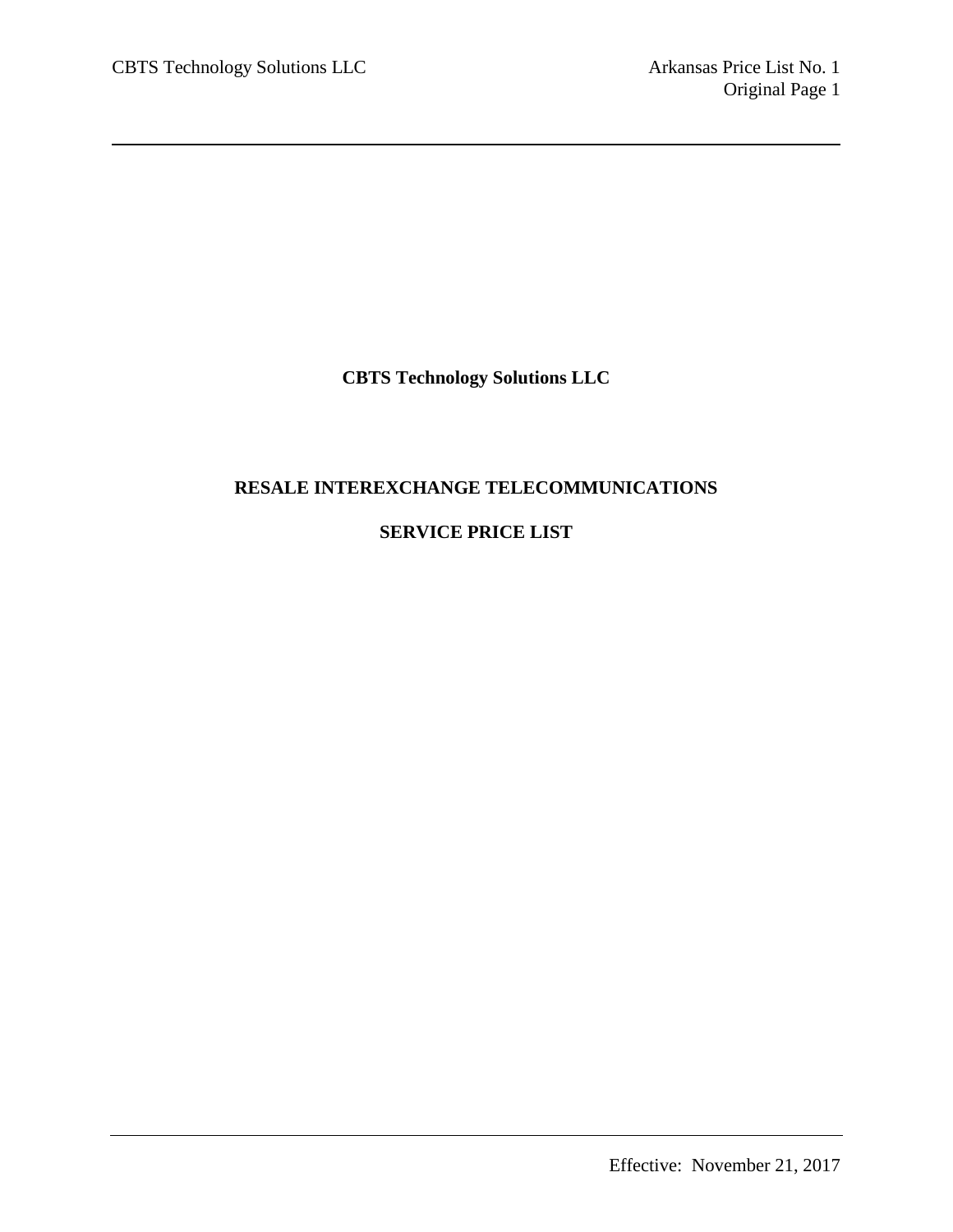#### **CHECK SHEET**

Pages of this tariff, as indicated below, are effective as of the date shown at the bottom of the respective pages. Original and revised pages, as named below, comprise all changes from the original tariff and are currently in effect as of the date on the bottom of this page.

| <b>PAGE</b>              | <b>REVISION</b> | <b>PAGE</b> | <b>REVISION</b> | <b>PAGE</b> | <b>REVISION</b> |
|--------------------------|-----------------|-------------|-----------------|-------------|-----------------|
| $\mathbf 1$              | Original        | 30          | <b>Second</b>   | 53          | First           |
| $\overline{2}$           | <b>Third</b>    | 31          | Second          | 54          | First           |
| 2.1                      | First           | 32          | First           | 55          | First           |
| 3                        | First           | 33          | First           | 56          | First           |
| $\overline{\mathcal{L}}$ | Original        | 34          | Original        | 57          | First           |
| 5                        | Original        | 35          | Original        | 58          | First           |
| 6                        | <b>First</b>    | 36          | Original        | 59          | First           |
| $\tau$                   | Original        | 37          | <b>First</b>    | 60          | First           |
| 8                        | Original        | 38          | <b>Second</b>   | 61          | First           |
| 9                        | Original        | 39          | First           | 62          | First           |
| 10                       | Original        | 39.1        | <b>Second</b>   | 63          | First           |
| 11                       | Original        | 39.2        | First           | 64          | First           |
| 12                       | Original        | 39.3        | <b>Second</b>   | 65          | First           |
| 13                       | Original        | 39.4        | First           | 66          | First           |
| 14                       | Original        | 39.5        | <b>Second</b>   | 67          | First           |
| 15                       | Original        | 40          | First           | 68          | First           |
| 16                       | Original        | 41          | First           | 69          | First           |
| 17                       | Original        | 42          | First           | 70          | First           |
| 18                       | Original        | 43          | First           | 71          | First           |
| 19                       | Original        | 44          | First           | 72          | First           |
| 20                       | Original        | 45          | First           | 73          | First           |
| 21                       | Original        | 46          | First           | 74          | First           |
| 22                       | Original        | 47          | First           | 75          | First           |
| 23                       | Original        | 48          | First           | 76          | First           |
| 24                       | Original        | 49          | First           | 77          | First           |
| 25                       | Original        | 50          | First           |             |                 |
| 26                       | Original        | 51          | First           |             |                 |
| 27                       | First           | 52          | First           |             |                 |
| 28                       | First           | 29          | First           |             |                 |
|                          |                 |             |                 |             |                 |

ISSUED: February 16, 2006 EFFECTIVE: February 17, 2006

BY: D. Scott Ringo Jr., Assistant Secretary & Director – Regulatory Affairs Cincinnati Bell Any Distance Inc. 221 E. Fourth Street, 103-1280 Cincinnati, Ohio 45201-2301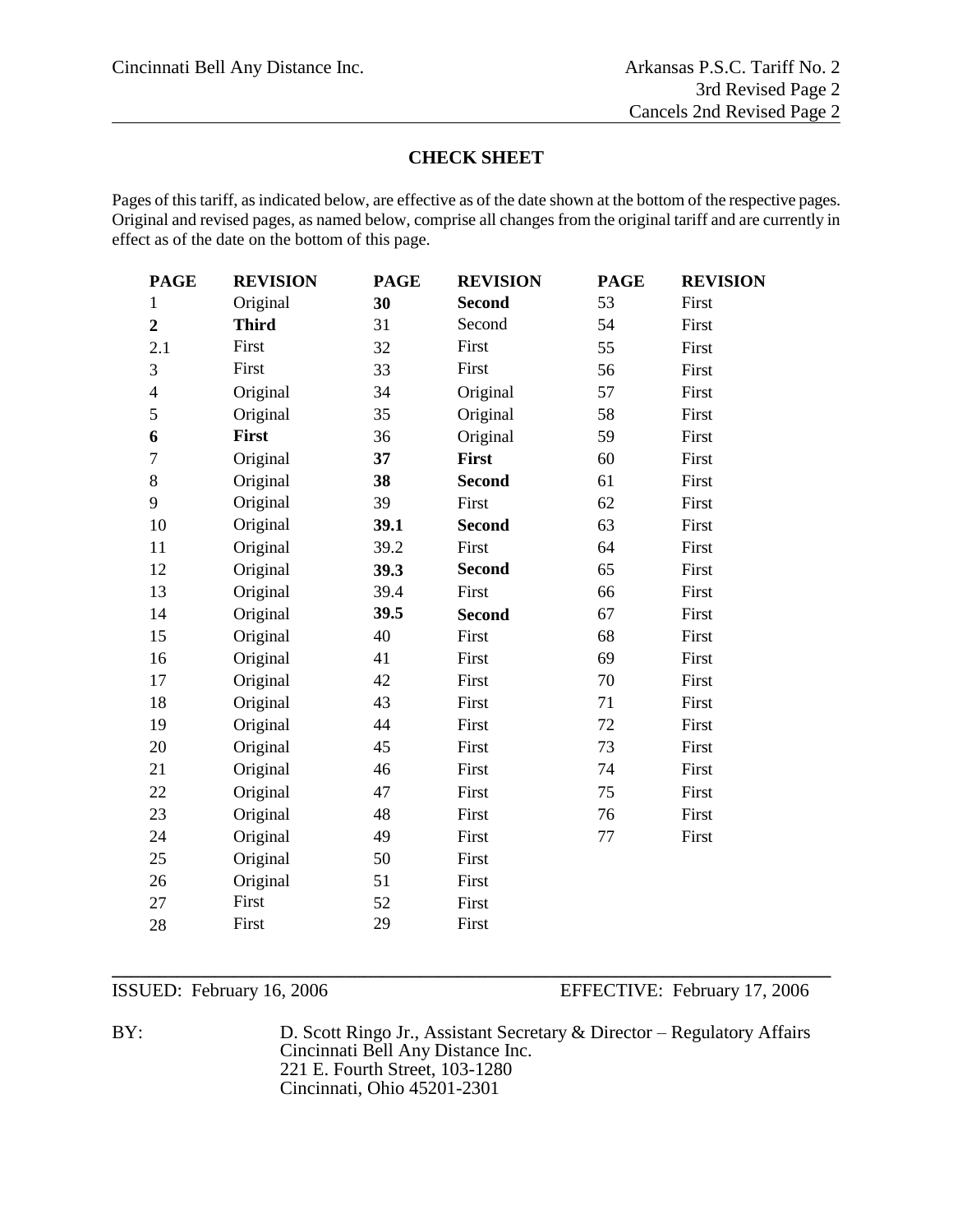# **CHECK SHEET, (Cont'd.)**

| <b>PAGE</b> | <b>REVISION</b> | <b>PAGE</b> | <b>REVISION</b> | <b>PAGE</b> | <b>REVISION</b> |
|-------------|-----------------|-------------|-----------------|-------------|-----------------|
| 78          | <b>First</b>    |             |                 |             |                 |
| 79          | <b>First</b>    |             |                 |             |                 |
| 80          | First           |             |                 |             |                 |
| 81          | Original        |             |                 |             |                 |
| 82          | Original        |             |                 |             |                 |
| 83          | Original        |             |                 |             |                 |
| 84          | Original        |             |                 |             |                 |
| 85          | Original        |             |                 |             |                 |
| 86          | Original        |             |                 |             |                 |
| 87          | Original        |             |                 |             |                 |
| 88          | Original        |             |                 |             |                 |
| 89          | Original        |             |                 |             |                 |
| 90          | Original        |             |                 |             |                 |
| 91          | Original        |             |                 |             |                 |
| 92          | Original        |             |                 |             |                 |
| 93          | Original        |             |                 |             |                 |
| 94          | Original        |             |                 |             |                 |

ISSUED: August 10, 2005 EFFECTIVE: August 10, 2005

BY: Christopher J. Wilson, Vice President Cincinnati Bell Any Distance Inc. 201 E. Fourth Street Cincinnati, Ohio 45202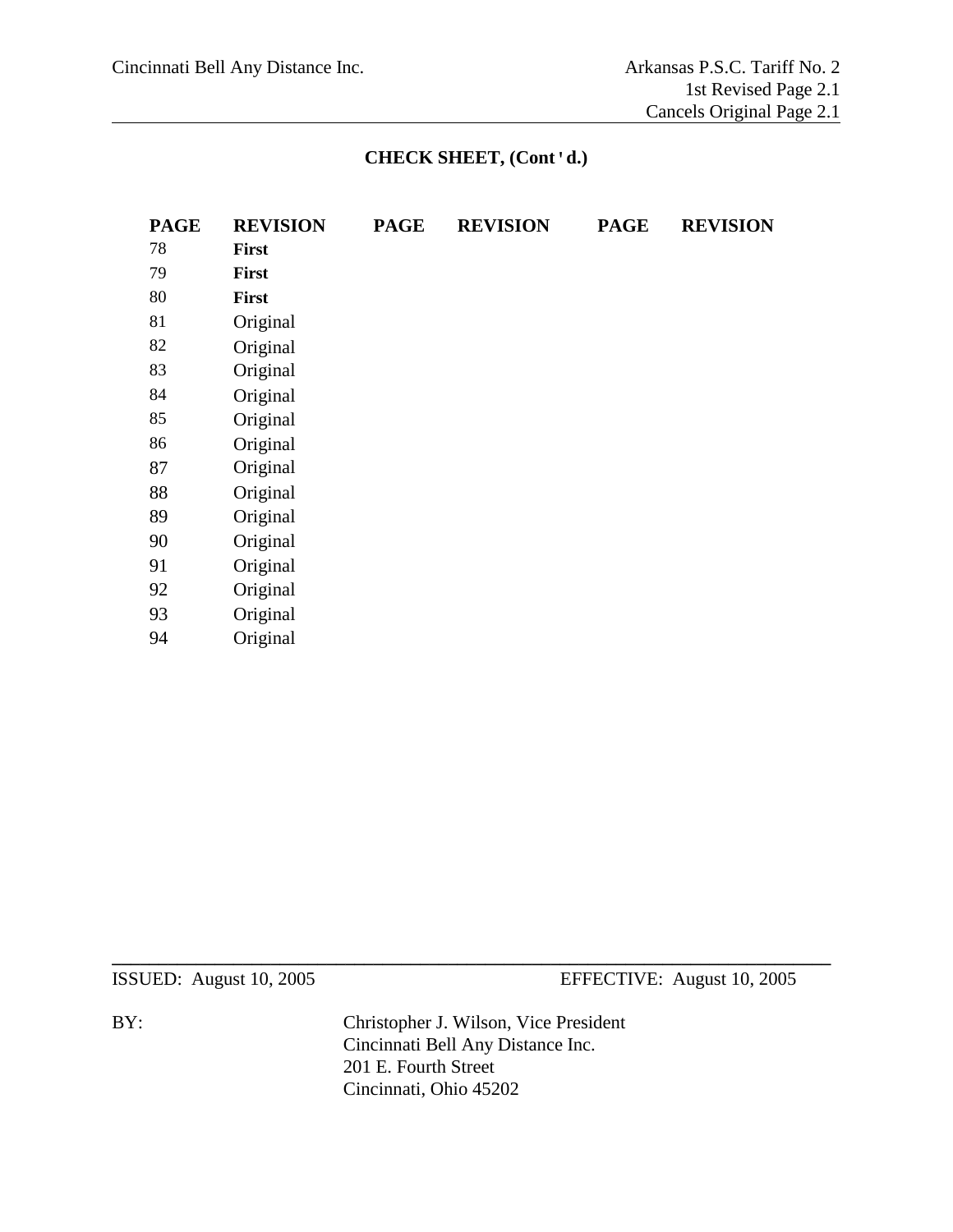# **TABLE OF CONTENTS**

| (T) |
|-----|
| (T) |
|     |
|     |

ISSUED: August 10, 2005

EFFECTIVE: August 10, 2005

 $BY:$ 

Christopher J. Wilson, Vice President Cincinnati Bell Any Distance Inc. 201 E. Fourth Street Cincinnati, Ohio 45202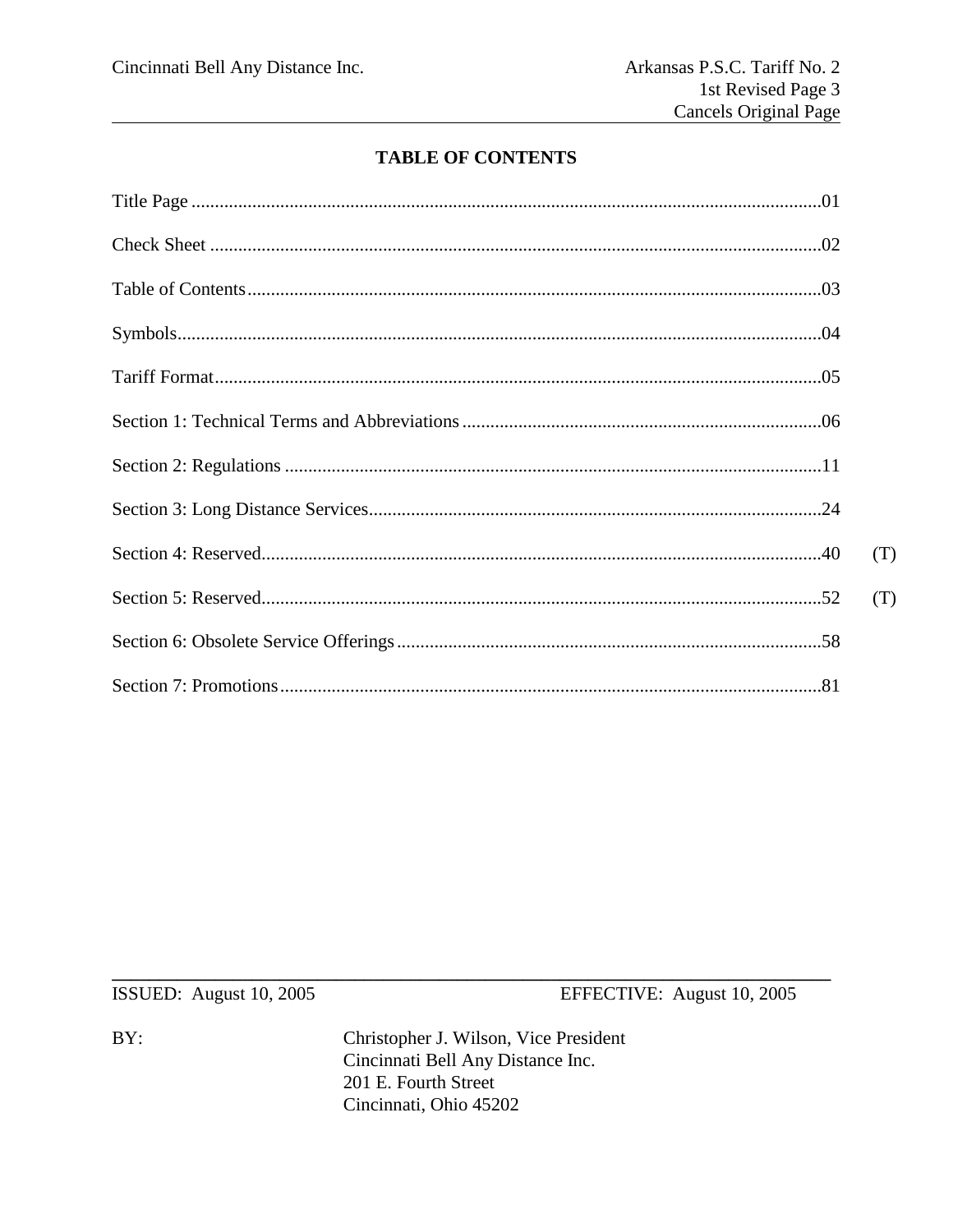#### **SYMBOLS**

The following are the only symbols used for the purposes indicated below:

- C Change in regulation or rate structure.
- D Delete or discontinue
- I Increase in rate.
- M Moved from another tariff location.
- N New rate or regulation.
- R Reduction in rate.
- T Change in text or regulation but no change in rate or charge.

ISSUED: November 19, 2003 EFFECTIVE: November 19, 2003

BY: Christopher J. Wilson, Vice President Cincinnati Bell Any Distance Inc. 201 E. Fourth Street Cincinnati, Ohio 45202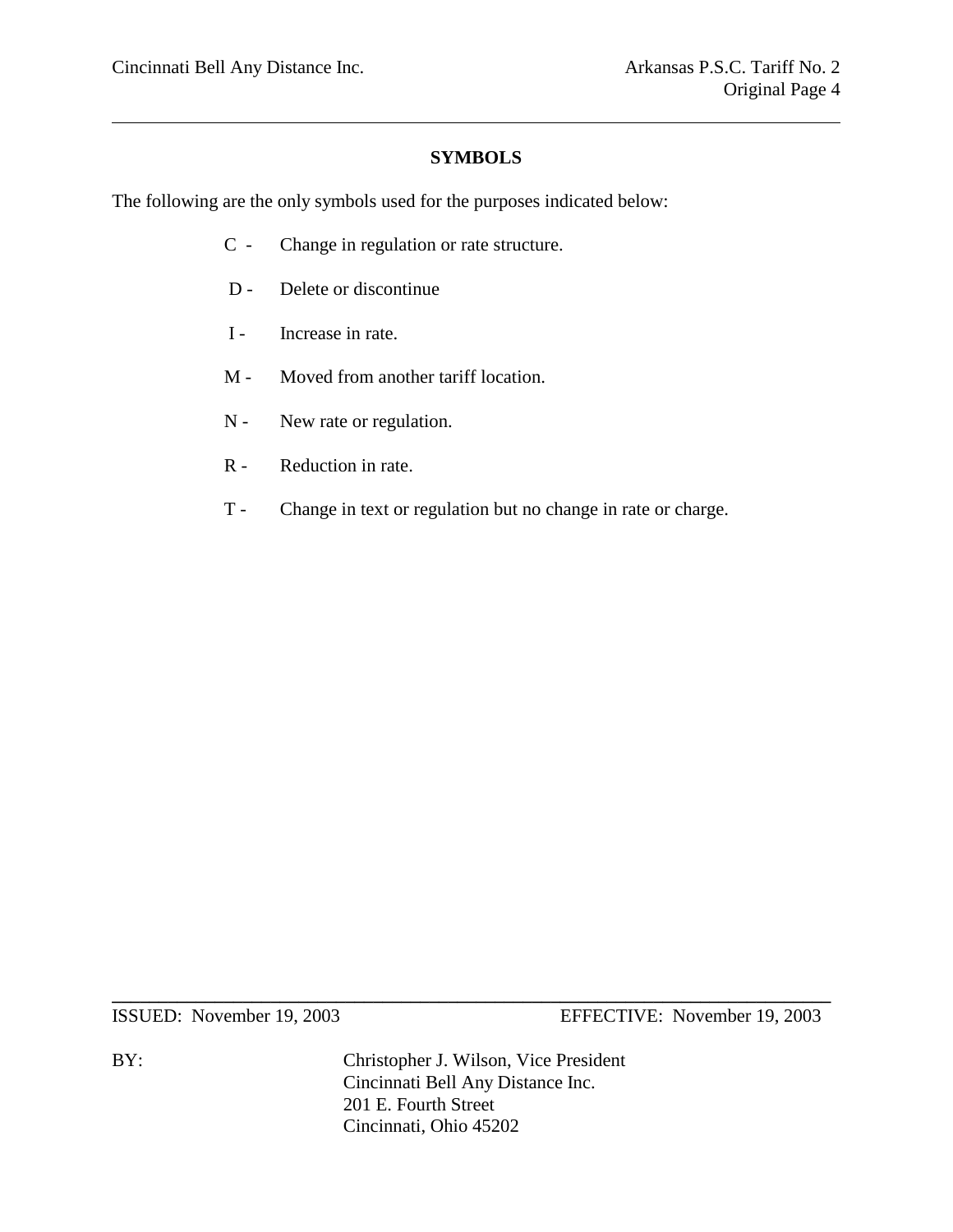# **TARIFF FORMAT**

- **A. Page Numbering** Page numbers appear in the upper right corner of the sheet. Pages are numbered sequentially. However, new pages are occasionally added to the tariff. When a new page is added between existing pages with whole numbers, a decimal is added. For example, a new page added between pages 34 and 35 would be page 34.1.
- **B. Page Revisions** Revision numbers also appear in the upper right corner of the page. These numbers are used to determine the most current page version on file with the Commission. For example, 4th Revised Page 34 cancels the 3rd Revised Page 34. Consult the check sheet for the page currently in effect.
- **C. Paragraph Numbering Sequence** There are nine levels of paragraph coding. Each level of coding is subservient to its next higher level of coding.
	- 2 2.1 2.1.1 2.1.1.A 2.1.1.A.1 2.1.1.A.1.(a) 2.1.1.A.1.(a).I  $2.1.1.A.1.(a).I.(i)$
- **D. Check Sheet** When a tariff is filed with the commission, an updated check sheet accompanies the filing. The check sheet lists the tariff pages, with a cross reference to the current revision number. When new sheets are added, the check sheet is changed to reflect the revision. All revisions made in a given filing are designated by an asterisk (\*). There will be no other symbols used on this sheet if these are the only changes made. The tariff user should refer to the latest check sheet to find out if a particular page is the most current on file with the Commission.

ISSUED: November 19, 2003 EFFECTIVE: November 19, 2003

BY: Christopher J. Wilson, Vice President Cincinnati Bell Any Distance Inc. 201 E. Fourth Street Cincinnati, Ohio 45202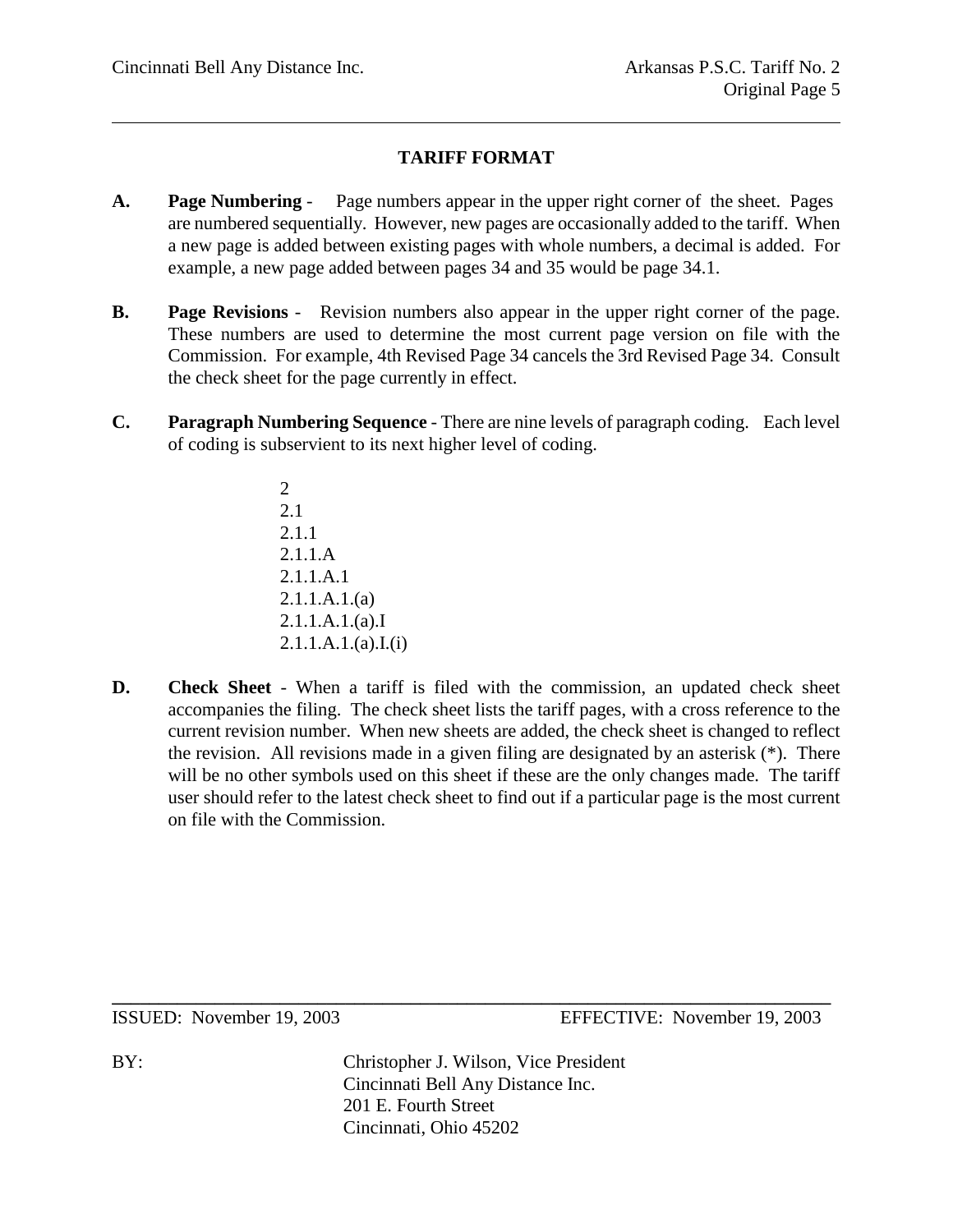# **SECTION 1 - TECHNICAL TERMS AND ABBREVIATIONS**

#### **1.1 Definitions**

**Application for Service** - a standard order form which includes all pertinent billing, technical and other descriptive information which will enable the carrier to provide the communication service.

**ASR (Access Service Request)** - Service ordered processed to the underlying local exchange or interexchange carrier.

**Authorization Code** - a numerical code, one or more of which are assigned to a customer to enable a reseller to identify use of service on its account and to bill the customer accordingly for such service. Multiple authorization codes may be assigned to a customer to identify individual users or groups of users on its account.

**Authorized User** - a person, firm, corporation or other entity authorized by the customer to receive or send communications.

**Automatic Dialing Device** - an apparatus provided by the carrier which, when attached to customer's telephone equipment, dials the carrier's facilities, emits an authorization code, and forwards the called number to the carrier's facilities.

**Bandwidth** - the total frequency band allocated for a channel.

**Business Customer** - any Customer of the Company who is not a Residential Customer as described herein.

**Busy Hour** - the two consecutive half hours during which the greatest volume of traffic is handled.

**Cancellation of Order** - a customer-initiated request to discontinue processing a service order, either in part or in its entirety, prior to its completion.

**Carrier** - Cincinnati Bell Any Distance Inc., unless specifically stated otherwise.

**\_\_\_\_\_\_\_\_\_\_\_\_\_\_\_\_\_\_\_\_\_\_\_\_\_\_\_\_\_\_\_\_\_\_\_\_\_\_\_\_\_\_\_\_\_\_\_\_\_\_\_\_\_\_\_\_\_\_\_\_\_\_\_\_\_\_\_\_\_\_\_\_\_\_\_\_\_**

**Casual Caller** – A caller that has not affirmatively selected the Company as its choice of (T) a long distance service provider in advance of placing a long distance call. (T)

ISSUED: February 16, 2006 EFFECTIVE: February 17, 2006

BY: D. Scott Ringo Jr., Assistant Secretary & Director – Regulatory Affairs Cincinnati Bell Any Distance Inc. 221 E. Fourth Street, 103-1280 Cincinnati, Ohio 45201-2301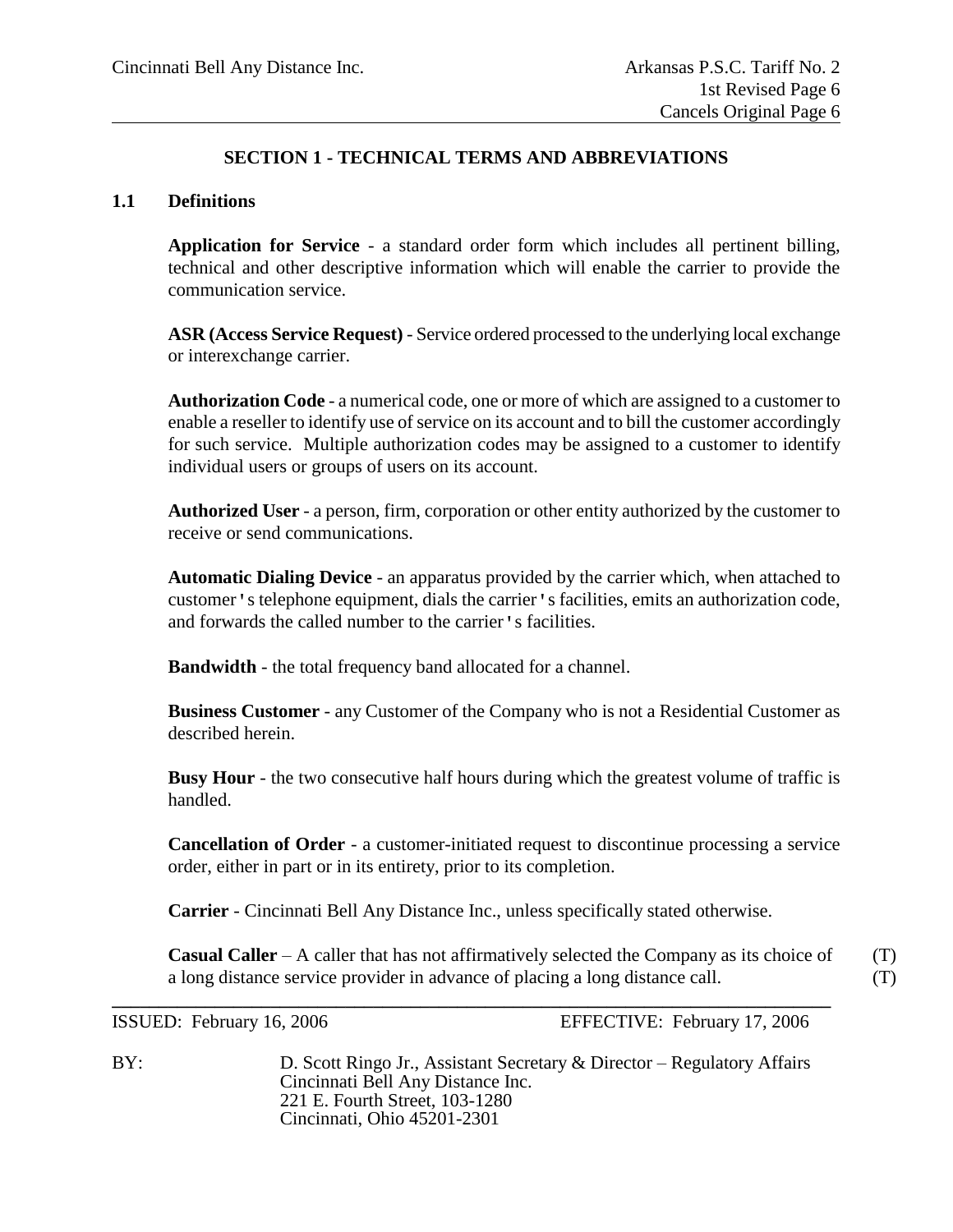#### **1.1 Definitions:** (continued)

**Company** - Cincinnati Bell Any Distance Inc., sometimes referred to as Acarrier.@

**Completed Calls** - calls answered at the distance end. If a customer is charged for an incomplete call, the Company will issue a one minute credit upon the customer's request.

**Custom Account Coding** - key, legend or table created by the customer for a unique project or account numbers for its private use.

**Customer** - the person, firm, corporation or other entity that orders or uses service and is responsible for payment of the rates and charges under a contract or this tariff.

**Customer Premises Equipment** - communications equipment located at the customer's premises. Such equipment may be provided by the customer or by The Company.

**Day Rate Period** - unless otherwise specified in this tariff, the Day Rate Period applies during the hours of 8:00 a.m. to, but not including 5:00 p.m., Monday through Friday.

**Dedicated Port** - a port on reseller's switch which is dedicated, at extra charge, to customer's exclusive use, and which is connected to the customer's premises by a private line furnished by the customer or the customer's serving local exchange company.

**Delinquent or Delinquency** - an account for which a bill or payment agreement for services or equipment has not been paid in full on or before the due date. Amounts due and unpaid after the due date may be subject to a late payment charge.

**Disconnect** - to render inoperable or to disable circuitry thus preventing outgoing and incoming toll communications service.

**Dialed Number Information Service (DNIS)** - A toll free service option, under which Carrier electronically transmits to Customer, identifying digits (up to 10 digits) that indicate which number was dialed when multiple numbers terminate on the same trunk group.

ISSUED: November 19, 2003 EFFECTIVE: November 19, 2003

BY: Christopher J. Wilson, Vice President Cincinnati Bell Any Distance Inc. 201 E. Fourth Street Cincinnati, Ohio 45202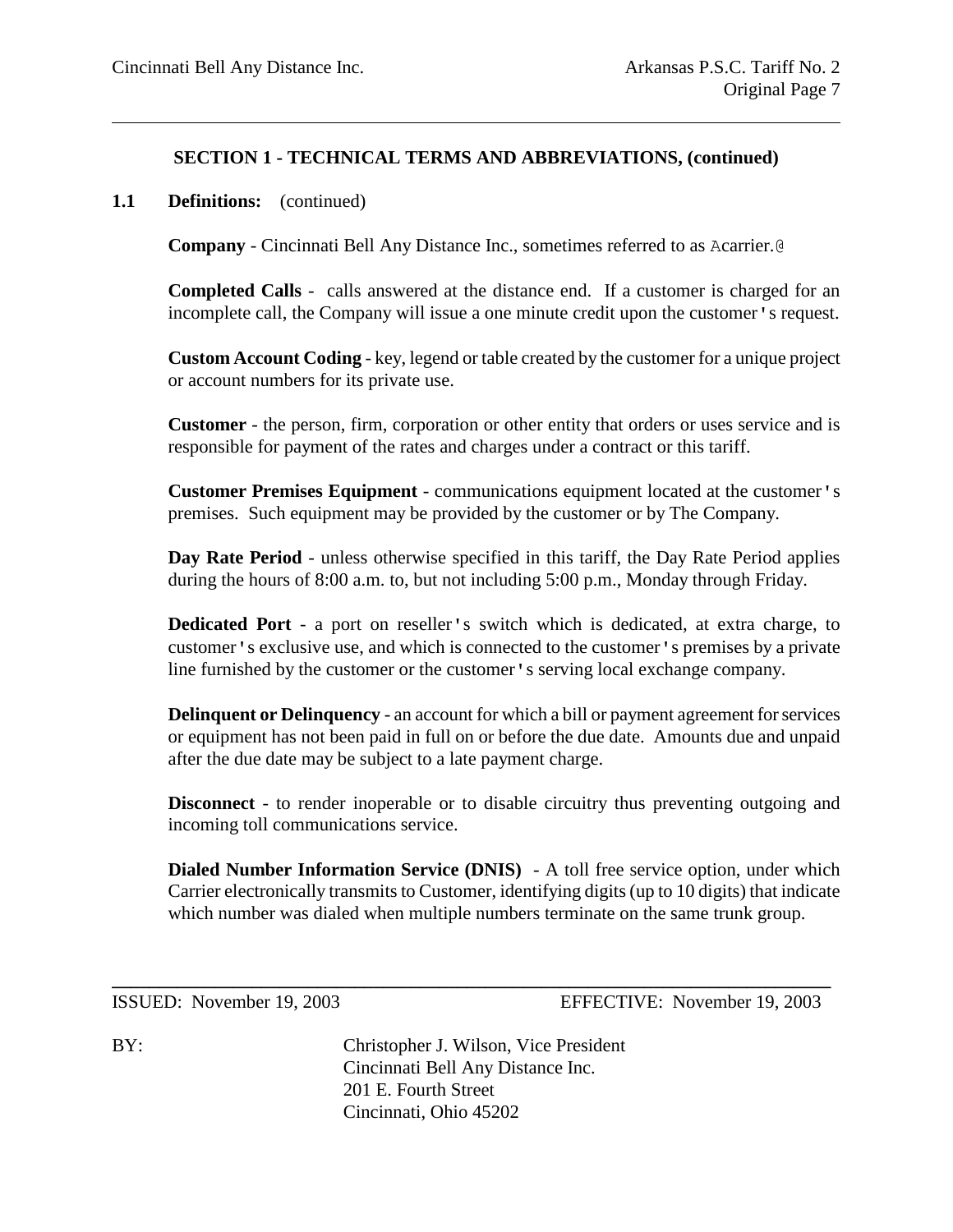#### **1.1 Definitions:** (continued)

**Evening Rate Period** - unless otherwise specified in this tariff, the Evening Rate Period applies during the hours of 5:00 p.m. to, but not including 11:00 p.m., Sunday through Friday.

**Excessive Call Attempt** - a customer attempt to call over the carrier's network using an invalid authorization code during a measured 15 minute period, within which 10 or more incomplete call attempts are made by the customer from the same customer line, and where those attempts do not complete because the customer has not used a valid authorization code.

**Expedite** - The best effort acceleration of the installation date in advance of commitment date provided by the Company.

**Holidays**- for the purposes of this tariff recognized holidays are New Year's Day, Memorial Day, Independence Day, Labor Day, Thanksgiving Day and Christmas day.

**Holiday Rate Period** - the evening rate will apply to calls made on the Company recognized holidays, provided, however, that calls made on holidays during the Night/Weekend Rate Period shall be billed at the lower of the Evening Rate and the Night/Weekend Rate.

**Interexchange Utility** - a utility, resale carrier or other entity that provides intrastate telecommunications services and facilities between exchanges within the state, without regard to how such traffic is carried. A local exchange utility that provides exchange service may also be considered an interexchange utility.

**Local Distribution Area** - metropolitan locations served by the Company which have been defined by the local exchange telephone company as a local calling area under its local exchange tariff.

**Measured Use Service** - the provision of long distance measured time communications telephone service to customers who access the carrier's services at its switching and call processing equipment by means of access facilities obtained from another carrier by the customer or otherwise provided at its own expense (the customer is responsible for arranging for the access line).

ISSUED: November 19, 2003 EFFECTIVE: November 19, 2003

BY: Christopher J. Wilson, Vice President Cincinnati Bell Any Distance Inc. 201 E. Fourth Street Cincinnati, Ohio 45202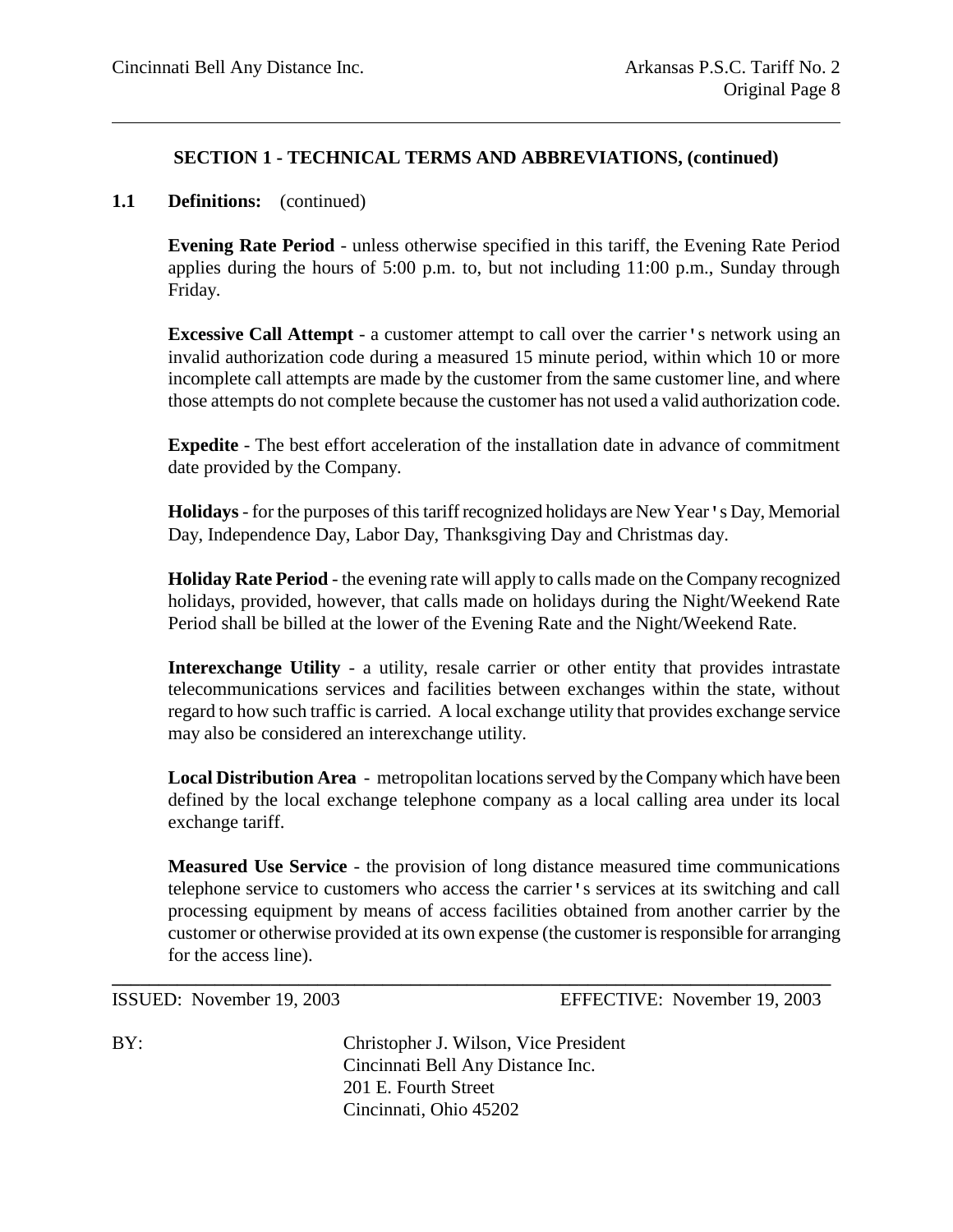#### **1.1 Definitions:** (continued)

**Message** - a completed telephone call by a customer or end user.

**Network Terminal** - any location where the Company provides services described herein.

**Night/Weekend Rate Period** - unless otherwise specified in this tariff, the Night/Weekend Rate Period applies during the hours of 11:00 p.m. to, but not including 8:00 a.m., Monday through Friday; all day Saturday; and from 8:00 a.m. to, but not including 5:00 p.m. Sunday.

**Normal Business Hours** - the hours of 8:00 a.m. to 5:00 p.m., Monday through Friday, excluding holidays.

**Physical Change** - the modification of a circuit, dedicated access line, or port at the request of the customer requiring an actual material change.

**Post-engineering** - After provisioning of service elements.

**Pre-engineering** - Prior to provisioning of service elements.

**Premises**- the space occupied by an individual customer in a building, in adjoining buildings occupied entirely by that customer, or on contiguous property occupied by the customer separated only by a public thoroughfare, a railroad right of way or a natural barrier.

**Rate** - money, charge, fee or other recurring assessment billed to customers for services or equipment.

**Residential Customer** - For the purpose of this tariff, a Residential Customer is a Customer of the Company whose primary use of the Company's service is for personal use in a house, apartment or other residential dwelling. A Residential Customer is also a Customer who accesses the Company's service using an access line that has not been assigned a business class of service by the local service provider.

**Routing Function** - terminating number for toll free service may be designated by time of day, day of the week, region of originating ANI or percentage of calls.

**\_\_\_\_\_\_\_\_\_\_\_\_\_\_\_\_\_\_\_\_\_\_\_\_\_\_\_\_\_\_\_\_\_\_\_\_\_\_\_\_\_\_\_\_\_\_\_\_\_\_\_\_\_\_\_\_\_\_\_\_\_\_\_\_\_\_\_\_\_\_\_\_\_\_\_\_\_**

ISSUED: November 19, 2003 EFFECTIVE: November 19, 2003

BY: Christopher J. Wilson, Vice President Cincinnati Bell Any Distance Inc. 201 E. Fourth Street Cincinnati, Ohio 45202

Cincinnati Bell Any Distance Inc. <br>
Arkansas P.S.C. Tariff No. 2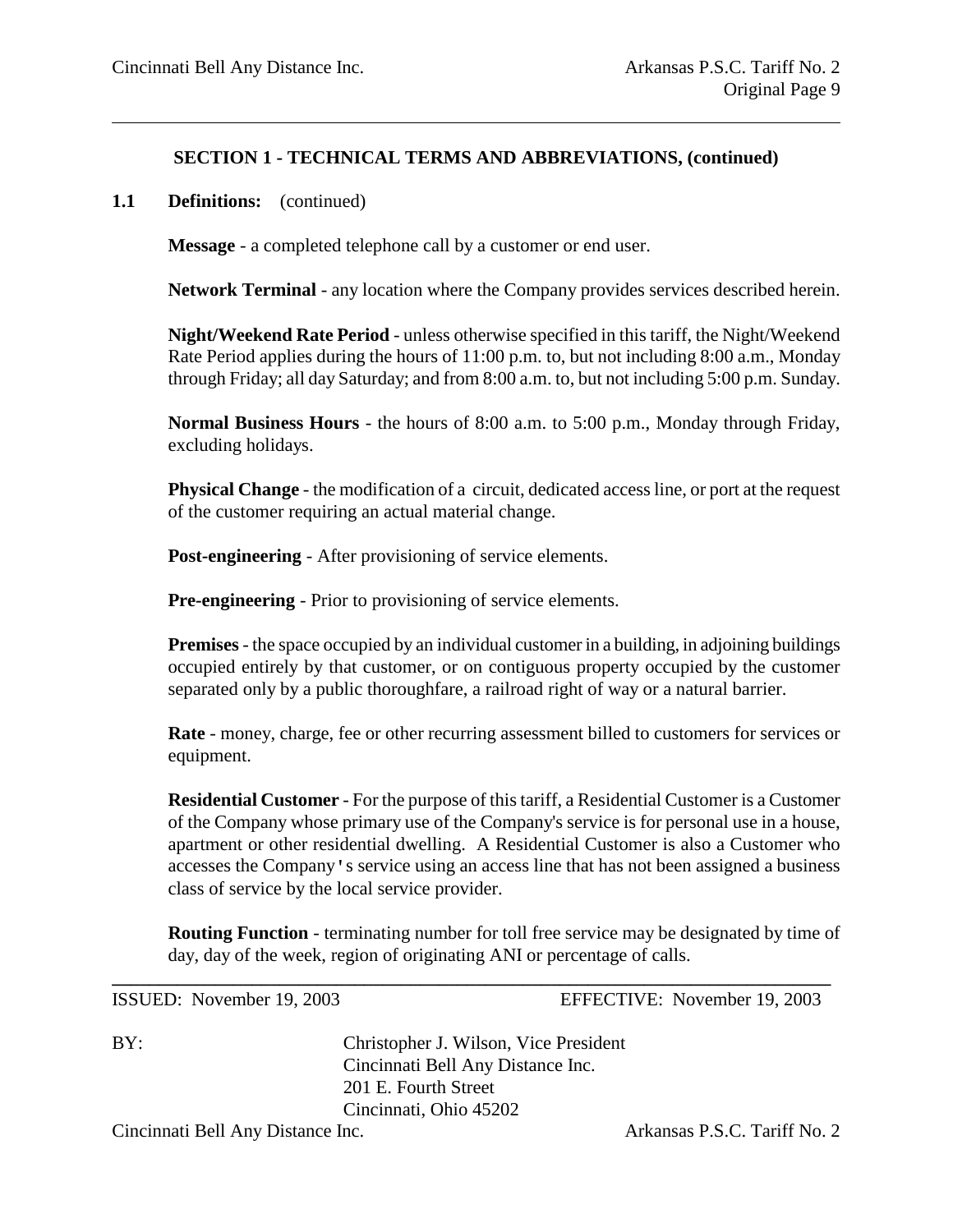# **1.1 Definitions:** (continued)

**Suspension** - temporary disconnection or impairment of service which disables either outgoing or incoming toll communications services provided by the Company.

**Speed Number** - a signaling arrangement by which a customer may elect to dial a preprogrammed four-digit number in place of a designated ten-digit number.

**Terminal Equipment** - telephone instruments, including pay telephone equipment, the common equipment of large and small key and PBX systems and other devices and apparatus, and associated wiring, which are intended to be connected electrically, acoustically or inductively to the telecommunication system.

**Toll Free Service** - a service that provides long distance calling to a predesignated destination where charges are the responsibility of the call terminated party.

**United States** - the forty-eight contiguous United States and the District of Columbia.

**Validated Account Codes** - account codes that have restricted access.

#### **1.2 Abbreviations**:

- **CPE** Customer Premises Equipment
- **LATA** Local Access and Transport Area
- **LDA** Local Distribution Area
- **LEC** Local Exchange Carrier
- **MTS** Message Telecommunications Service
- **NSF** Non-sufficient funds
- **PBX** Private Branch Exchange
- **SAL** Special Access Line
- **V&H** Vertical and Horizontal Coordinates
- **WATS** Wide Area Telephone Service

ISSUED: November 19, 2003 EFFECTIVE: November 19, 2003

BY: Christopher J. Wilson, Vice President Cincinnati Bell Any Distance Inc. 201 E. Fourth Street Cincinnati, Ohio 45202

**\_\_\_\_\_\_\_\_\_\_\_\_\_\_\_\_\_\_\_\_\_\_\_\_\_\_\_\_\_\_\_\_\_\_\_\_\_\_\_\_\_\_\_\_\_\_\_\_\_\_\_\_\_\_\_\_\_\_\_\_\_\_\_\_\_\_\_\_\_\_\_\_\_\_\_\_\_**

Cincinnati Bell Any Distance Inc. **Arkansas P.S.C. Tariff No. 2** 

Original Page 11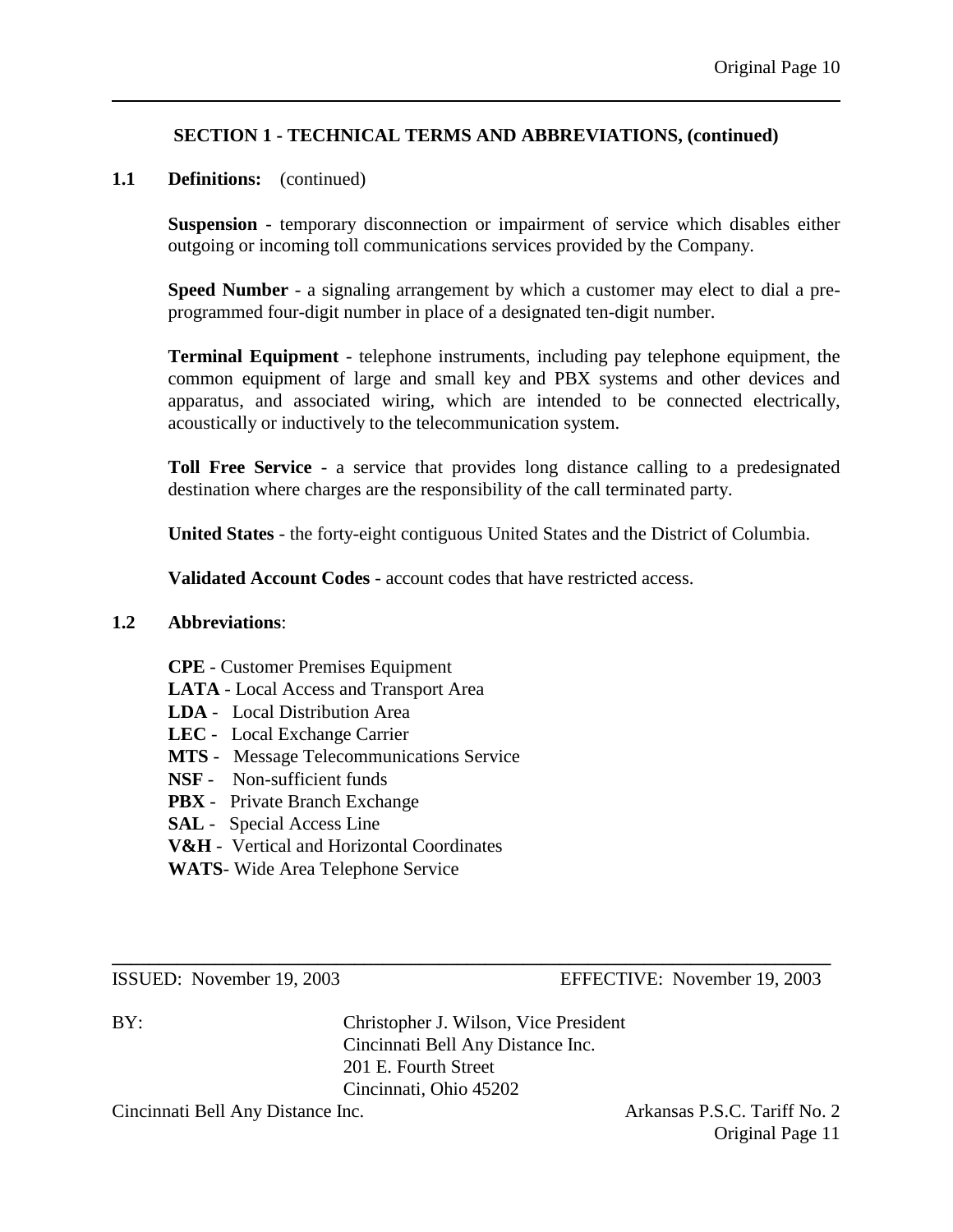# **SECTION 2 - REGULATIONS**

#### **2.1 Undertaking of the Company**

The Company provides long distance message telecommunications service to customers for their direct transmission of voice, data and other types of telecommunications.

Communications originate when the customer accesses the Company directly or through the facilities of another carrier via one or more access lines, equal access or on a dial-up basis. The Company may act as the customer's agent for ordering access connection facilities provided by other carriers or entities when authorized by the customer, to allow connection of a customer's location to the Company's network. The customer shall be responsible for all charges due for such service arrangements.

The Company's services are provided on a monthly basis, unless otherwise stated in this tariff. Services are available twenty-four (24) hours per day, seven (7) days per week.

#### **2.2 Limitations on Service**

- **2.2.1** Service is offered subject to the availability of the necessary facilities and/or equipment and subject to the provisions of this tariff.
- **2.2.2** The Company reserves the right to discontinue furnishing service upon written notice, when necessitated by conditions beyond its control or when the customer is using the service in violation of the provisions of this tariff or in violation of the law.
- **2.2.3** To the extent that any conflict arises between the terms and conditions of a service agreement or other contract and the terms and conditions of this tariff, the tariff shall prevail.
- **2.2.4** Title to all equipment provided by the Company under this tariff remains with the Company.

ISSUED: November 19, 2003 EFFECTIVE: November 19, 2003

BY: Christopher J. Wilson, Vice President Cincinnati Bell Any Distance Inc. 201 E. Fourth Street Cincinnati, Ohio 45202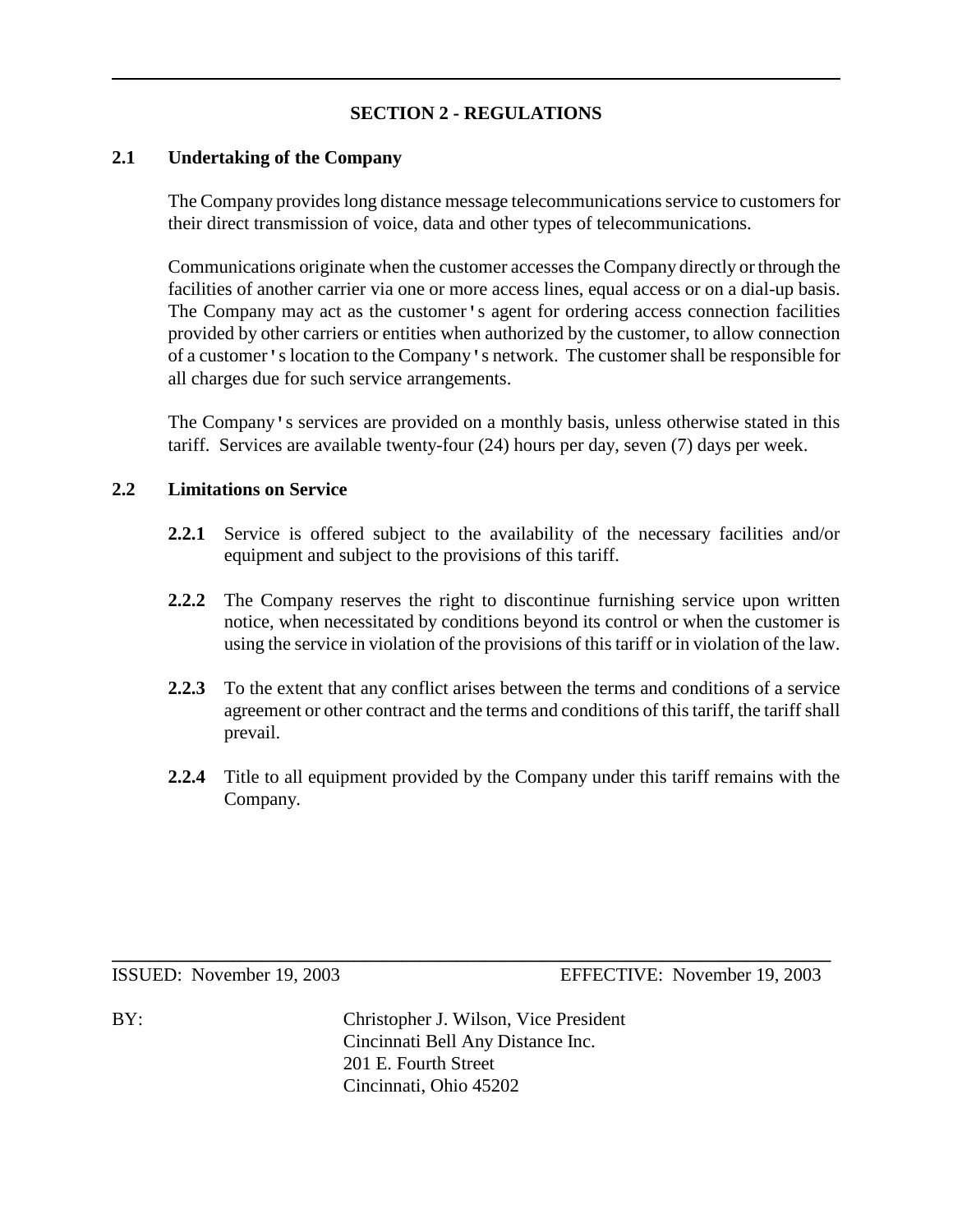#### **2.2 Limitations on Service,** (continued)

- **2.2.5** The customer may not transfer or assign the use of service provided under this tariff except with the prior written consent of the Company. Such transfer or assignment shall only apply where there is no interruption in the use or location of the service, and all regulations and conditions contained in this tariff, as well as all conditions for service, shall apply to all such permitted assignees or transferees.
- **2.2.6** Customer may request Carrier to assign one or more sub-accounts for billing purposes, and to direct sub-account invoices to customer's affiliates or other designated entities for payment. Such requests shall not affect the liability of the customer, who shall remain solely liable to the Company for payment of all invoices for service requested and obtained by customer, whether invoiced by the Company to the customer, the customer's affiliates, or other designated entities.

# **2.3 Use of Service**

Service may not be used for any unlawful purposes or for any purpose for which any payment or other compensation is received by the customer, except where the customer is a duly authorized and regulated common carrier.

# **2.4 Limitation of Liability**

2.4.1 In view of the fact that the customer has exclusive control of its communications over the facilities furnished by the Company, and other uses for which facilities may be furnished by the Company, and because of the unavoidableness of errors incident to the services and to the use of such facilities of the Company, the services and facilities furnished by the Company are subject to the regulations and limitations specified herein.

ISSUED: November 19, 2003 EFFECTIVE: November 19, 2003

BY: Christopher J. Wilson, Vice President Cincinnati Bell Any Distance Inc. 201 E. Fourth Street Cincinnati, Ohio 45202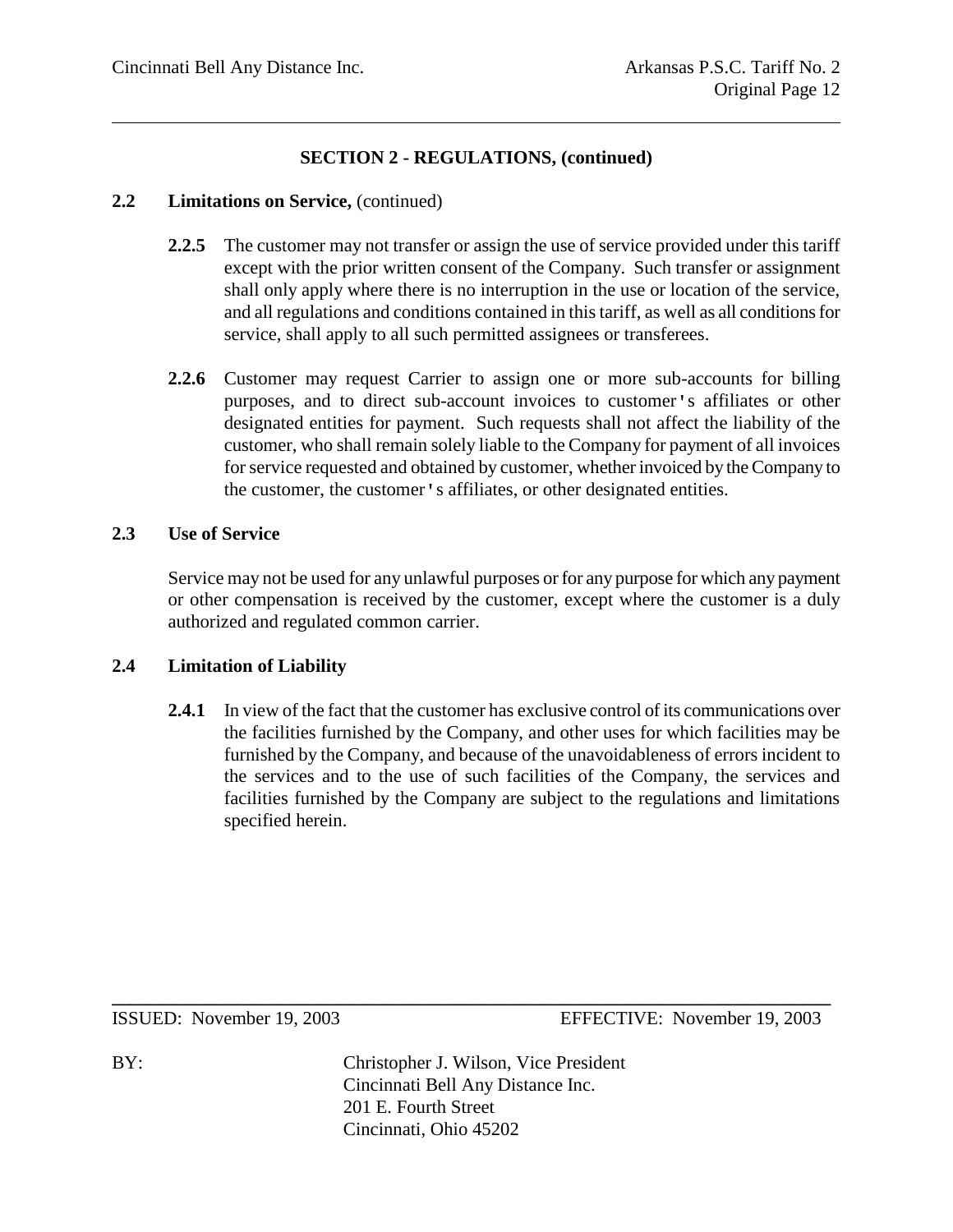#### **2.4 Limitation of Liability,** (continued)

- **2.4.2** The Company's failure to provide or maintain facilities under this tariff shall be excused by labor difficulties, governmental orders, civil commotions, acts of God and other circumstances beyond the Company's reasonable control, subject to the interruption allowance provisions under this tariff.
- **2.4.3** Defacement of premises No liability shall attach to the Company by reason of any defacement or damage to the customer's premises resulting from the existence of the Company's equipment or facilities on such premises, or by the installation or removal thereof, when such defacement or damage is not the result of the negligence of the Company or its employees.
- **2.4.4** Indemnification The Company's liability, if any, for its gross negligence or willful misconduct is not limited by this tariff. With respect to any other claim or suit by a customer or by any others, the customer indemnifies and saves harmless the Company against claims, losses or suits for injury to or death of any person, or damage to any property which arises from the use, placement or presence of the Company's equipment, facilities and associated wiring of the customer's premises and further the customer indemnifies and saves harmless the Company against claims for libel, slander, invasion of privacy or the infringement of copyright arising directly or indirectly from the material transmitted over the facilities of the Company or the use thereof by the customer; against claims for infringement of patents arising from combining with or using in connection with, facilities furnished by the Company and apparatus, equipment and systems provided by the customer; and against all other claims arising out of any act or omission of the customer in connection with the services or facilities provided by the Company. No agents or employees of other carriers shall be deemed to be agents or employees of the Company

ISSUED: November 19, 2003 EFFECTIVE: November 19, 2003

BY: Christopher J. Wilson, Vice President Cincinnati Bell Any Distance Inc. 201 E. Fourth Street Cincinnati, Ohio 45202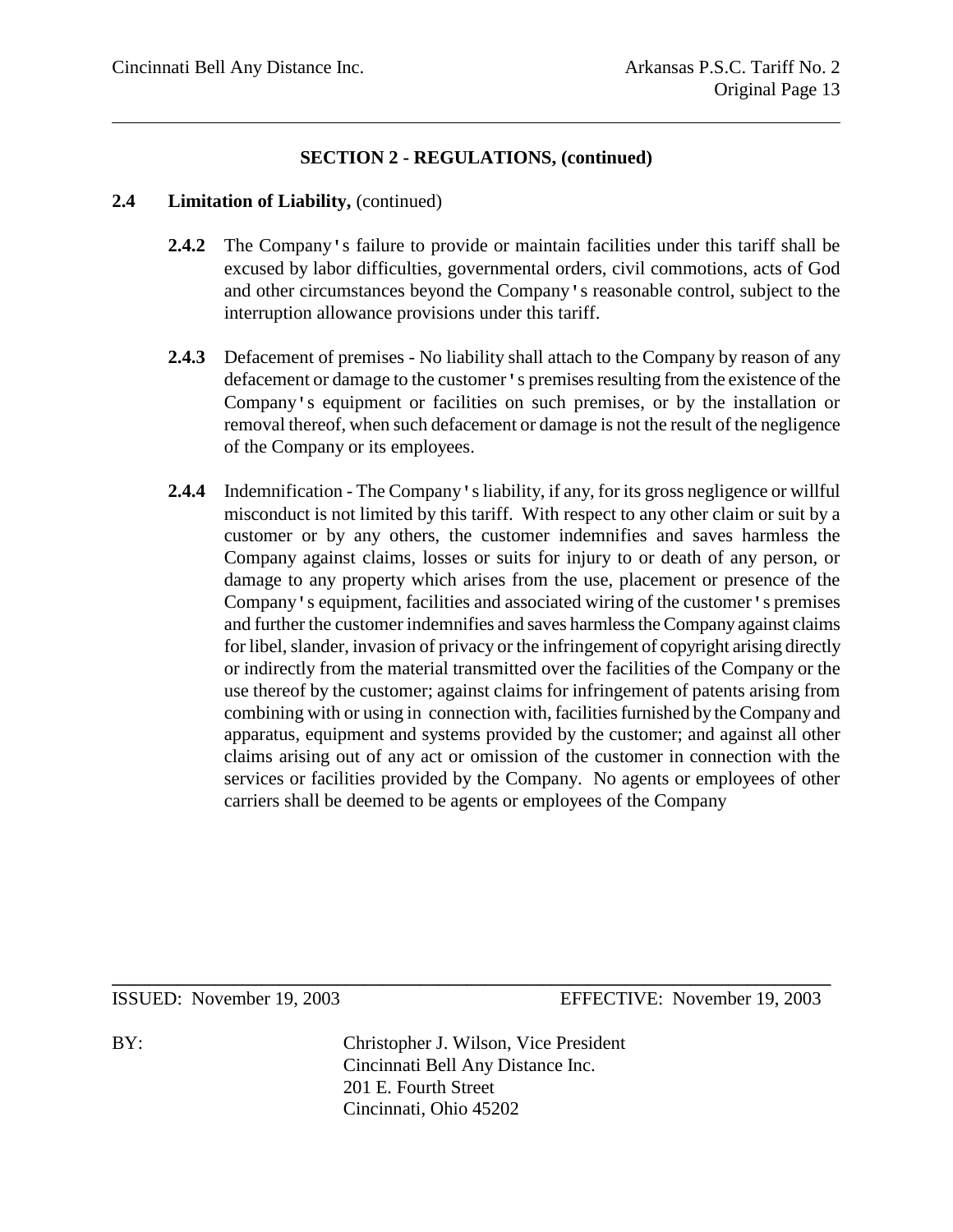#### **2.4 Limitation of Liability**, (continued)

- **2.4.5** The Company's liability, if any, for its gross negligence or willful misconduct is not limited by this tariff. With respect to any other claim or suit, by a customer or any others, for damages arising out of mistakes, omissions, interruptions, delays or errors, or defects in transmission occurring in the course of furnishing service hereunder, the Company's liability, if any, shall not exceed an amount equivalent to the proportionate charge to the customer for the period of service during which such mistake, omission, interruption, delay, error, or defect in transmission or service occurs and continues. This liability shall be in addition to any amounts that may otherwise be due to the customer under this tariff as an allowance for interruptions. However, any such mistakes, omission, interruptions, delays, errors, or defects in transmission or service which are caused or contributed to by the negligence or willful act of the customer, or authorized user, or joint user, or which arise from the use of customer provided facilities or equipment shall not result in the imposition of any liability whatsoever upon the Company.
- **2.4.6** The Company shall not be liable for any damages, including usage charges, that the customer may incur as a result of the unauthorized use of authorization codes or communications equipment. The unauthorized use of communications equipment includes, but is not limited to, the placement of calls from the customer's premises, and the placement of calls through equipment controlled and/or provided by the customer, that are transmitted over the Company's network without the authorization of the customer. The customer shall be fully liable for all such usage charges.

ISSUED: November 19, 2003 EFFECTIVE: November 19, 2003

BY: Christopher J. Wilson, Vice President Cincinnati Bell Any Distance Inc. 201 E. Fourth Street Cincinnati, Ohio 45202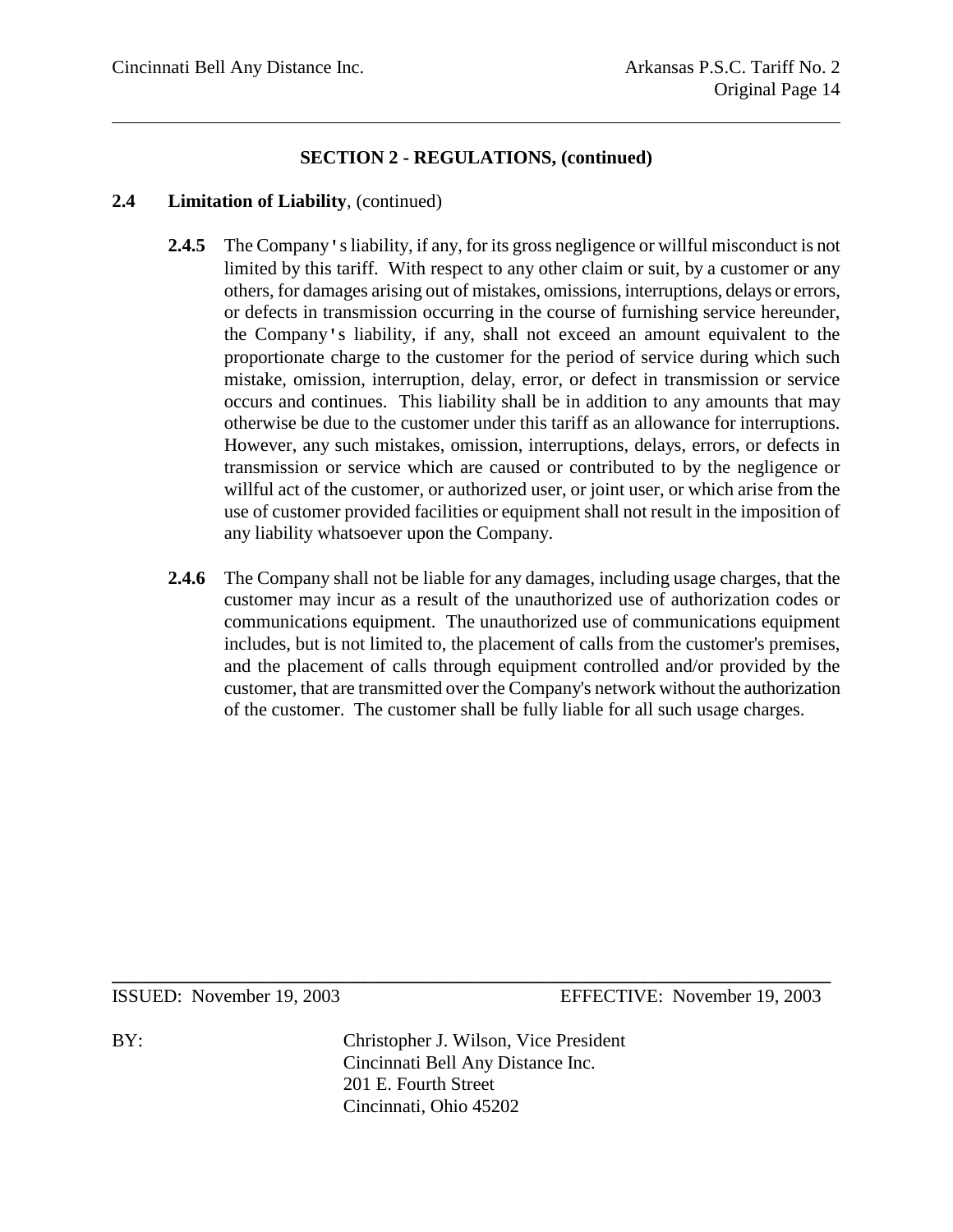## **2.5 Interruption of Service**

- **2.5.1** If a customer's service is interrupted other than by the negligence or willful act of the customer, and it remains out of order for eight normal working hours or longer after access to the premises is made available and after being reported to be out of order, appropriate adjustments or refunds shall be made to the customer. The amount of adjustment or refund shall be determined on the basis of the known period of interruption, generally beginning from the time the service interruption is first reported. The refund to the customer shall be a pro rata part of the monthly recurring charges (but not for per minute or per call charges) for the period of days and that portion of the service facilities rendered useless or inoperative. The refund may be accomplished by a credit on a subsequent bill for the service.
- **2.5.2** A credit allowance for interruptions of service which are not due to the Company's testing or adjusting, to the negligence of the customer, or to the failure of the channels, equipment, and/or communications systems provided by the customer, are subject to the general liability provisions set forth herein. It shall be the obligation of the customer to notify the carrier of any interruption in service. Before giving such notice, the customer shall ascertain that the trouble is not being caused by any action or omission by or within the customer's control and is not in wiring or equipment connected to the carrier terminal.

# **2.6 Restoration of Service**

The use and restoration of service in emergencies shall be in accordance with the Part 64, Sub-part D of the Federal Communications Commission's rules and Regulations which specifies the priority system for such activities.

ISSUED: November 19, 2003 EFFECTIVE: November 19, 2003

BY: Christopher J. Wilson, Vice President Cincinnati Bell Any Distance Inc. 201 E. Fourth Street Cincinnati, Ohio 45202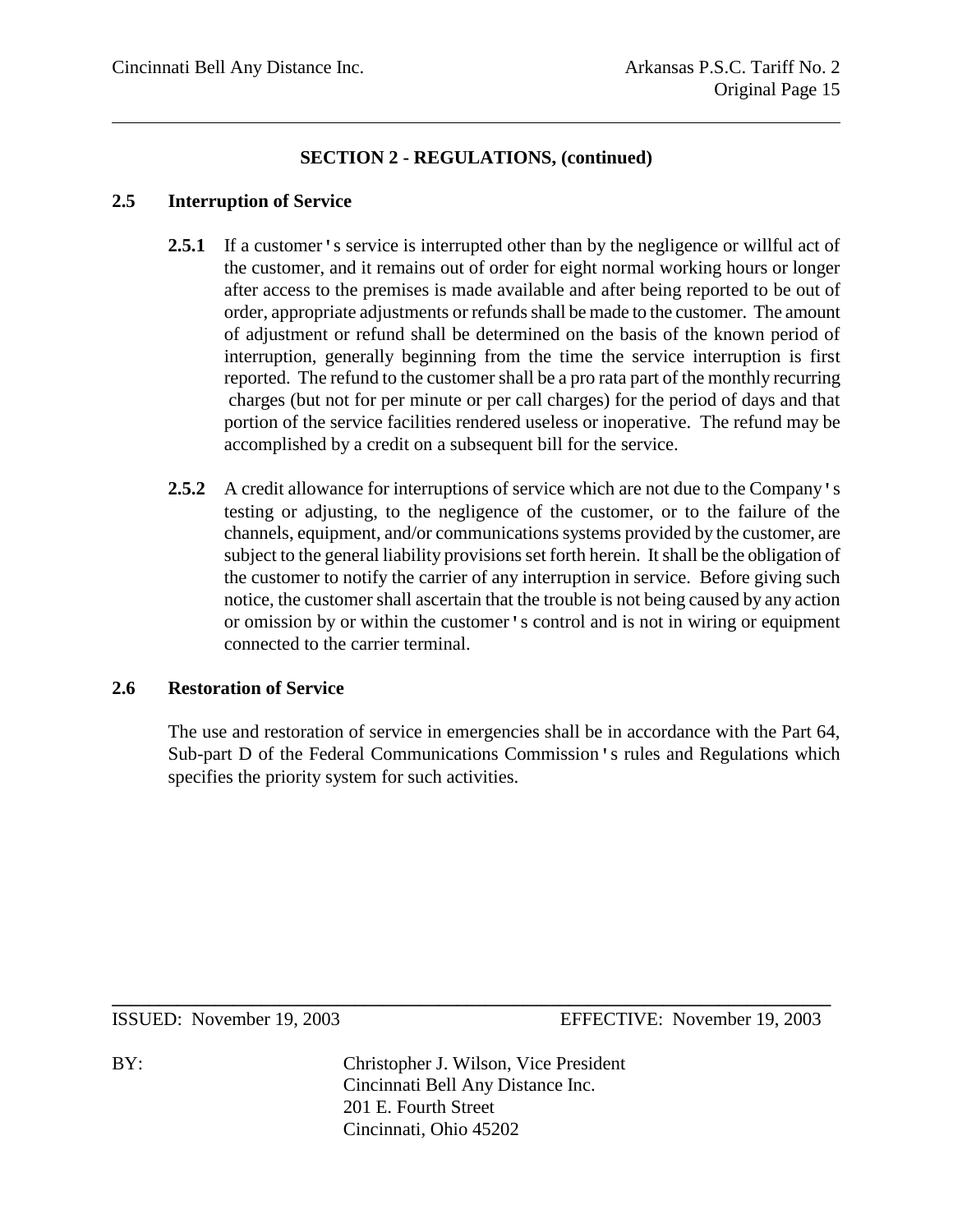#### **2.7 Customer Responsibility**

- **2.7.1** All customers assume general responsibilities in connection with the provisions and use of the Company's service. When facilities, equipment, and/or communication systems provided by others are connected to the Company's facilities, the customer assumes additional responsibilities. All customers are responsible for the following:
	- **A.** The customer is responsible for placing orders for service, paying all charges for service rendered by the Company and complying with all of the Company's regulations governing the service. The customer is also responsible for assuring that its users comply with regulations.
	- **B.** When placing an order for service, the customer must provide:
		- **1**. The names and addresses of the persons responsible for the payment of service charges, and
		- **2.** The names, telephone numbers, and addresses of the customer contact persons.
	- **C.** The customer must pay the Company for the replacement or repair of the Company's equipment when the damage results from:
		- **1.** The negligence or willful act of the customer or user;
		- **2.** Improper use of service; and
		- **3.** Any use of equipment or service provided by others.
	- **D.** After receipt of payment for the damages, the Company will cooperate with the customer in prosecuting a claim against any third party causing damage.

ISSUED: November 19, 2003 EFFECTIVE: November 19, 2003

BY: Christopher J. Wilson, Vice President Cincinnati Bell Any Distance Inc. 201 E. Fourth Street Cincinnati, Ohio 45202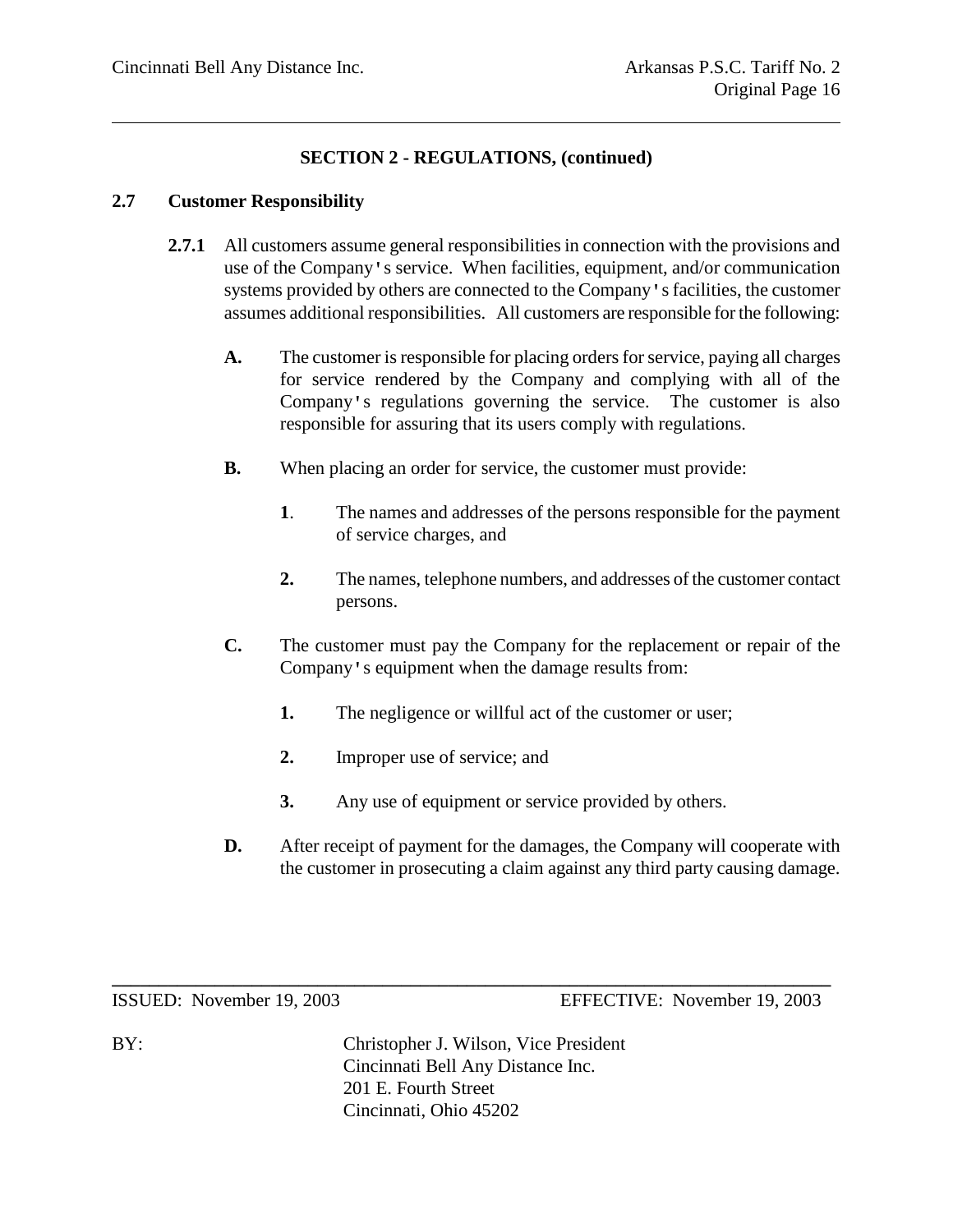#### **2.7 Customer Responsibility**, (continued)

**2.7.2** Upon reasonable notice, the equipment provided by the Company shall be made available for such tests and adjustments as may be necessary to maintain them in satisfactory condition. No interruption allowance will be granted for the time during which such tests and adjustments are made.

# **2.7.3 Deposits**

Applicants or customers whose financial condition is not acceptable to the Company or is not a matter of general knowledge, may be required to make, at any time, a cash deposit up to an amount equaling two and one-half times (2.5x) one (1) month's actual or estimated charges for the purpose of guaranteeing final payment for service, in accordance with the rules of the Commission. Interest on cash deposits will be payable per the deposit rules and regulations prescribed by the Commission for the period during which the deposit is held. Such deposit will be refunded or credited to the customer upon termination or after one year of prompt payment for service.

# **2.7.4 Credit Allowance**

Credit for failure of service or equipment will be allowed only when failure is caused by or occurs in equipment owned, provided and billed for, by the Company.

- **A.** Credit allowances for failure of service or equipment starts when the customer notifies the Company of the failure or when the Company becomes aware of the failure and ceases when the operation has been restored and an attempt has been made to notify the customer.
- **B.** The customer shall notify the Company of failures of service or equipment and make reasonable attempts to ascertain that the failure is not caused by the customer or in wiring or equipment connected to the terminal.

ISSUED: November 19, 2003 EFFECTIVE: November 19, 2003

BY: Christopher J. Wilson, Vice President Cincinnati Bell Any Distance Inc. 201 E. Fourth Street Cincinnati, Ohio 45202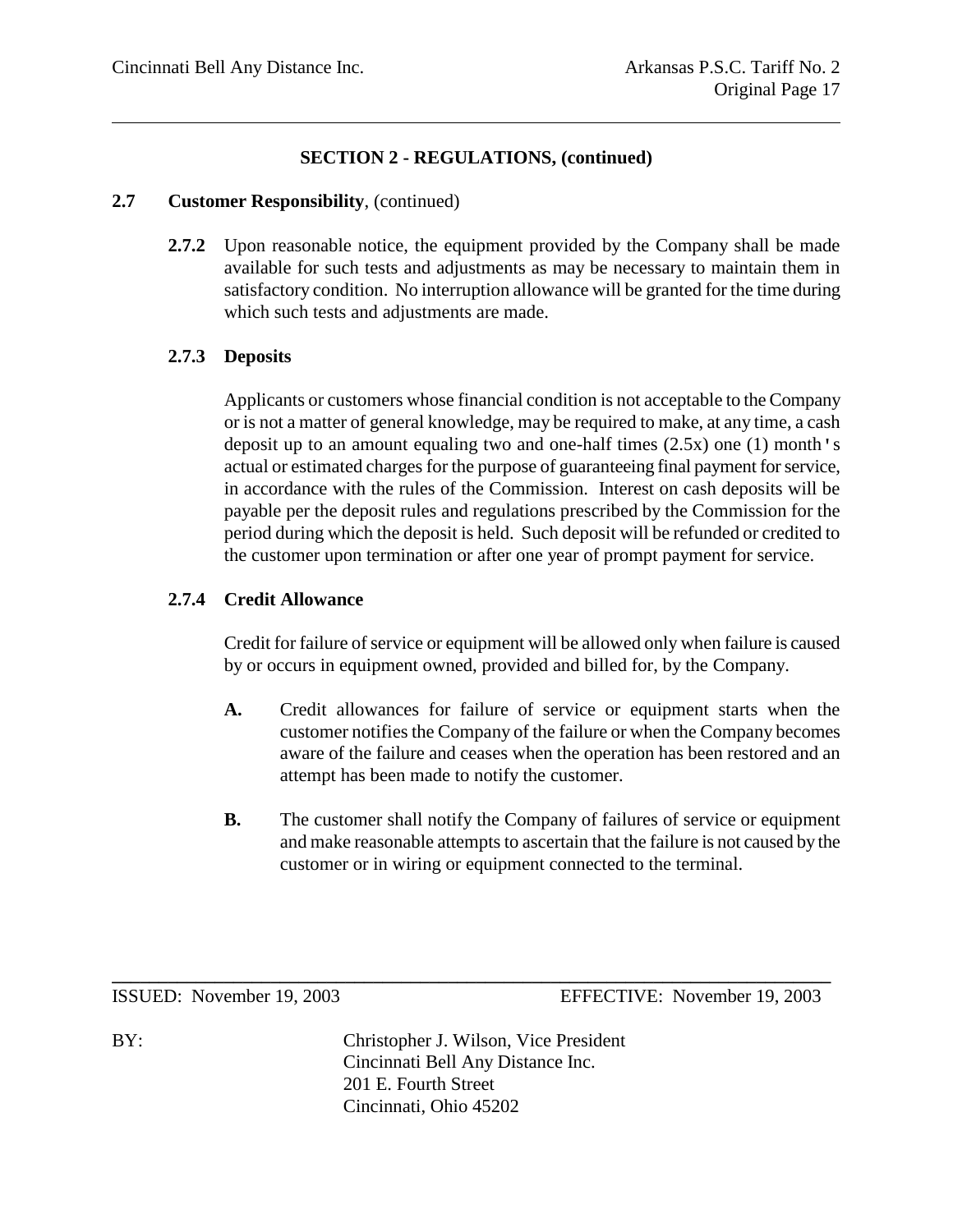#### **2.7 Customer Responsibility**, (continued)

#### **2.7.4 Credit Allowance**, (continued)

- **C.** Only those portions of the service or equipment operation disabled will be credited. No credit allowances will be made for:
	- **1.** Interruptions of service resulting from the Company performing routine maintenance;
	- **2.** Interruptions of service for implementation of a customer order for a change in the service;
	- **3.** Interruption caused by the negligence of the customer or an authorized user;
	- **4.** Interruptions of service because of the failure of service or equipment due to the customer or authorized user provided facilities.

#### **2.7.5 Cancellation by Customer**

If a customer orders services requiring special equipment and/or facilities dedicated to the customer's use and then cancels its order before the service begins, before a completion of the minimum period mutually agreed upon by the customer and the Company, a charge will be made to the customer for the non-recoverable portions of expenditures or liabilities incurred expressly on behalf of the customer by the Company and not fully reimbursed by installation and monthly charges. If, based on such an order, any construction has either begun or been completed, but no such services provided, the non-recoverable cost of such construction shall be borne by the customer.

ISSUED: November 19, 2003 EFFECTIVE: November 19, 2003

BY: Christopher J. Wilson, Vice President Cincinnati Bell Any Distance Inc. 201 E. Fourth Street Cincinnati, Ohio 45202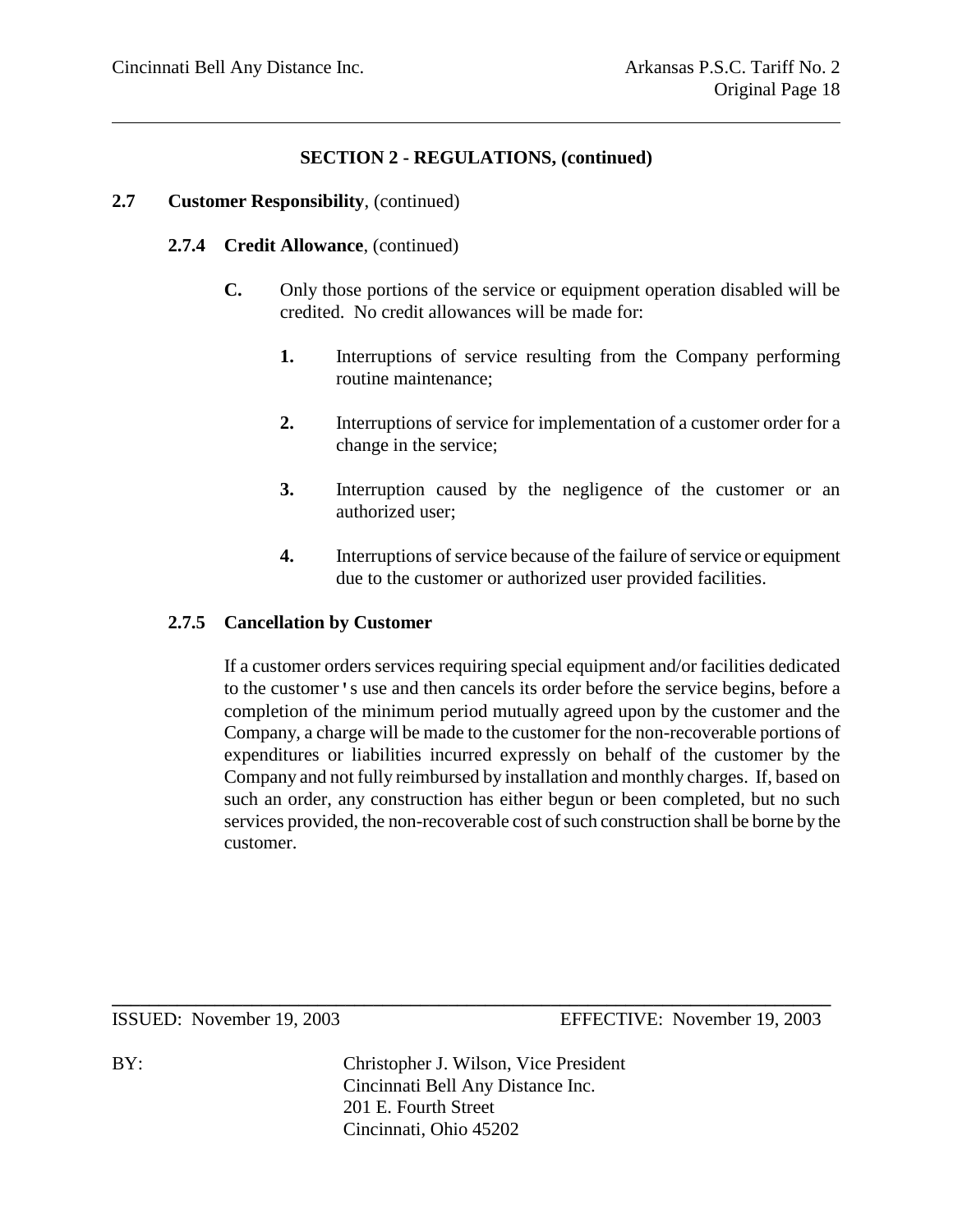#### **2.7 Customer Responsibility**, (continued)

#### **2.7.6 Payment and Charges for Services**

Charges for service are applied on a recurring and nonrecurring basis. Service is provided and billed on a monthly basis. Service continues to be provided until disconnection is requested by the customer in writing, or until canceled by the Company pursuant to this tariff.

#### **A. Payment of Charges**

Payment will be due upon receipt of the statement. A payment is considered delinquent thirty (30) days after rendition of the bill. A bill is considered rendered when deposited in the U.S. Mail for delivery to customer's last known address.

- **1.** The customer is responsible for payment of all charges for service furnished to the customer. Charges based on actual usage during a month will be billed monthly in arrears. All fixed monthly and nonrecurring charges for services ordered will be billed monthly in advance.
- **2.** Service may be denied or discontinued by the Company for nonpayment of past due or delinquent amounts due the Company. Restoration of service will be subject to all applicable installation charges. Disconnection may not occur before thirty (30) days from invoice and the Company must give five (5) days written notice before any disconnection can occur.

#### **2.7.7 Application of Rates**

The rates for service are those in effect for the period that service is furnished.

ISSUED: November 19, 2003 EFFECTIVE: November 19, 2003

BY: Christopher J. Wilson, Vice President Cincinnati Bell Any Distance Inc. 201 E. Fourth Street Cincinnati, Ohio 45202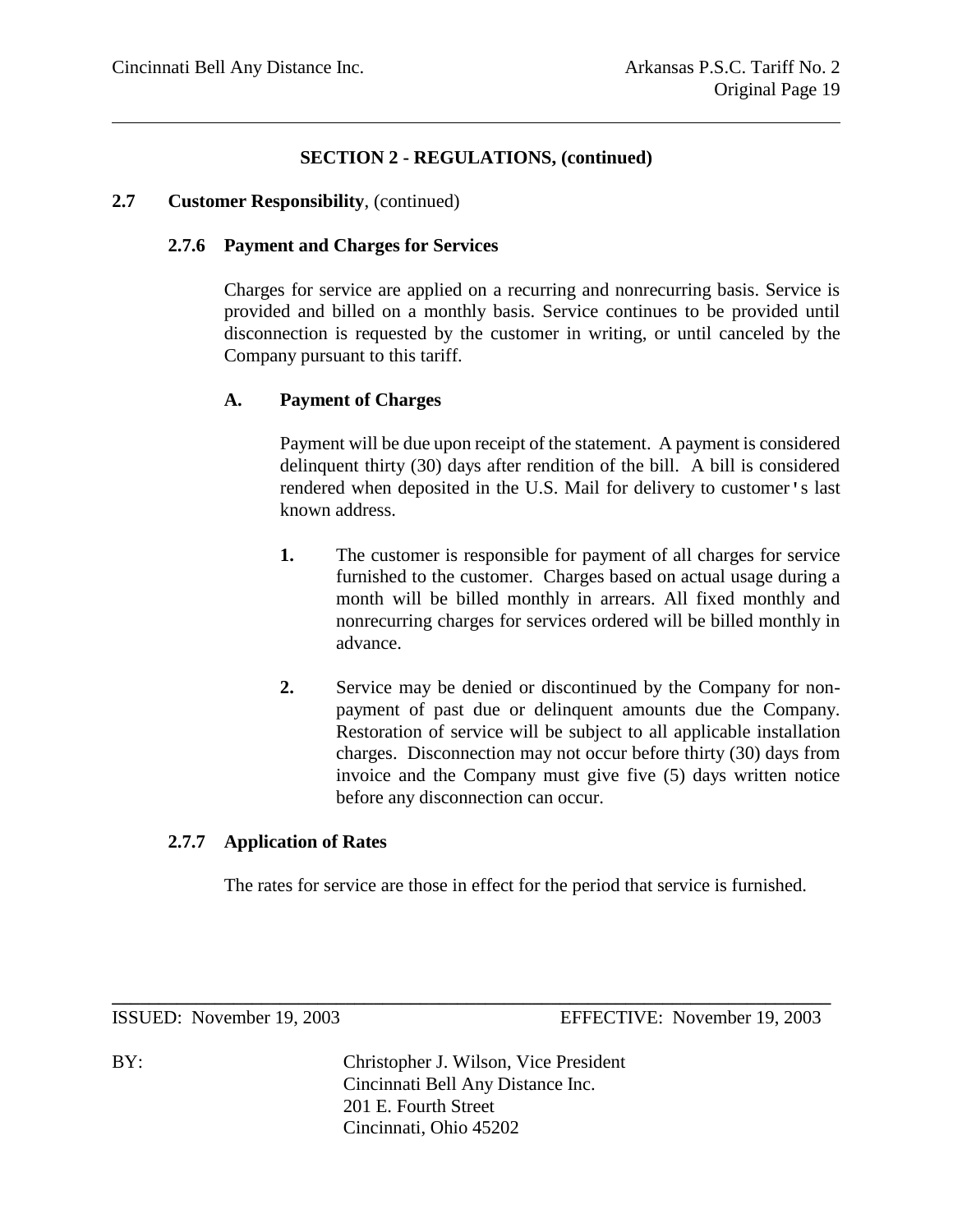#### **2.8 Responsibility of the Company**

- **2.8.1 Calculation of Credit Allowance** Under the limitations of section 2.7.4, when service is interrupted the credit allowance will be computed on the following basis.
	- **A.** No credit shall be allowed for an interruption of less than two hours.
	- **B.** The customer shall be credited for an interruption of two hours or major fraction thereof that the interruption continues.
	- **C.** Where there has been an outage, and a minimum usage charge applies, and the customer fails to meet the minimum usage, a credit shall be applied against that minimum. The credit shall equal 1/360th of the monthly minimum charges associated with the portion of service disabled for each period of two hours or major fraction thereof that the interruption continues.

# **2.8.2 Cancellation of Credit**

Where the Company cancels a service or the provision of equipment and the final service period is less than the monthly billing period, a credit will be issued for any amounts billed in advance, prorated at 1/30th of the monthly recurring charge for each day the service was rendered or the equipment was provided. This credit will be issued to the customer or applied against the balance remaining on the customer's account.

ISSUED: November 19, 2003 EFFECTIVE: November 19, 2003

BY: Christopher J. Wilson, Vice President Cincinnati Bell Any Distance Inc. 201 E. Fourth Street Cincinnati, Ohio 45202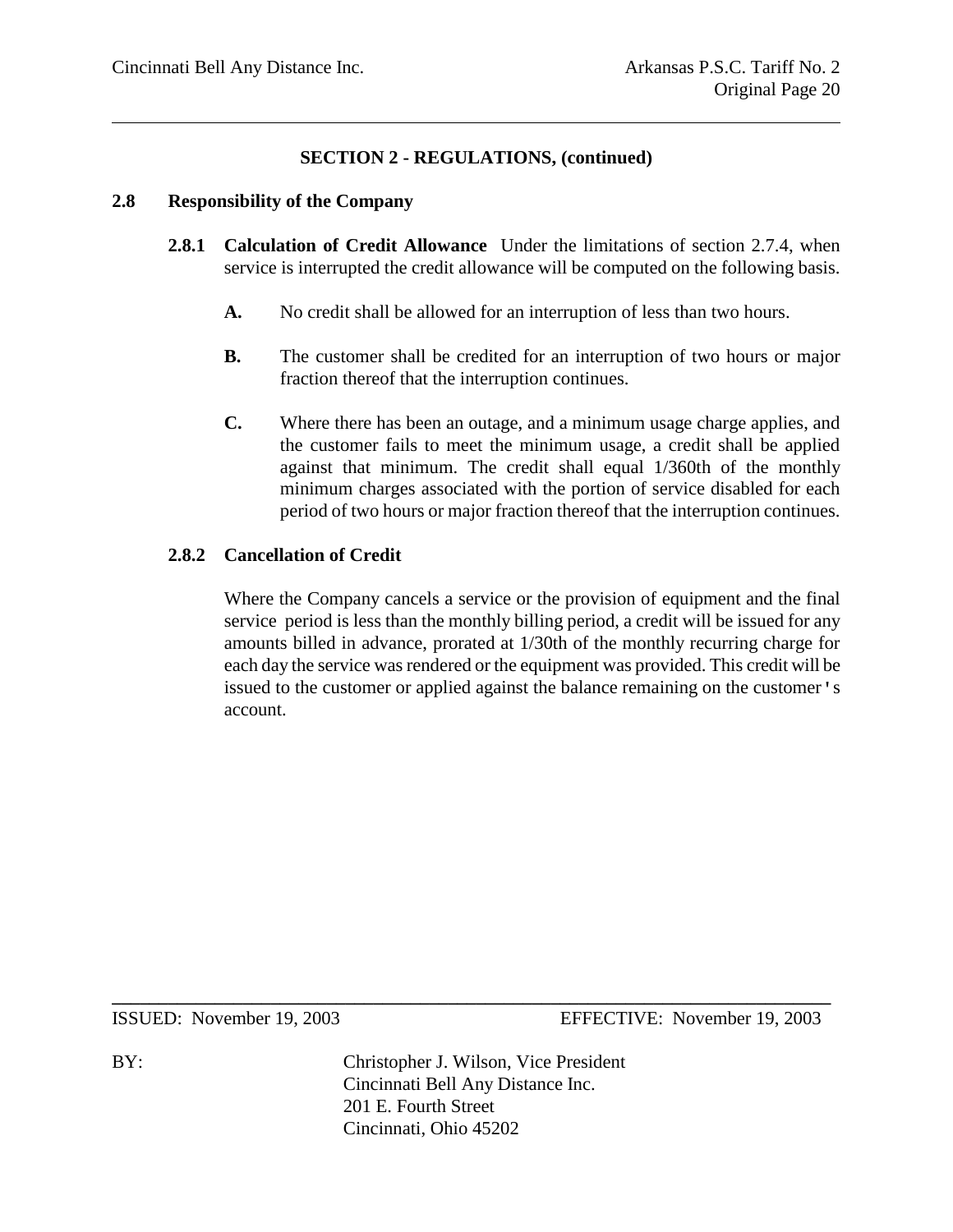#### **2.8 Responsibility of the Company**, (continued)

#### **2.8.3 Disconnection of Service by the Company**

Upon five (5) days written notice, the Company may discontinue service or cancel an application for service without incurring any liability for any of the following reasons:

- **A.** Non-payment of any sum due to the Company for service for more than thirty days beyond the date of rendition of the bill for such service;
- **B.** Violation of any regulation governing the service under this tariff;
- **C.** Violation of any law, rule, or regulation of an government authority having jurisdiction over the service; or
- **D.** The Company is prohibited from furnishing services by order of a court or other government authority having jurisdiction.
- **E.** Customer uses equipment is such a manner as to adversely affect the Company's equipment or service to others.

#### **2.8.4 Fractional Charges**

Charges for a fractional part of a month (which follows a full month) are calculated by counting the number of days remaining in the billing period after service is furnished or has been discontinued. The number of days remaining in the billing period are counted starting with the day after the service was furnished or discontinued. Divide that figure by thirty days. The resultant fraction is then multiplied by the monthly charge to arrive at the fractional monthly charge.

#### **2.8.5 Insufficient Fund Checks**

Customers will be charged \$20.00 on all checks issued to the Company which are returned due to insufficient funds. At the discretion of the Company, the insufficient funds check charge may be waived under appropriate circumstances (e.g. a bank error).

ISSUED: November 19, 2003 EFFECTIVE: November 19, 2003

BY: Christopher J. Wilson, Vice President Cincinnati Bell Any Distance Inc. 201 E. Fourth Street Cincinnati, Ohio 45202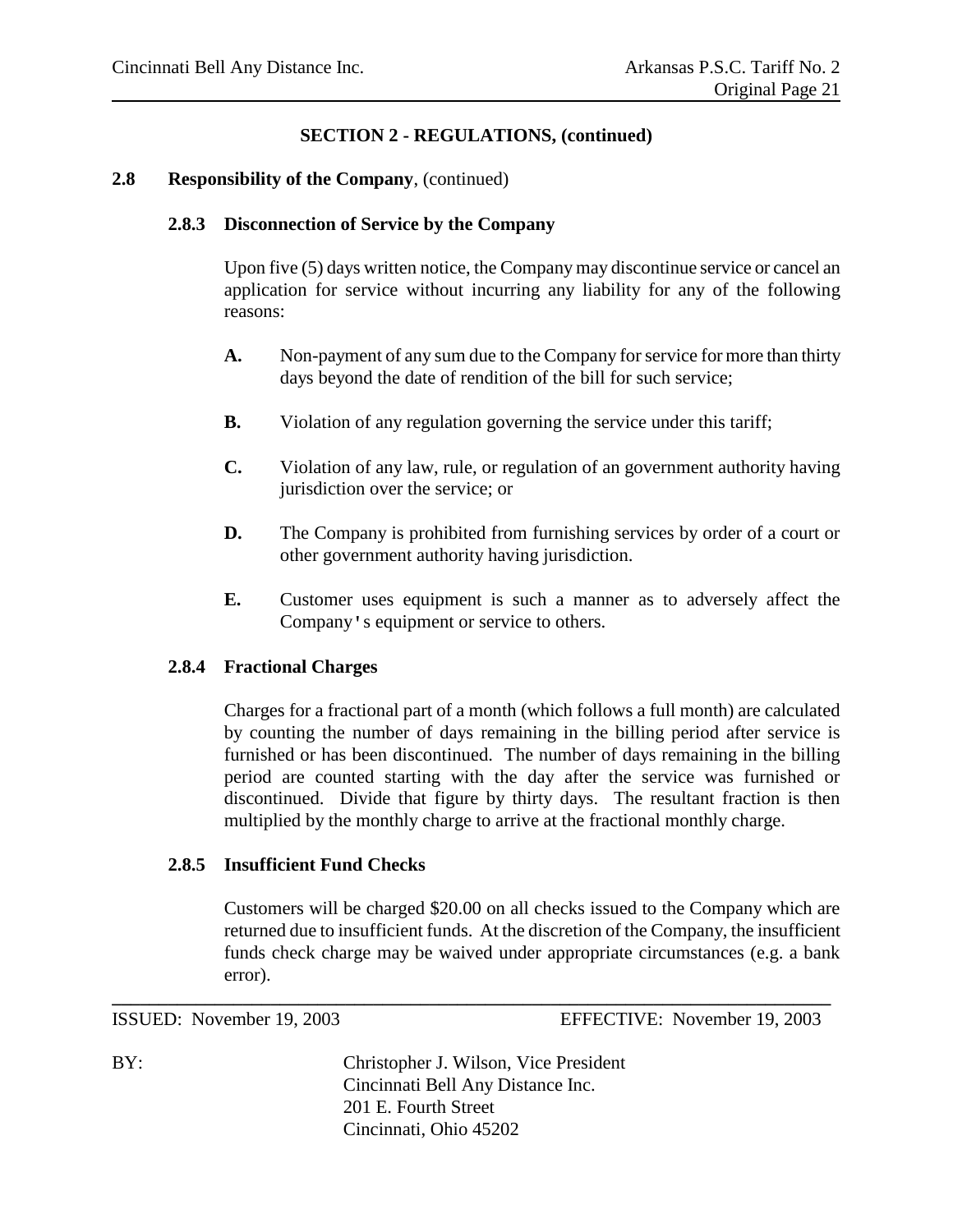#### **2.9 Taxes and Fees**

- **2.9.1** All state and local taxes (e.g., gross receipts tax, sales tax, municipal utilities tax) are not included in the rates under this tariff, but shall be listed as separate line items on the customer's bill.
- **2.9.2** To the extent that a municipality, other political subdivision or local agency of government, or commission imposes and collects from the Company a gross receipts tax, occupation tax, license tax, permit fee, franchise fee, or regulatory fee, such taxes and fees shall, as allowed by law, be billed pro rata to the customer receiving service from the Company within the territorial limits of such municipality, other political subdivision or local agency of government.
- **2.9.3** Service shall not be subject to taxes for a given taxing jurisdiction if the customer provides the Company with written verification, acceptable to the Company and to the relevant taxing jurisdiction, that the customer has been granted a tax exemption.
- **2.9.4** The Company may adjust its rates or impose additional rates on its customer to recover amounts it is required by governmental or quasi-governmental authorities to collect from or pay to others. The Company may also adjust its rates or impose additional rates to cover the administrative cost of collecting such charges or paying compensation to other entities. Examples of such programs include, but are not limited to, the Universal Service Fund (USF), the Presubscribed Interexchange Carrier Charge (PICC), and compensation to pay telephone service providers for the use of their pay telephones to access the Company's services.

ISSUED: November 19, 2003 EFFECTIVE: November 19, 2003

BY: Christopher J. Wilson, Vice President Cincinnati Bell Any Distance Inc. 201 E. Fourth Street Cincinnati, Ohio 45202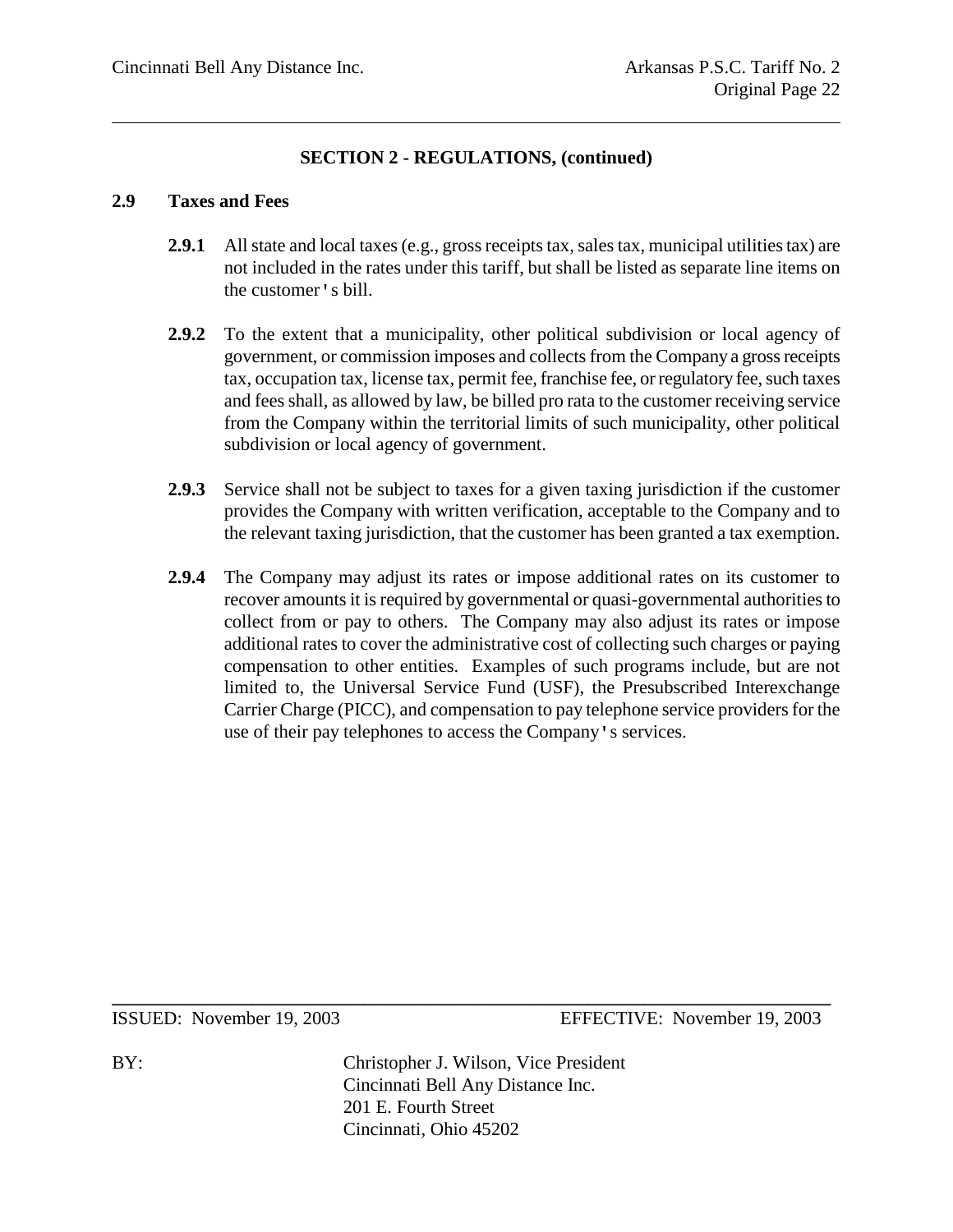#### **2.10 Unauthorized Carrier Change Charge**

Carrier will assess Reseller a \$200 Unauthorized Carrier Change Charge (UCCC) for each Primary Interexchange Carrier (PIC) made without prior valid authorization which results in Carrier being named in a compliant filed with a state or federal regulatory authority or counsel. Continued acts of unauthorized PIC's by any Reseller shall be considered grounds for refusing to provide service to that Reseller.

#### **2.11 Unauthorized Service Change Charge**

Carrier will assess Reseller a \$200 Unauthorized Service Change Charge (USCC) for each unauthorized addition of services on an end user's bill which results in Carrier being named in a complaint filed with a state or federal regulatory authority or counsel. Continued acts of unauthorized service changes by any Reseller shall be considered grounds for refusing to provide service to that Reseller.

#### **2.12 Universal Service Fund**

A monthly Universal Service Fund charge will be added to each bill based upon the total intrastate billed revenues. This charge shall in no event exceed the amount of the Arkansas Public Service Commission assessment levied upon the Company.

ISSUED: November 19, 2003 EFFECTIVE: November 19, 2003

BY: Christopher J. Wilson, Vice President Cincinnati Bell Any Distance Inc. 201 E. Fourth Street Cincinnati, Ohio 45202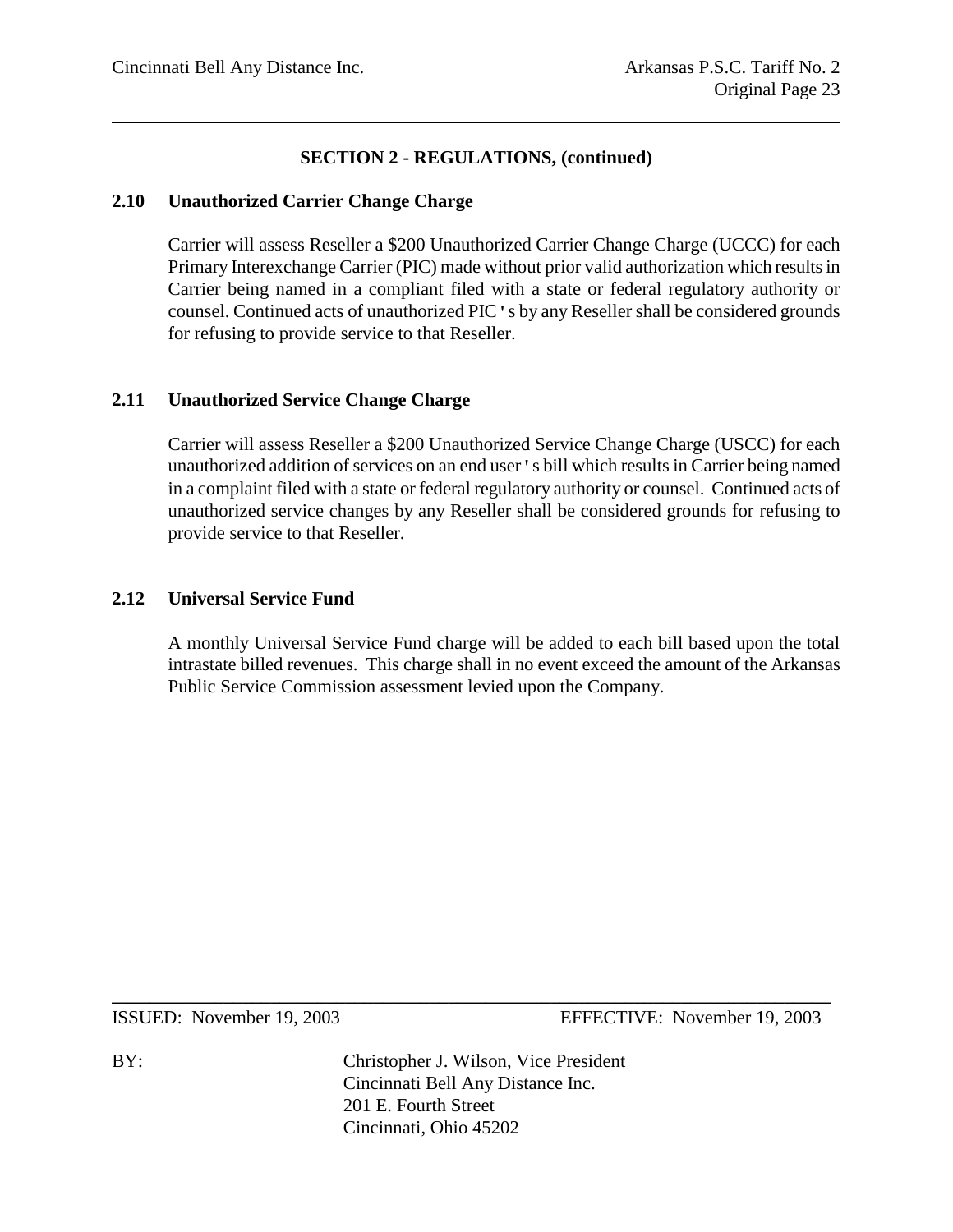# **SECTION 3 - LONG DISTANCE SERVICES**

#### **3.1 Timing of Calls**

- **3.1.1** The customer's monthly usage charges for the Company service are based upon the total number of minutes the customer uses and the service options to which the customer subscribes. Chargeable time begins when the connection is established between the calling station and the called station or PBX. Chargeable time ends when the either party hangs up. If the called station hangs up but the calling station does not, chargeable time ends when the connection is released by automatic timing equipment within the telecommunications network.
- **3.1.2** No charges apply if a call is not completed.

#### **3.2 Start of Billing**

For billing purposes, the start of service is the day following acceptance by the customer of the Company's service or equipment. The end of service date is the last day of the minimum notification of cancellation or any portion of the last day, after receipt by the Company of notification of cancellation as described in Section 2 of this tariff.

#### **3.3 Interconnection**

Service furnished by the Company may be interconnected with services or facilities of other authorized communications common carriers and with private systems, subject to the technical limitations established by the Company. Service technical limitations established by the Company. Service furnished by the Company is not part of a joint undertaking with such other carriers. Any special interface equipment of the Company and other participating carriers shall be provided at the customer's expense.

Interconnection with the facilities or services of other carriers shall be under the applicable terms and conditions of other carriers' tariffs. The customer is responsible for taking all necessary legal steps for inter connecting its customer-provided terminal equipment or communications systems with the Company's. The customer shall secure all licenses, permits, right-of-ways, and other arrangements necessary for such interconnection.

ISSUED: November 19, 2003 EFFECTIVE: November 19, 2003

BY: Christopher J. Wilson, Vice President Cincinnati Bell Any Distance Inc. 201 E. Fourth Street Cincinnati, Ohio 45202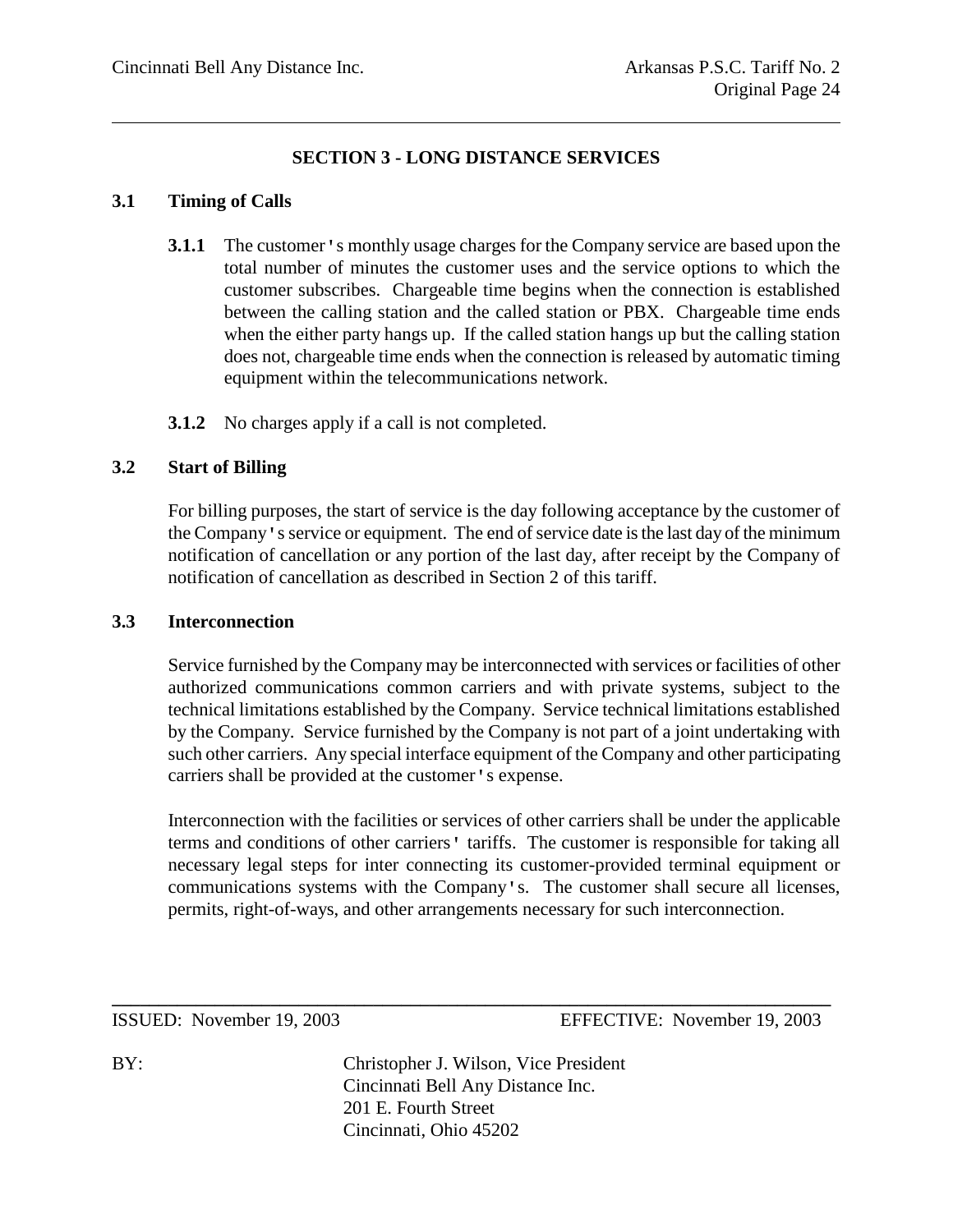## **3.4 Terminal Equipment**

The Company's service may be used with or terminated in customer provided terminal equipment or customer provided communication systems, such as teleprinter, handsets, or data sets. Such terminal equipment shall be furnished and maintained at the expense of the customer, except as otherwise provided. The customer is responsible for all costs at its premises, including customer personnel, wiring, electrical power, and the like incurred in its use of the Company's service.

The customer shall ensure that its terminal facilities are of the proper mode, band-width, power, data, speed, and signal level for the intended use of the customer, and that the signals do not damage the Company's equipment, injure personnel or degrade service to other customers.

If the customer fails to maintain and operate its terminal equipment properly, resulting in the occurrence or possibility of harm to the Company's equipment or personnel, or impairment to the quality of service to other customers, the Company may, upon written notice, require the use of protective equipment at the customer's expense. If this fails to produce satisfactory quality and safety of service, the Company may, upon written notice, terminate the customer's service.

ISSUED: November 19, 2003 EFFECTIVE: November 19, 2003

BY: Christopher J. Wilson, Vice President Cincinnati Bell Any Distance Inc. 201 E. Fourth Street Cincinnati, Ohio 45202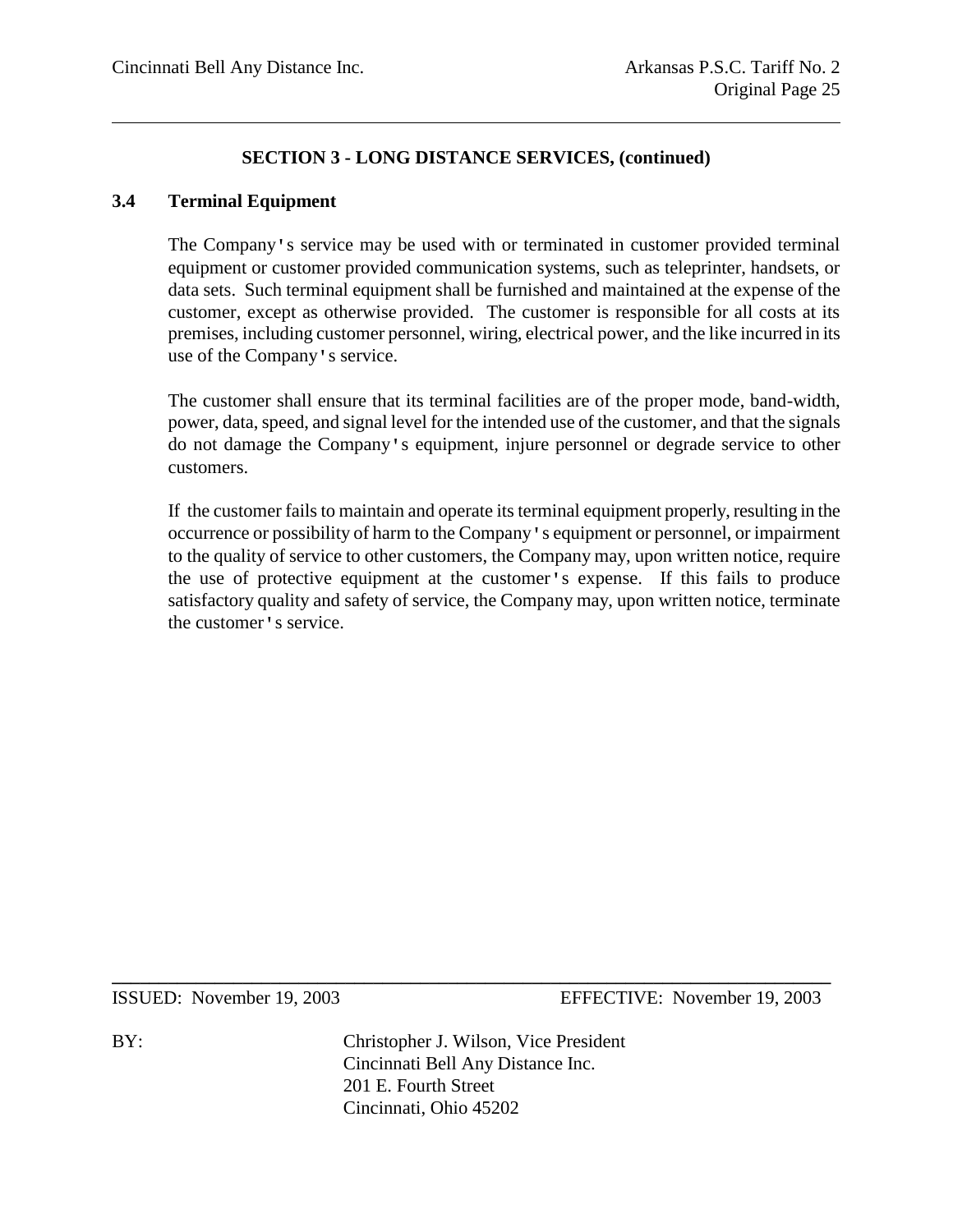#### **3.5 Calculation of Distance**

Usage charges for all mileage sensitive products are based on the airline distance between rate centers associated with the originating and terminating points of the call.

The airline mileage between rate centers is determined by applying the formula below to the vertical and horizontal coordinates associated with the rate centers involved. The Company uses the rate centers and associated vertical and horizontal coordinates that are currently being used within the industry.

Formula:

$$
\sqrt{\frac{(v_1-v_2)^2+(h_1-h_2)^2}{10}}
$$

#### **3.6 Minimum Call Completion Rate**

The customer can expect a call completion rate of 99% per 100 calls attempted during peak use periods for all Feature Group  $D(1+)$  services. The Company will engineer its switching systems on the basis that ninety-nine percent (99%) of the customers accessing their system will be served during the busy hour.

#### **3.7 Special Service Arrangements**

Special Service Arrangement charges will be based on the estimated cost of furnishing such services including the cost of operating and maintaining such a service, the cost of equipment and materials used in providing such a service, the cost of installation including engineering, labor supervision, transportation, and the cost of any other specific item associated with the particular Special Service Arrangement request.

BY: Christopher J. Wilson, Vice President Cincinnati Bell Any Distance Inc. 201 E. Fourth Street Cincinnati, Ohio 45202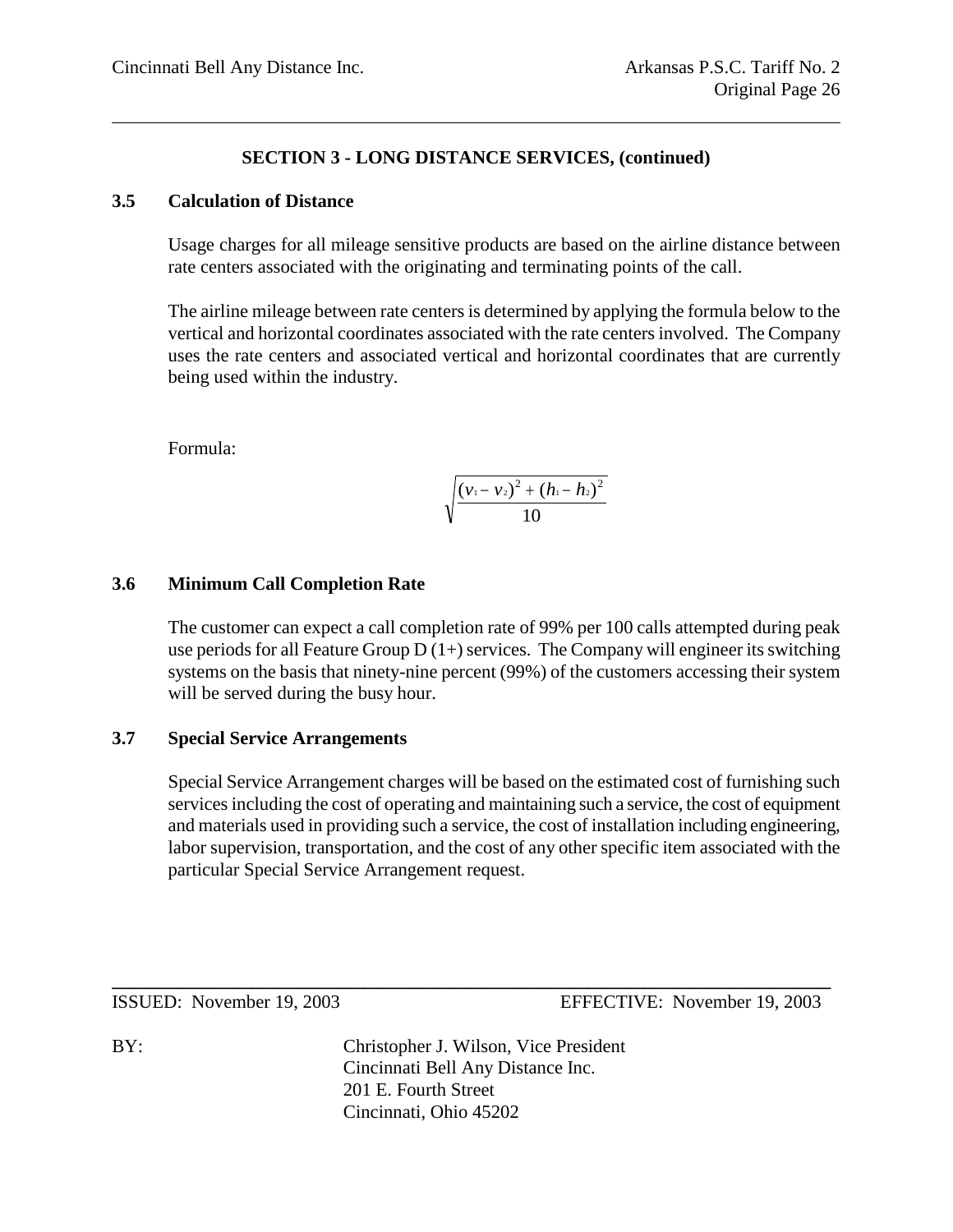#### **3.8 General**

The Company offers Message Telecommunications Service or MTS, Inbound 800 (T) Service, Calling Card Service and Alternative Operator Assisted calling programs. The customer's total monthly use of Carrier's service is charged at the applicable rates per minute set forth herein. (T)

#### **3.8.1 Message Telecommunications Service (MTS)**

MTS or 1+ dialing is achieved by when the LEC programs the customer's telephone lines to automatically route 1+ calls to the Company's network. Service is billed in six  $(6)$  second increments, with a minimum billing of thirty  $(30)$   $(T)$ seconds for business customers and sixty (60) second increments, with a minimum billing of sixty  $(60)$  seconds for residential customers.  $(T)$ 

#### **3.8.2 Toll Free (i.e., 800/888) Service**

Toll Free Service is inbound telecommunications service which permits calls to be completed to the customer's location without charge to the calling party. Access to the service is gained by dialing a ten-digit telephone number which terminates at the customer's location. Toll Free Services originate via normal shared use facilities and are terminated via the customers' local exchange service access line.

The Company will accept a prospective Toll Free Service at customer's request for up to ten (10) toll free telephone numbers and will reserve such numbers on a firstcome first-served basis. All request for Toll Free Service number reservations must be written, dated and signed by the customer. The Company does not guarantee the availability of numbers until assigned. The requested Toll Free Service telephone numbers, if available, will be reserved for and furnished to the customer.

If a customer who has received a Toll Free Service number does not subscribe to Toll Free Service within thirty (30) days, the Company reserves the right to re-assign the number to another customer.

ISSUED: August 10, 2005 EFFECTIVE: August 10, 2005

BY: Christopher J. Wilson, Vice President Cincinnati Bell Any Distance Inc. 201 E. Fourth Street Cincinnati, Ohio 45202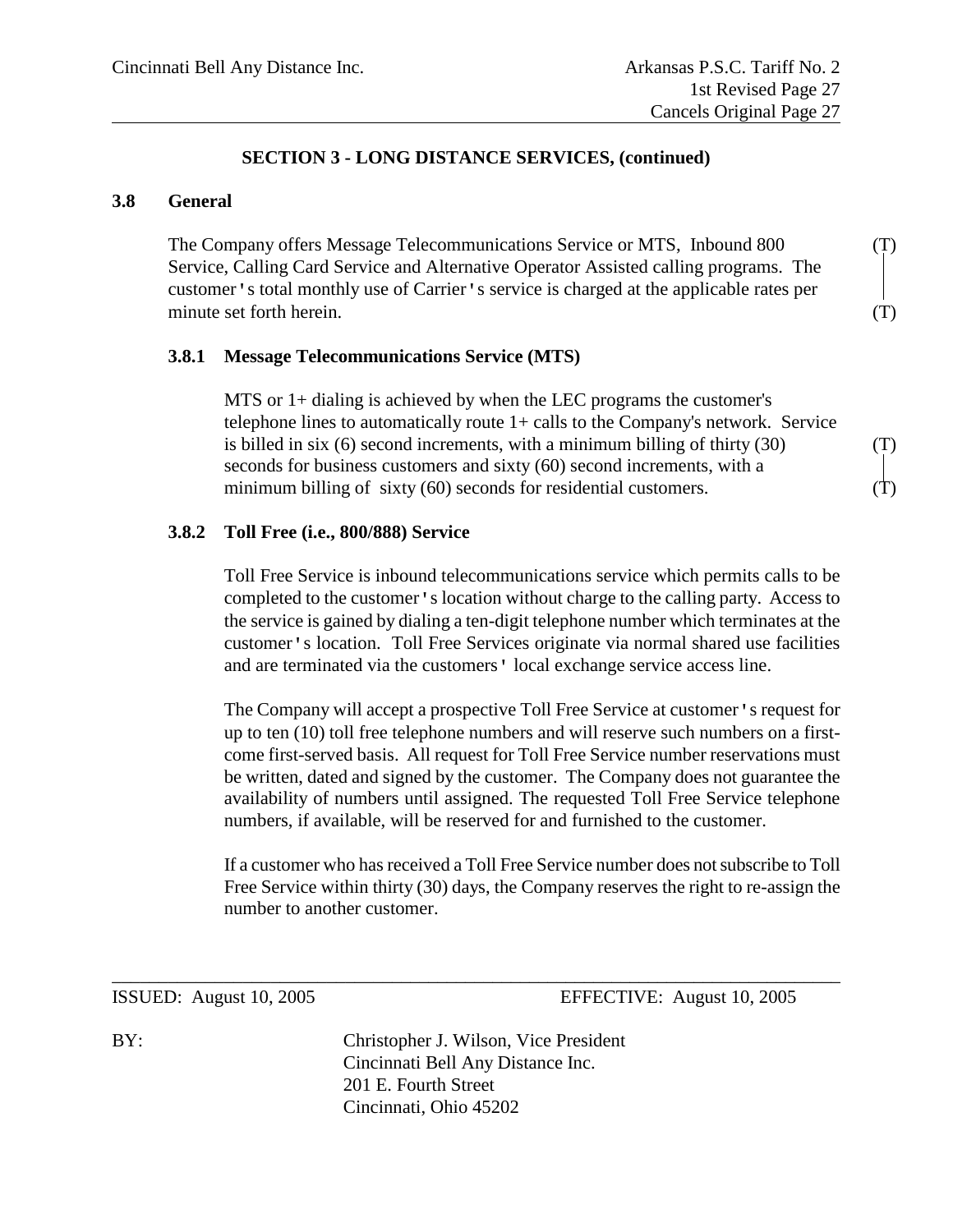#### **3.8 General**, (continued)

#### **3.8.3 Calling Card Service** (T)

Calling Card Service allows subscribers who are away from home or office to  $(T)$ place calls by gaining access to the Company's network via an 800 number. Calling Card Service is provided upon request to presubscribed customer and is  $(1)$ not a stand-alone product.

#### **3.8.4 Directory Assistance**

Listed telephone numbers will be provided to requesting customers at a per call charge.

ISSUED: August 10, 2005 EFFECTIVE: August 10, 2005

BY: Christopher J. Wilson, Vice President Cincinnati Bell Any Distance Inc. 201 E. Fourth Street Cincinnati, Ohio 45202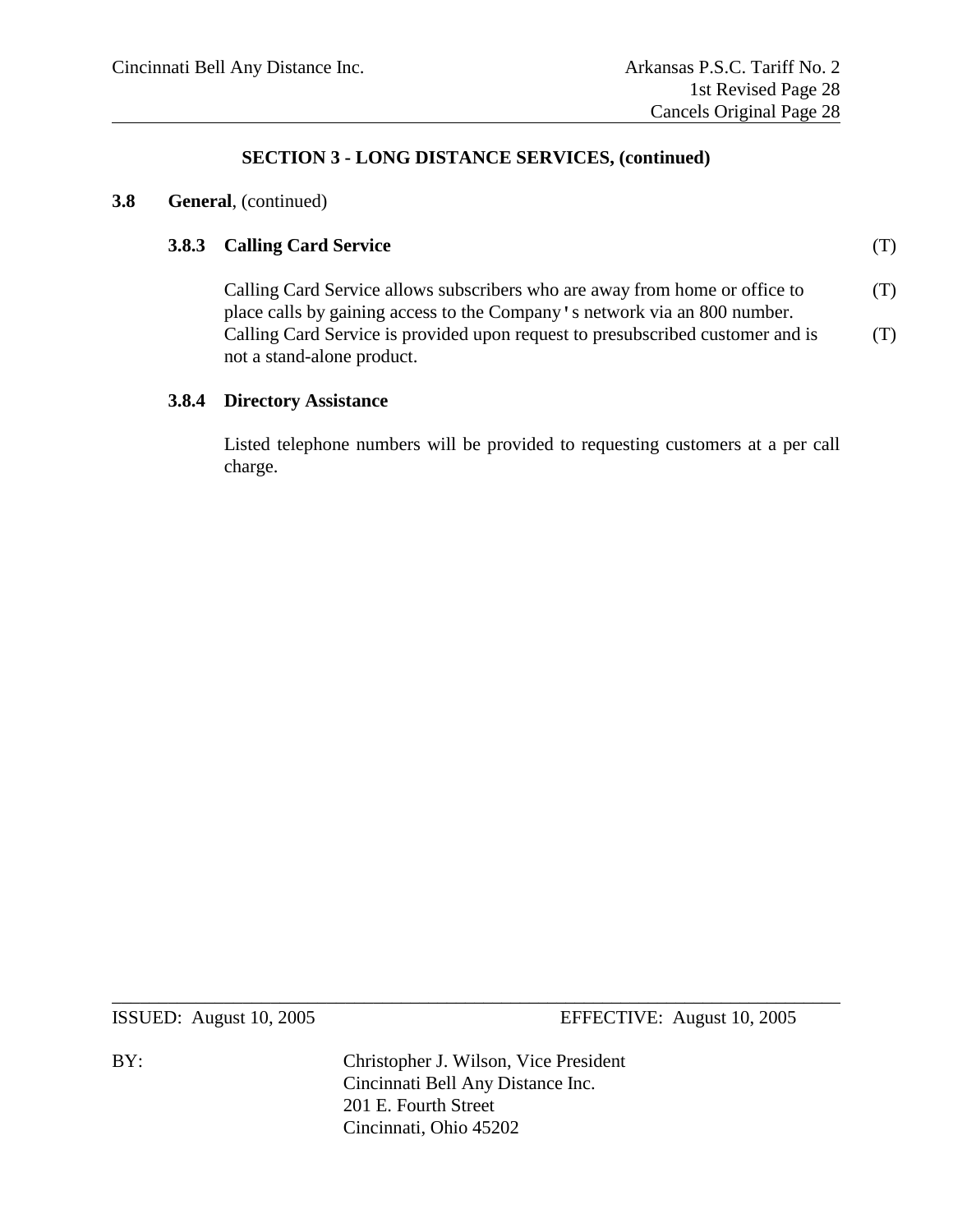# **3.8 [Reserved for Future Use]** (N)

ISSUED: August 10, 2005 EFFECTIVE: August 10, 2005

BY: Christopher J. Wilson, Vice President Cincinnati Bell Any Distance Inc. 201 E. Fourth Street Cincinnati, Ohio 45202

 $\_$  , and the set of the set of the set of the set of the set of the set of the set of the set of the set of the set of the set of the set of the set of the set of the set of the set of the set of the set of the set of th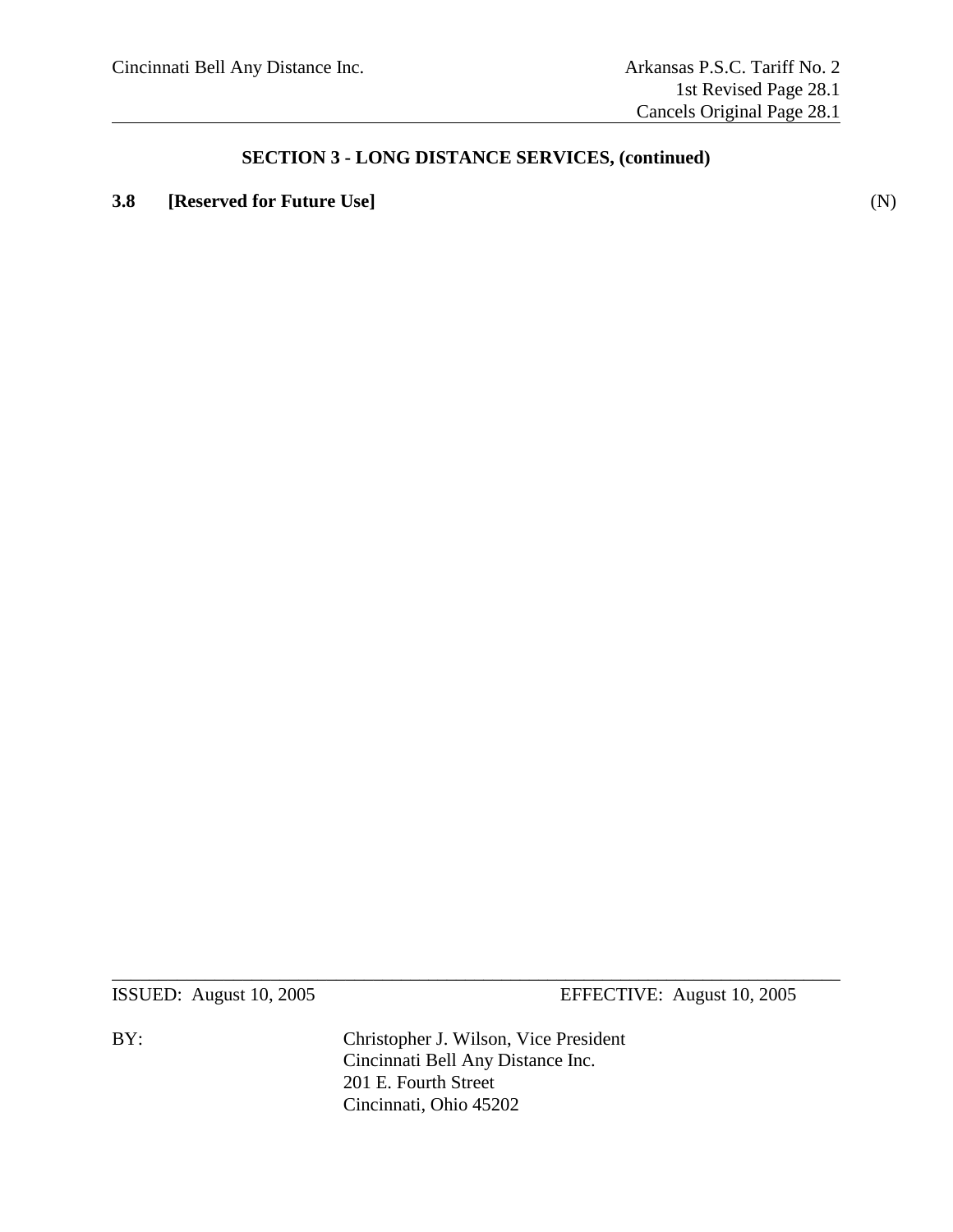# **3.8 [Reserved for Future Use]** (N)

ISSUED: August 10, 2005 EFFECTIVE: August 10, 2005

BY: Christopher J. Wilson, Vice President Cincinnati Bell Any Distance Inc. 201 E. Fourth Street Cincinnati, Ohio 45202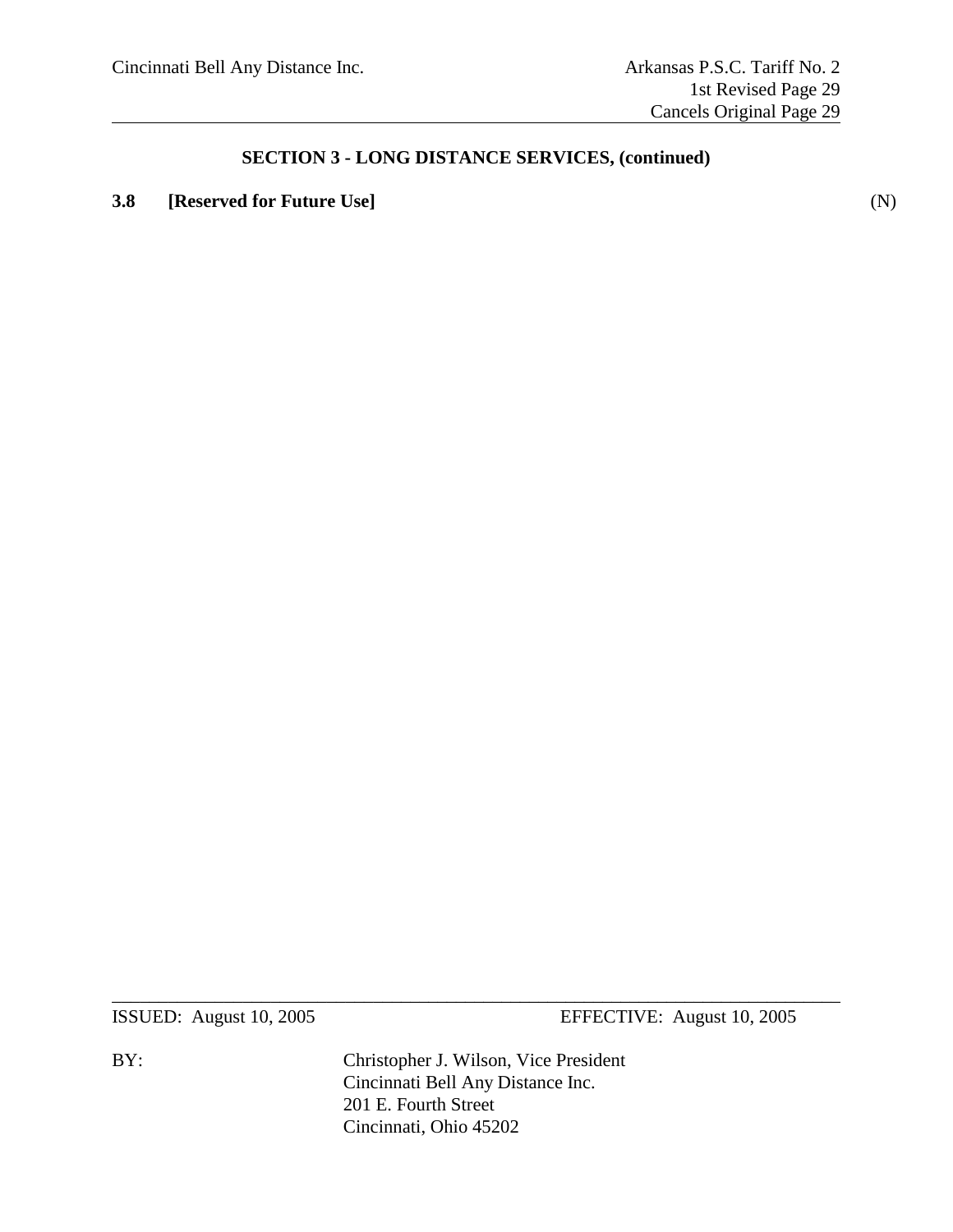#### **3.9 Usage Charges and Billing Increments**

#### **3.91 Usage Charges**

Usage charges are determined by the time of day rate periods and minutes of use within each rate period. The rate period is determined by the time and day of call origination at the customer's location.

#### **3.9.2 Billing Increments**

Unless specifically stated in the product description, usage is billed in sixty (60) second increments.

#### **3.10 Casual Calling Plan** (N)(T)

Per Minute Rate: \$0.20 (N)**(**T)

ISSUED: February 16, 2006 EFFECTIVE: February 17, 2006

BY: D. Scott Ringo Jr., Assistant Secretary & Director – Regulatory Affairs Cincinnati Bell Any Distance Inc. 221 E. Fourth Street, 103-1280 Cincinnati, Ohio 45201-2301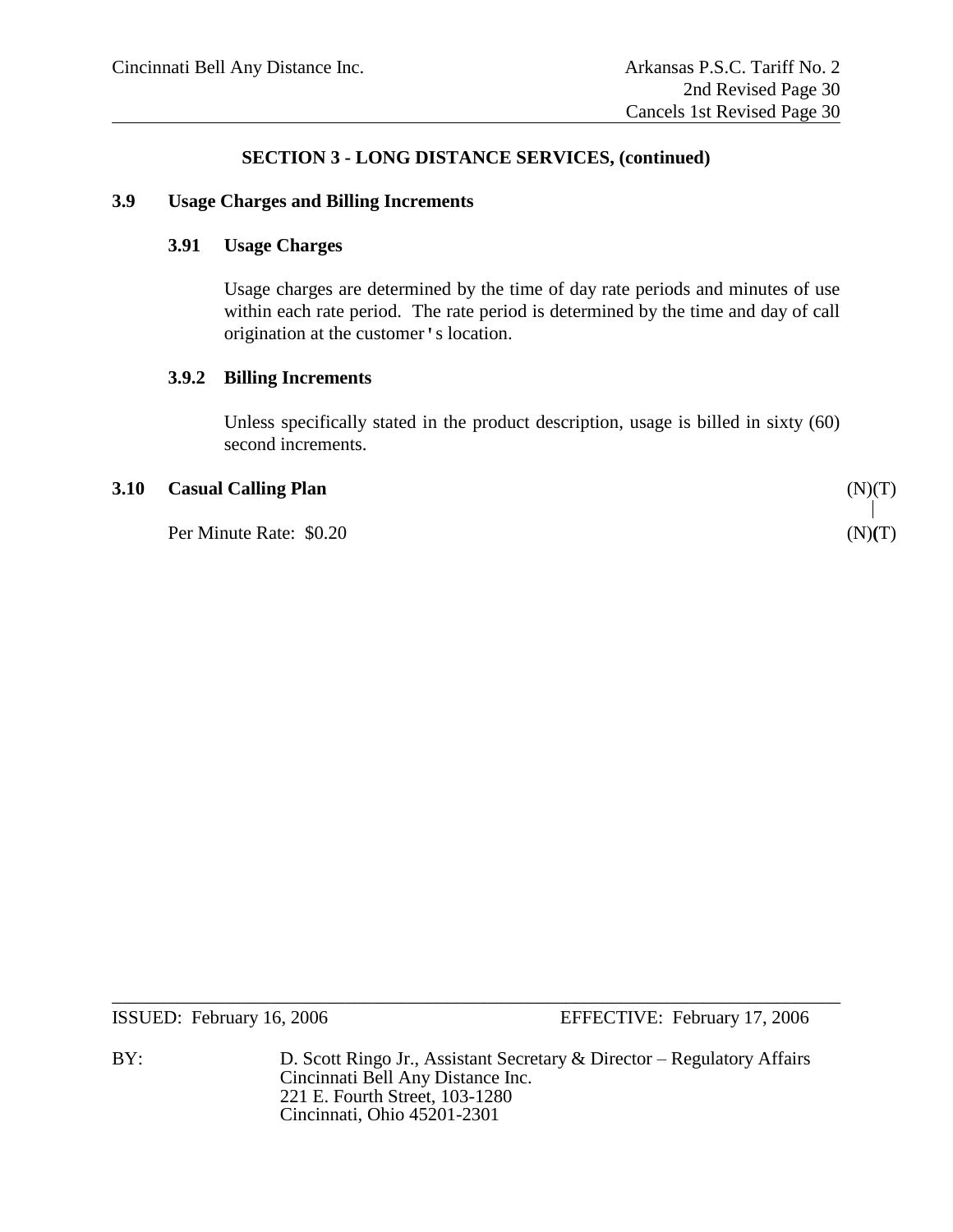**3.10 [Reserved]** (C)

#### **3.11 Pay Telephone (Payphone) Surcharge**

A surcharge shall be assessed for each call made from a pay telephone to a Companyprovided toll-free number or placed by using a travel card and dialing the Company's prefix in the form 101XXXX. This charge is to compensate the Company for the Federal Communications Commission assessment which is paid by the Company to pay telephone service providers for the use of their pay telephone instruments.

Per Call Charge: \$0.60

ISSUED: August 10, 2005 EFFECTIVE: August 10, 2005

BY: Christopher J. Wilson, Vice President Cincinnati Bell Any Distance Inc. 201 E. Fourth Street Cincinnati, Ohio 45202

 $\_$  , and the set of the set of the set of the set of the set of the set of the set of the set of the set of the set of the set of the set of the set of the set of the set of the set of the set of the set of the set of th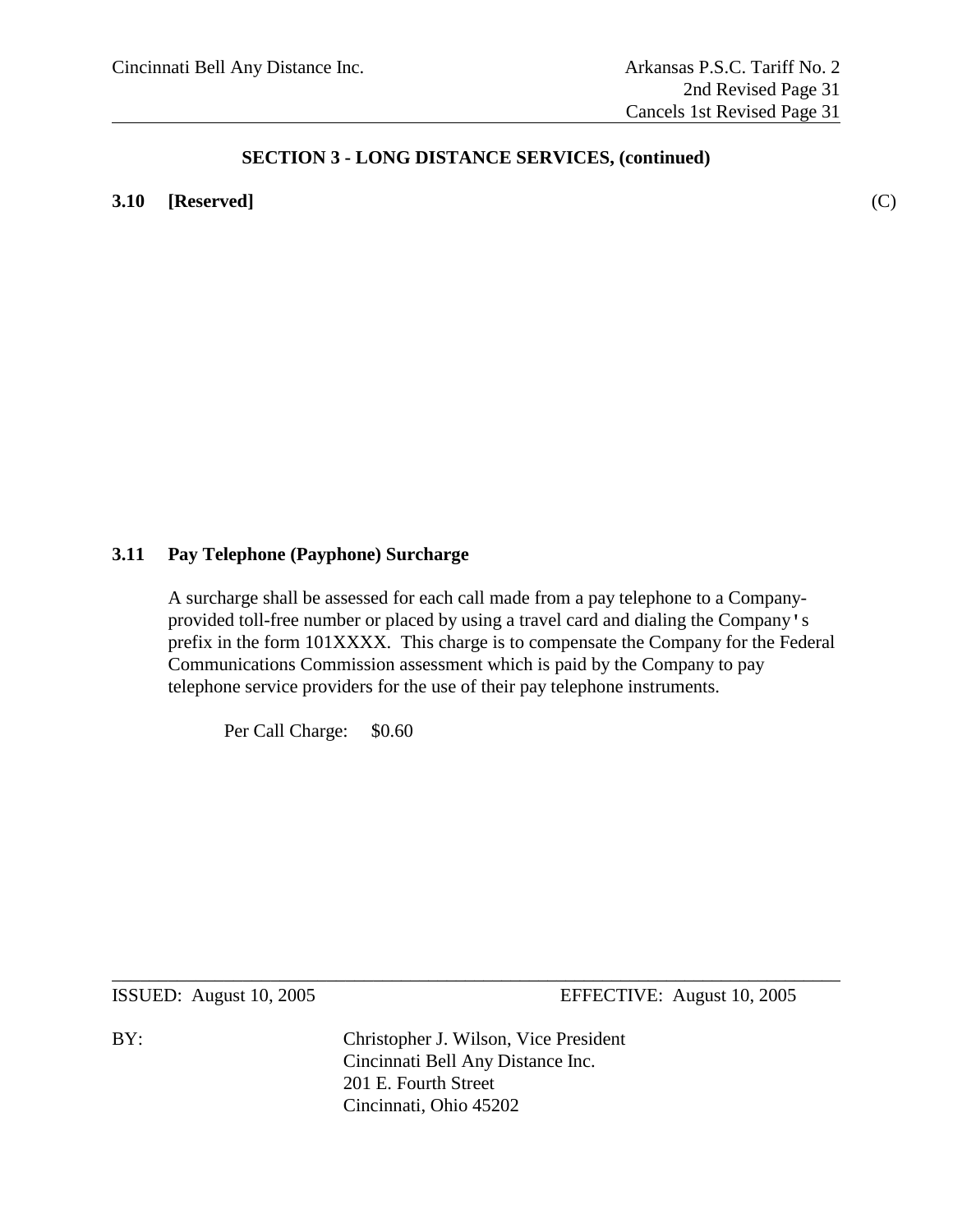| 3.12 | <b>Calling Card Services</b>                                  |                            |  |
|------|---------------------------------------------------------------|----------------------------|--|
|      | Per Minute Rates (unless stated otherwise in toll plan rates) |                            |  |
|      | Residence<br><b>Business</b>                                  | 0.25/minute<br>0.23/minute |  |
|      | Surcharge<br>Domestic                                         | 0.69 per call              |  |

ISSUED: August 10, 2005 EFFECTIVE: August 10, 2005

BY: Christopher J. Wilson, Vice President Cincinnati Bell Any Distance Inc. 201 E. Fourth Street Cincinnati, Ohio 45202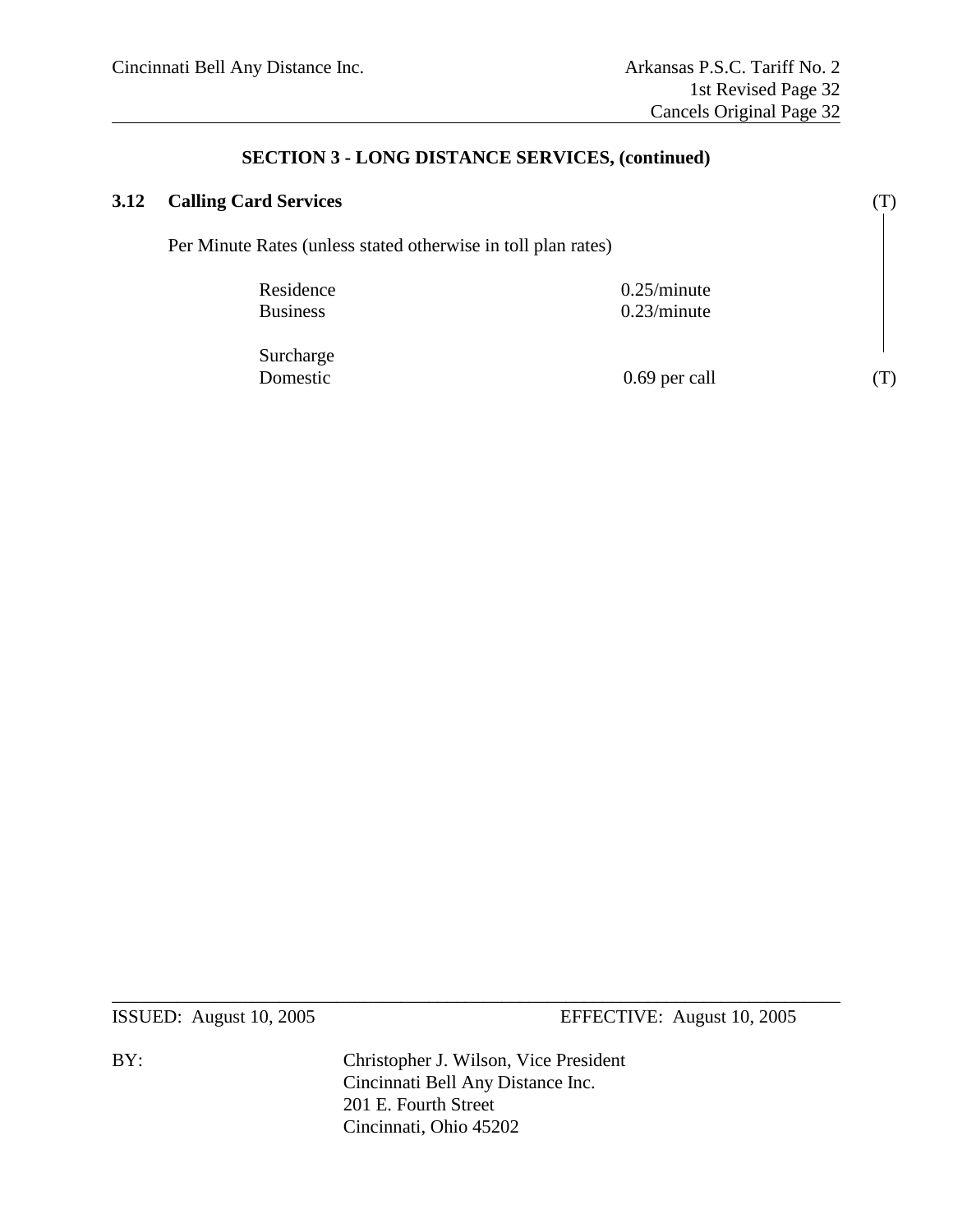# **3.13 Toll Free (i.e., 800/888) Service Rates** (T) Monthly Service Charge 7.50 Time of Day Routing Service: 100.00 per setup, change or removal Area Code blocking: 100.00 per setup, change or removal 800 Directory Service: Monthly Service Charge – 13.69 Initial Charge – 15.00 (T)

#### **3.14 Directory Assistance Charge**

| Per Call Charge | \$0.80 |  |
|-----------------|--------|--|
|                 |        |  |

ISSUED: August 10, 2005 EFFECTIVE: August 10, 2005

BY: Christopher J. Wilson, Vice President Cincinnati Bell Any Distance Inc. 201 E. Fourth Street Cincinnati, Ohio 45202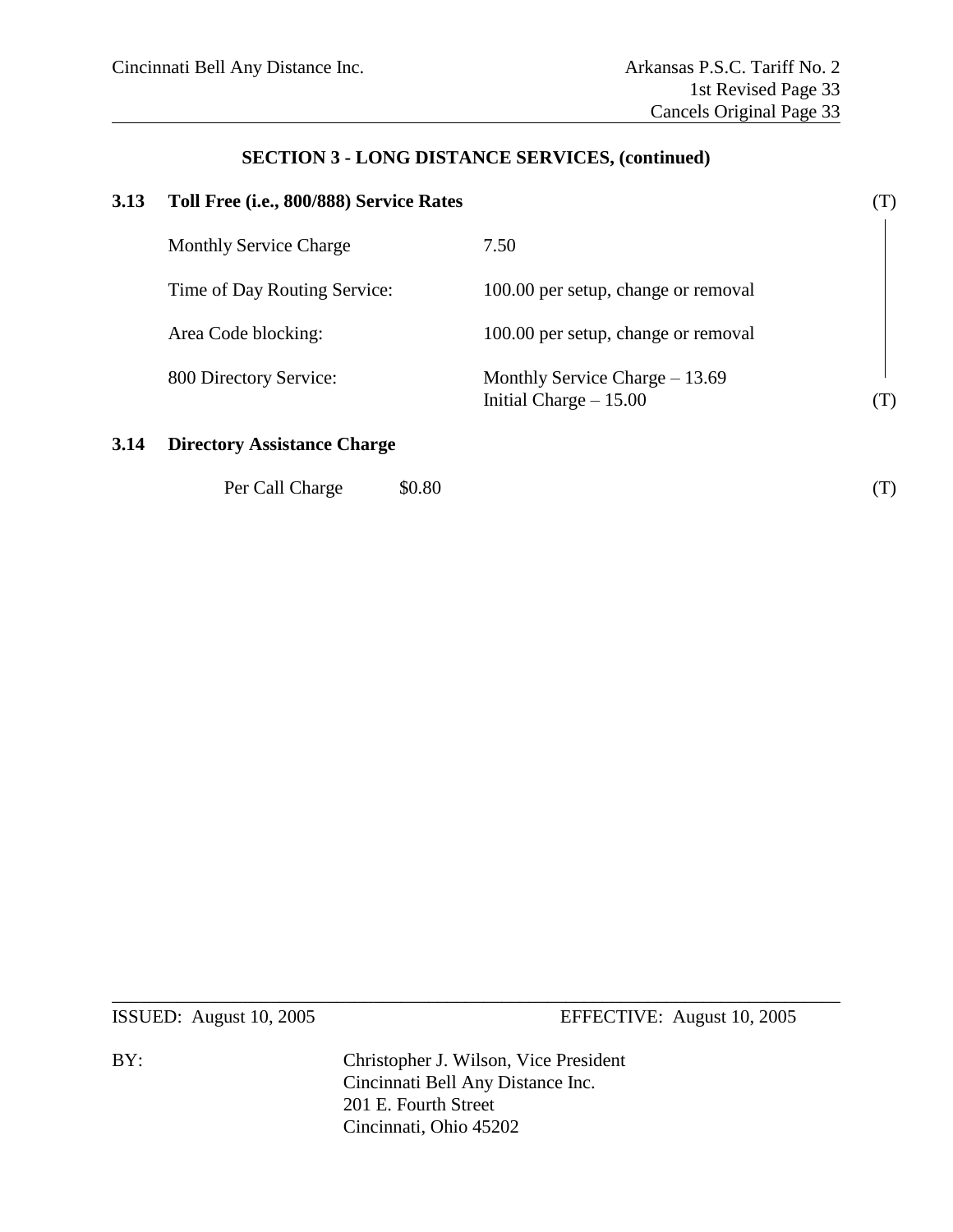#### **3.15 Operator Services**

Operator services are available to Consumers from any Customer location. Operator Services allows the Consumer to place a call from a Customer location and arrange for billing other than to the originating telephone number. Calls are rounded up to the next whole minute for billing purposes and are billed to the Consumer through the monthly bill of the Consumer's local exchange carrier.

The following billing arrangements are available to Consumers through the Company's Operator Services:

#### a) Customer Dialed Calling/Credit Card

This is a service whereby the end user dials all of the digits necessary to route and bill the call without any operator assistance. Such calls may be billed either to a telephone company issued calling card or a commercial credit card.

#### b) Operator Station

This is a service whereby the caller places a non-person-to-person call with the assistance of an operator (live or automated). When placing an operator station call, the caller is connected to a non-specified individual at the terminating end. Such calls may be billed to a calling card, credit card, the called number (collect) or a valid third party telephone number.

#### c) Person-to-Person

This is a service whereby the person originating the call specifies to Cincinnati Bell Any Distance Inc.'s operator a particular person to be reached, or a particular person, station, room number, department, or office to be reached through a PBX attendant. Person-to-person calls may be billed to a calling card, credit card, the called number (collect) or a valid third party telephone number.

ISSUED: November 19, 2003 EFFECTIVE: November 19, 2003

BY: Christopher J. Wilson, Vice President Cincinnati Bell Any Distance Inc. 201 E. Fourth Street Cincinnati, Ohio 45202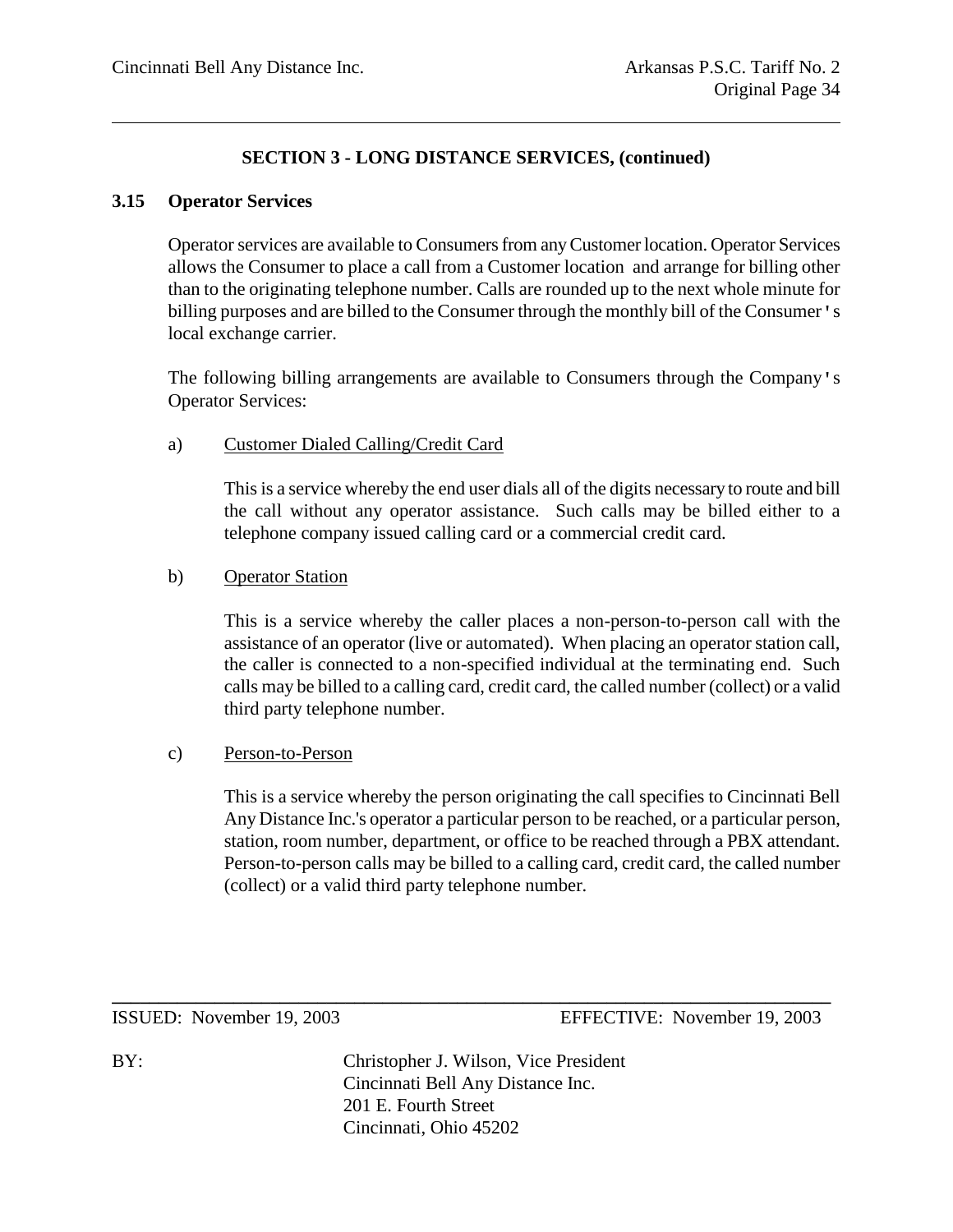#### **3.15 Operator Services** (Continued)

- **3.15.1** The Company will ensure that each Aggregator, for which it is the provider of presubscribed operator services, posts on or near the telephone instrument, in plain view of consumers:
	- (a) the Company's name, address and toll-free telephone number
	- (b) a written disclosure that the rates for all operator-assisted calls are available on request, and that consumers have a right to obtain access to the intrastate common carrier of their choice and may contact their preferred intrastate common carrier for information on accessing that carrier's service using that telephone; and
	- (c) the name and address of the Consumers Services Office of the Arkansas Public Service Commission, to which the consumer may direct complaints regarding operator services.
- **3.15.2** The Company will ensure that Aggregator will not block "800/888"and "950". "10XXX 0+ and 0-" access code numbers shall be unblocked where the service local exchange carrier can provide originating line screening.
- **3.15.3** The Company shall withhold payment, on a location-by-location basis, of any compensation, including commissions, to Aggregator, if such provider reasonably believes that the Aggregator is failing to met the posting requirements or is blocking access as prohibited by Sections 3.15.2 and 3.15.3 of this tariff.
- **3.15.4** The Company shall brand calls at the beginning of the call prior to the entering of a billing number by the Customers. The second brand shall occur before connecting the call and before a charge is incurred by the end user.

ISSUED: November 19, 2003 EFFECTIVE: November 19, 2003

BY: Christopher J. Wilson, Vice President Cincinnati Bell Any Distance Inc. 201 E. Fourth Street Cincinnati, Ohio 45202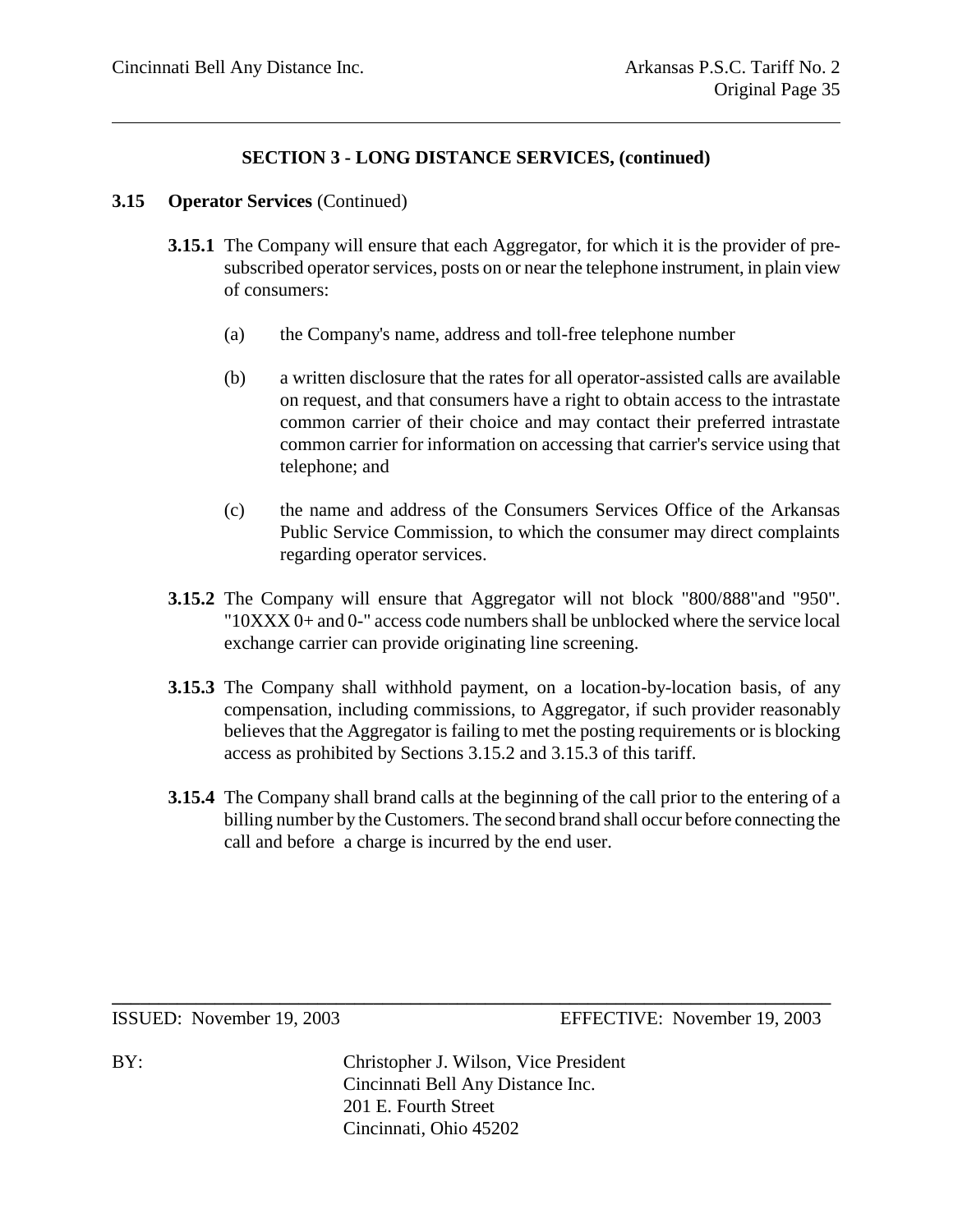#### **3.15 Operator Services** (Continued)

- **3.15.5** The Company will not "splash" a call except when a consumer specifically requests that the call be completed, is informed that the bill for the call might reflect a different originating location, and consents to having the call "splashed".
- **3.15.6** The Company will connect emergency calls to the appropriate emergency service serving a caller's location at no charge to the caller. Emergency calls shall be connected to the appropriate emergency service provider for the reported site of the emergency when the originating call location is different from the site of the emergency.
- **3.15.7** The company shall provide consumers using its services access to a live operator at the outset of the call and prior to the consumer incurring a charge.

ISSUED: November 19, 2003 EFFECTIVE: November 19, 2003

BY: Christopher J. Wilson, Vice President Cincinnati Bell Any Distance Inc. 201 E. Fourth Street Cincinnati, Ohio 45202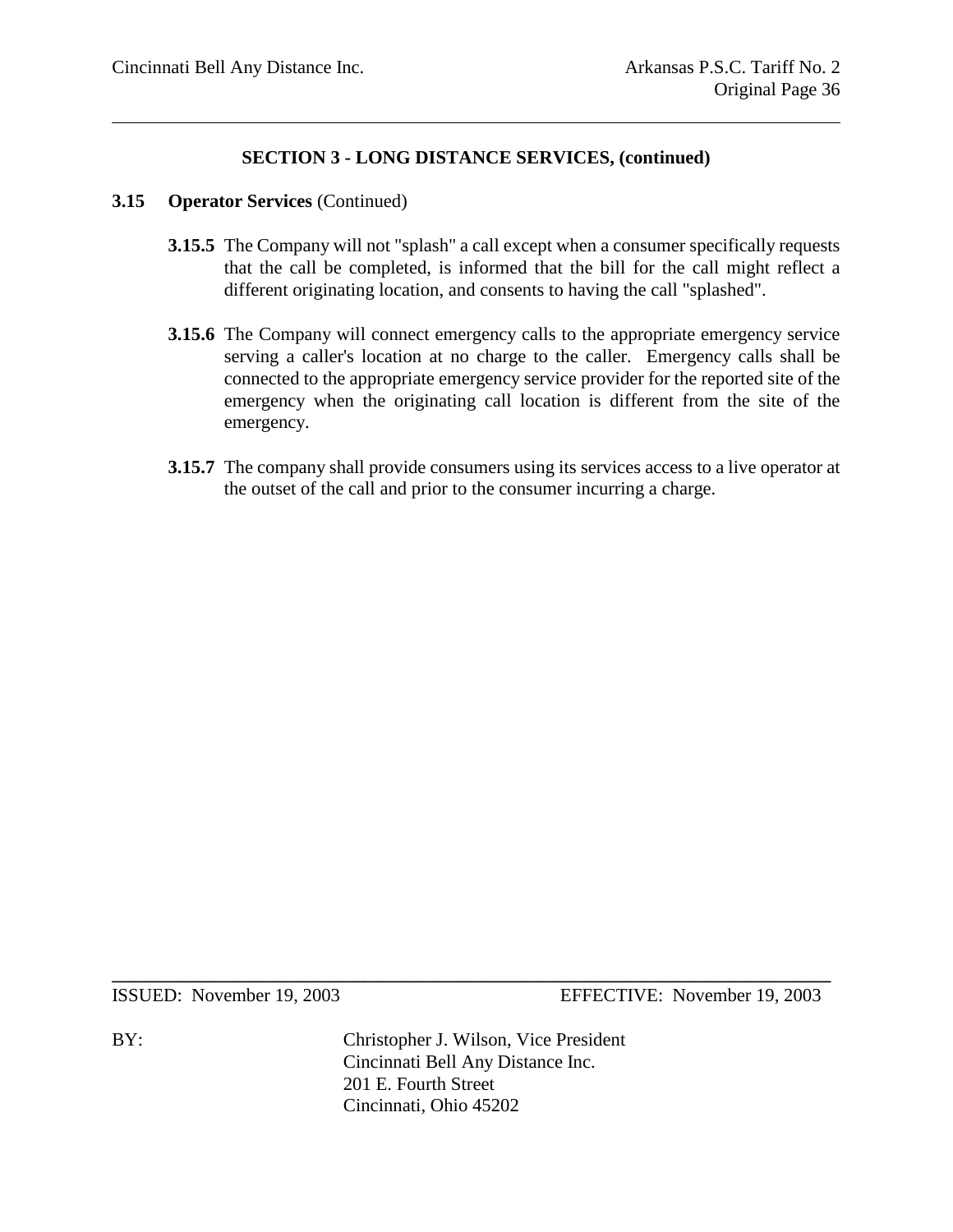#### **3.15 Operator Services,** Continued

#### **3.15.8 Rates**

The following rates and charges are applicable to business and residential customer lines subscribed to the service of IXC through Resellers. These rates and charges are not available at Aggregator locations.

Per Minute Rates:

| \$1.15 per minute                           |        |          |
|---------------------------------------------|--------|----------|
| <b>Operator Assisted Surcharges:</b>        |        |          |
| <b>Customer Dialed Calling Card Station</b> | \$4.99 | (I)      |
| <b>Operator Dialed Calling Card</b>         | \$7.50 | $\bf(1)$ |
| Operator Station Collect                    | \$750  |          |

| <b>Operator Station Collect</b> | \$7.50  |     |
|---------------------------------|---------|-----|
| <b>Billed to Third Party</b>    | \$9.99  | (I) |
| Person to Person                | \$12.50 | (I) |

ISSUED: February 16, 2006 EFFECTIVE: February 17, 2006

BY: D. Scott Ringo Jr., Assistant Secretary & Director – Regulatory Affairs Cincinnati Bell Any Distance Inc. 221 E. Fourth Street, 103-1280 Cincinnati, Ohio 45201-2301

**\_\_\_\_\_\_\_\_\_\_\_\_\_\_\_\_\_\_\_\_\_\_\_\_\_\_\_\_\_\_\_\_\_\_\_\_\_\_\_\_\_\_\_\_\_\_\_\_\_\_\_\_\_\_\_\_\_\_\_\_\_\_\_\_\_\_\_\_\_\_\_\_\_\_\_\_\_**

Cincinnati Bell Any Distance Inc. <br>
Arkansas P.S.C. Tariff No. 2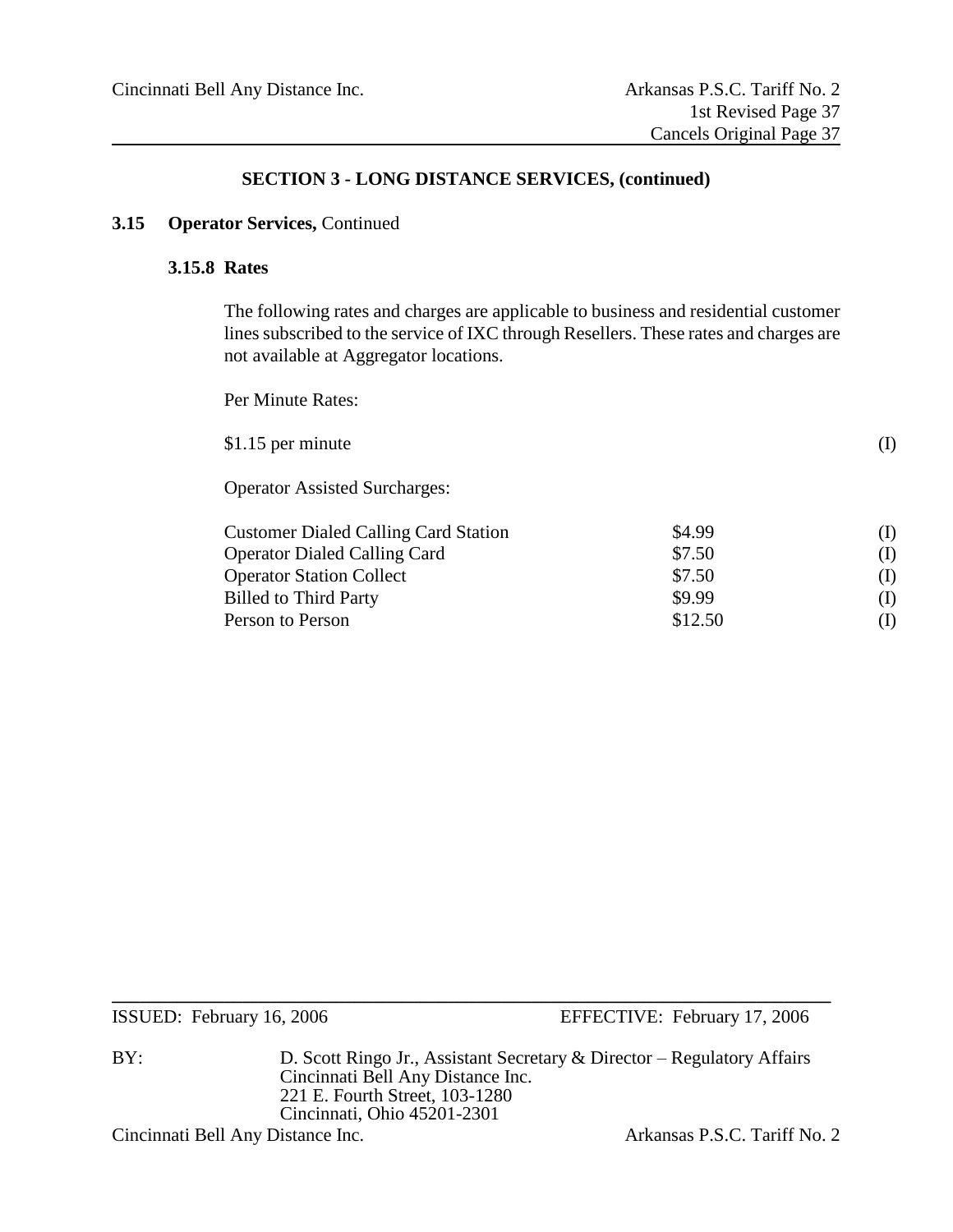#### **3.16 Residential Toll Plans**

#### **3.16.1 Service Descriptions**

#### AnyTime 500 (Product 64)

For a monthly service fee, customers subscribing to this plan will receive 500 minutes of outbound domestic long distance each month. A per minute rate will apply after the initial 500 minutes. Plan includes a calling card.  $8XX$  service is available for a monthly fee. (T)(C) Call detail provided on monthly bill only when customer exceeds plan minutes.

#### AnyTime 750 (Product 189)

For a monthly service fee, customers subscribing to this plan will receive 750 minutes of outbound domestic long distance each month. A per minute rate will apply after the initial 750 minutes. Plan includes a calling card. 8XX service is available for a monthly fee. (T)(C) Call detail provided on monthly bill only when customer exceeds plan minutes.

#### AnyTime 1000 (Product 198)

For a monthly service fee, customers subscribing to this plan will receive 1000 minutes of outbound domestic long distance each month. A per minute rate will apply after the initial 1000 minutes. Plan includes a calling card.  $8XX$  service is available for a monthly (T)(C) fee. Call detail provided on monthly bill only when customer exceeds plan minutes. (C)

#### Basic II (Product 368)

There is a \$6.95 monthly, minimum usage charge associated with this plan. Calls that will (I) be applied to the minimum usage include inbound and outbound toll calls, calling card calls; collect calls, and operator-assisted calls. Plan includes a calling card.

#### AnyTime 100 (Product 591)

For a monthly service fee, customers subscribing to this plan will receive 100 minutes of outbound domestic long distance each month. A per minute rate will apply after the initial 100 minutes. Plan includes a calling card.  $8XX$  service is available for a monthly  $(T)(C)$ fee. Call detail provided on monthly bill only when customer exceeds plan minutes. (C)

ISSUED: June 15, 2007 EFFECTIVE: June 18, 2007

BY: D. Scott Ringo Jr., Assistant Secretary & Director – Regulatory Affairs Cincinnati Bell Any Distance Inc. 221 E. Fourth Street, 103-1280 Cincinnati, Ohio 45201-2301

 $\_$  , and the set of the set of the set of the set of the set of the set of the set of the set of the set of the set of the set of the set of the set of the set of the set of the set of the set of the set of the set of th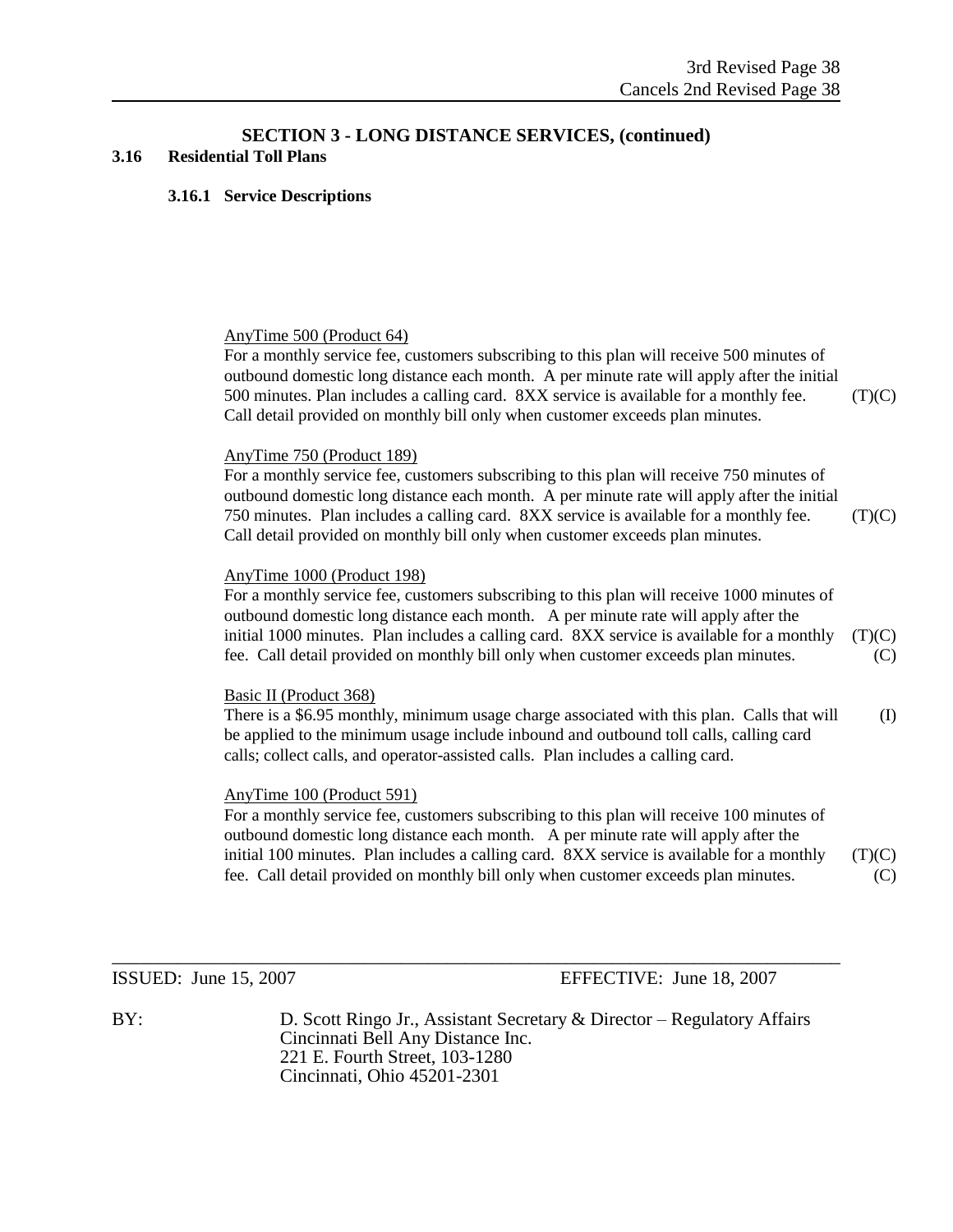#### **3.16 Residential Toll Plans (Continued)**

#### **3.16.1 Service Descriptions (Continued)**

#### AnyTime 5000 (Product 597)

For a monthly service fee, customers subscribing to this plan will receive 5000 minutes of outbound domestic long distance each month. A per minute rate will apply after the initial 5000 minutes. Plan includes a calling card.  $8XX$  service is available for a monthly (T)(C) fee. Call detail provided on monthly bill only when customer exceeds plan minutes. (C)

#### AnyTime 375 (Product 951)

For a monthly service fee, customers subscribing to this plan will receive 375 minutes of outbound domestic long distance each month. A per minute rate will apply after the initial 375 minutes. Plan includes a calling card. 8XX service is available for a monthly (T)(C) fee.  $(C)$ 

ISSUED: June 15, 2007 EFFECTIVE: June 18, 2007

BY: D. Scott Ringo Jr., Assistant Secretary & Director – Regulatory Affairs Cincinnati Bell Any Distance Inc. 221 E. Fourth Street, 103-1280 Cincinnati, Ohio 45201-2301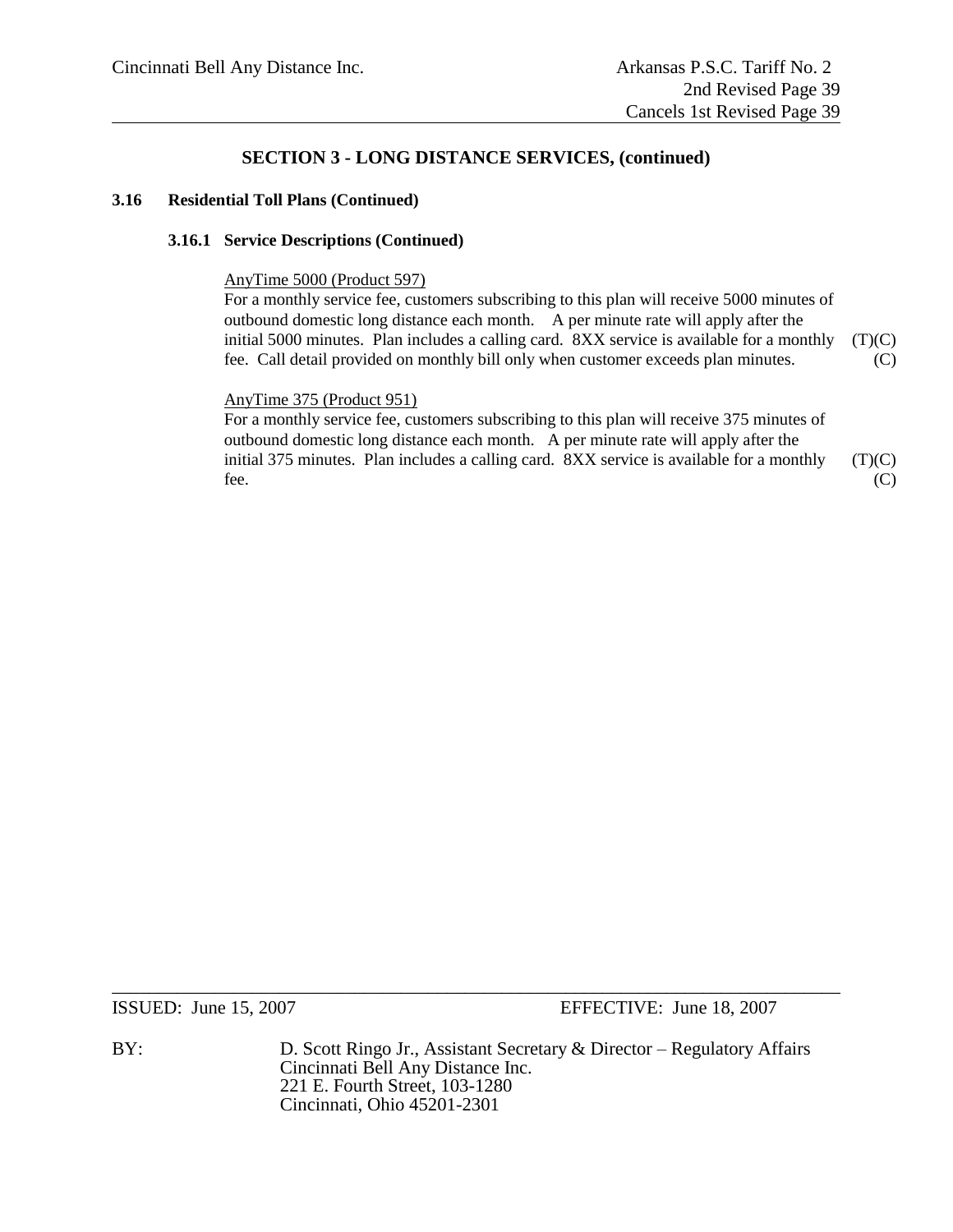#### **3.16 Residential Toll Plans (Continued)**

#### **3.16.2 Rates and Charges**

| AnyTime 500 (Product 64)                                                  | <b>Rates Per Minute</b> |
|---------------------------------------------------------------------------|-------------------------|
| 1+ Outbound                                                               | \$0.06                  |
| 8XX Inbound                                                               | 0.06                    |
| 8XX Monthly Service Fee, per number: \$7.50                               |                         |
| Monthly Service Fee: \$20.00                                              |                         |
| Outbound rate applies after the first 500 domestic direct dialed minutes  |                         |
| AnyTime 750 (Product 189)                                                 |                         |
|                                                                           | <b>Rates Per Minute</b> |
| $1+$ Outbound/8XX Inbound                                                 | \$0.06                  |
| 8XX Inbound                                                               | 0.06                    |
| 8XX Monthly Service Fee, per number: \$7.50                               |                         |
| Monthly Service Fee: \$30.00                                              |                         |
| Outbound rate applies after the first 750 domestic direct dialed minutes  |                         |
| AnyTime 1000 (Product 198)                                                |                         |
|                                                                           | <b>Rates Per Minute</b> |
| $1+$ Outbound                                                             | \$0.06                  |
| 8XX Inbound                                                               | 0.06                    |
| 8XX Monthly Service Fee, per number: \$7.50                               |                         |
| Monthly Service Fee: \$40.00                                              |                         |
| Outbound rate applies after the first 1000 domestic direct dialed minutes |                         |
| Basic II (Product 368)                                                    |                         |
|                                                                           | Rates Per minute        |
| $1+$ Outbound                                                             | \$0.10                  |
|                                                                           | 0.15                    |
| 8XX Inbound                                                               |                         |

ISSUED: June 15, 2007 EFFECTIVE: June 18, 2007

BY: D. Scott Ringo Jr., Assistant Secretary & Director – Regulatory Affairs Cincinnati Bell Any Distance Inc. 221 E. Fourth Street, 103-1280 Cincinnati, Ohio 45201-2301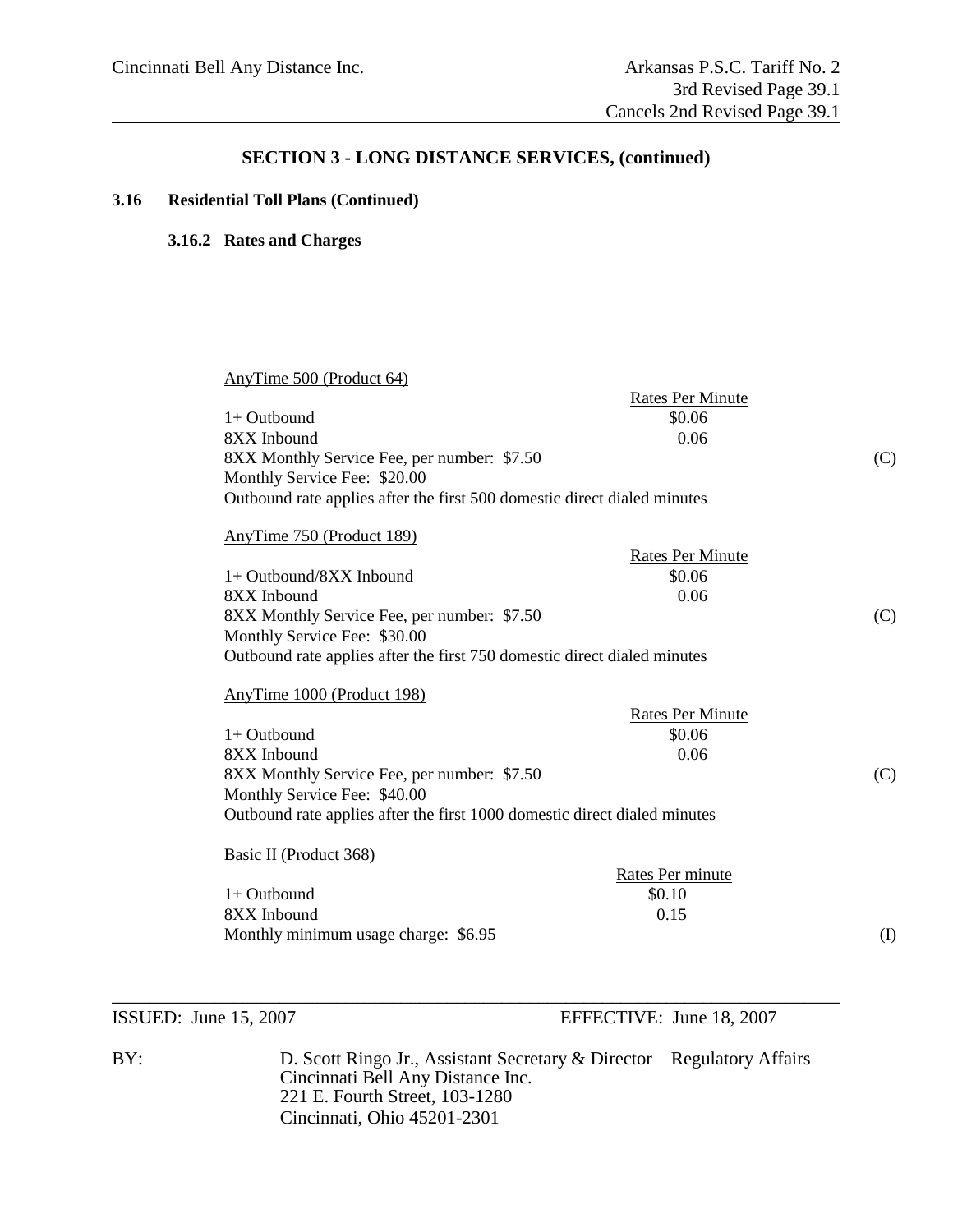#### **3.16 Residential Toll Plans (Continued)**

#### **3.16.2 Rates and Charges (Continued)**

|--|

| \$0.07                                                                   |                  |
|--------------------------------------------------------------------------|------------------|
| 0.07                                                                     |                  |
| 8XX Monthly Service Fee, per number: \$7.50                              | (C)              |
| Monthly Service Fee: \$10.00                                             |                  |
| Outbound rate applies after the first 100 domestic direct dialed minutes |                  |
|                                                                          | Rates Per minute |

#### AnyTime 5000 (Product 597)

|                                                                           | Rates Per minute |     |
|---------------------------------------------------------------------------|------------------|-----|
| $1+$ Outbound                                                             | \$0.06           |     |
| 8XX Inbound                                                               | 0.06             |     |
| 8XX Monthly Service Fee, per number: \$7.50                               |                  | (C) |
| Monthly Service Fee: \$200.00                                             |                  |     |
| Outbound rate applies after the first 5000 domestic direct dialed minutes |                  |     |
|                                                                           |                  |     |

#### AnyTime 375 (Product 951)

|                                                                          | Rates Per minute |     |
|--------------------------------------------------------------------------|------------------|-----|
| $1+$ Outbound                                                            | \$0.07           |     |
| 8XX Inbound                                                              | 0.07             |     |
| 8XX Monthly Service Fee, per number: \$7.50                              |                  | (C) |
| Monthly Service Fee: \$15.00                                             |                  |     |
| Outbound rate applies after the first 375 domestic direct dialed minutes |                  |     |

ISSUED: June 15, 2007 EFFECTIVE: June 18, 2007

BY: D. Scott Ringo Jr., Assistant Secretary & Director – Regulatory Affairs Cincinnati Bell Any Distance Inc. 221 E. Fourth Street, 103-1280 Cincinnati, Ohio 45201-2301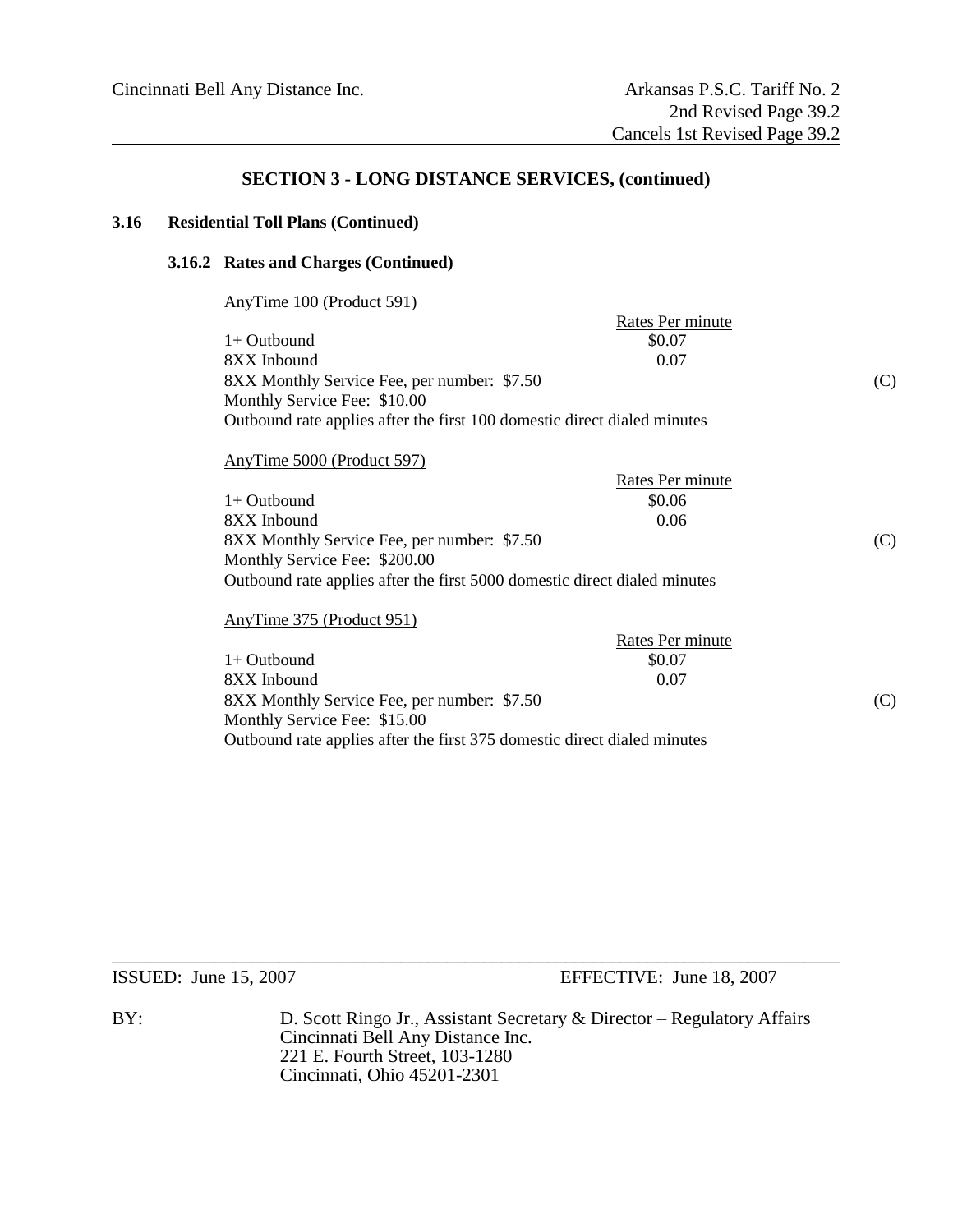#### **3.17 Business Toll Plans**

#### **3.17.1 Service Descriptions**

#### AnyTime 500 (Product 391)

For a monthly service fee, customers subscribing to this plan will receive 500 minutes of outbound domestic long distance each month. A per minute rate will apply after the initial 500 minutes. Plan includes a calling card.  $8XX$  service is available for a monthly (T)(C) fee. Call detail provided on monthly bill only when customer exceeds plan minutes. (C)

#### AnyTime 750 (Product 393)

For a monthly service fee, customers subscribing to this plan will receive 750 minutes of outbound domestic long distance each month. A per minute rate will apply after the initial 750 minutesPlan includes a calling card.  $8XX$  service is available for a monthly (T)(C) fee. Call detail provided on monthly bill only when customer exceeds plan minutes. (C)

#### AnyTime 1000 (Product 395)

For a monthly service fee, customers subscribing to this plan will receive 1000 minutes of outbound domestic long distance each month. A per minute rate will apply after the initial 1000 minutes. Plan includes a calling card. 8XX service is available for a monthly (T)(C) fee. Call detail provided on monthly bill only when customer exceeds plan minutes. (C)

#### Business Basic II (Product 358) – Business

There is a \$6.95 monthly, minimum usage charge associated with this plan. Calls that will (I) be applied to the minimum usage include inbound and outbound toll calls, calling card calls; collect calls, and operator-assisted calls. Plan includes a calling card.

#### AnyTime 100 (Product 593)

For a monthly service fee, customers subscribing to this plan will receive 100 minutes of outbound domestic long distance each month. A per minute rate will apply after the initial 100 minutes. Plan includes a calling card.  $8XX$  service is available for a monthly (T)(C) fee. Call detail provided on monthly bill only when customer exceeds plan minutes. (C)

ISSUED: June 15, 2007 EFFECTIVE: June 18, 2007

BY: D. Scott Ringo Jr., Assistant Secretary & Director – Regulatory Affairs Cincinnati Bell Any Distance Inc. 221 E. Fourth Street, 103-1280 Cincinnati, Ohio 45201-2301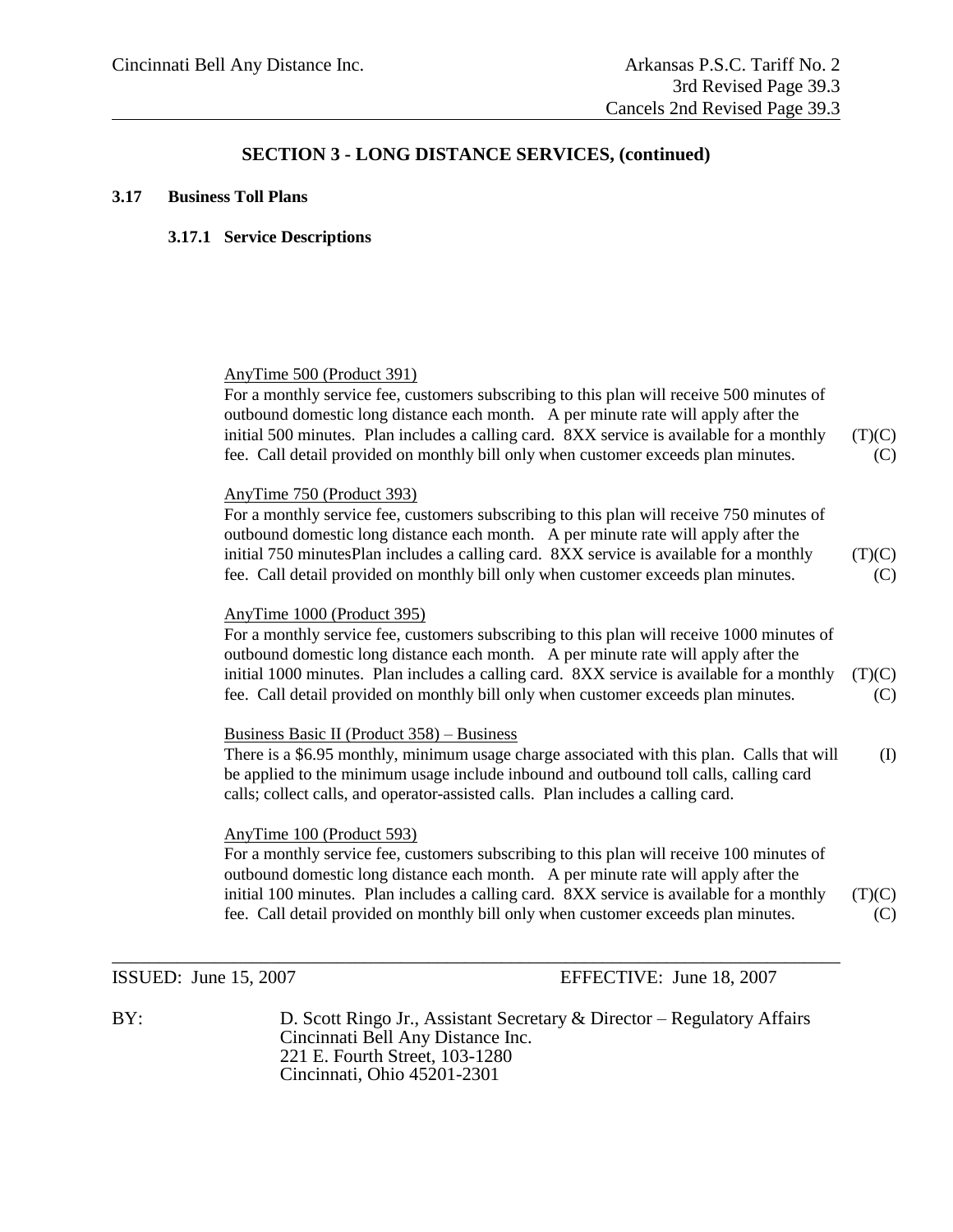#### **3.17 Business Toll Plans (Continued)**

#### **3.17.1 Service Descriptions (Continued)**

#### AnyTime 375 (Product 948)

For a monthly service fee, customers subscribing to this plan will receive 375 minutes of outbound domestic long distance each month. A per minute rate will apply after the initial 375 minutes. Plan includes a calling card.  $8XX$  service is available for a monthly (T)(C) fee. Call detail provided on monthly bill only when customer exceeds plan minutes. (C)

#### AnyTime 4000 (Product 475)

For a monthly service fee, customers subscribing to this plan will receive 4000 minutes of outbound domestic long distance each month. A per minute rate will apply after the initial 4000 minutes. Plan includes a calling card.  $8XX$  service is available for a monthly (T)(C) fee.  $(C)$ 

ISSUED: June 15, 2007 EFFECTIVE: June 18, 2007

BY: D. Scott Ringo Jr., Assistant Secretary & Director – Regulatory Affairs Cincinnati Bell Any Distance Inc. 221 E. Fourth Street, 103-1280 Cincinnati, Ohio 45201-2301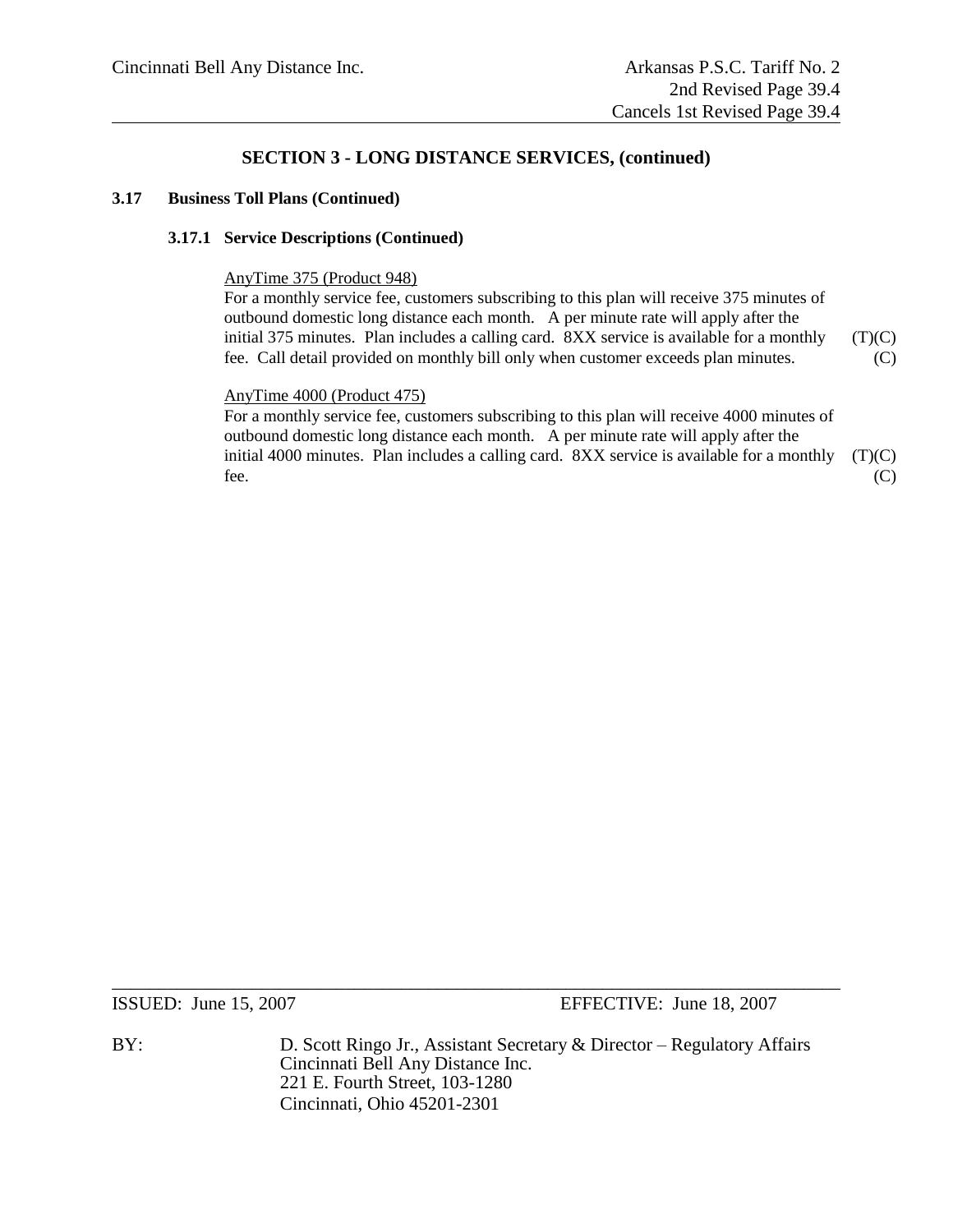#### **3.17 Business Toll Plans (Continued)**

#### **3.17.2 Rates and Charges**

| AnyTime 500 (Product 391)                                                 | <b>Rates Per Minute</b> |
|---------------------------------------------------------------------------|-------------------------|
| 1+ Outbound                                                               | \$0.06                  |
| 8XX Inbound                                                               | 0.06                    |
| 8XX Monthly Service Fee, per number: \$7.50                               | (C)                     |
| Monthly Service Fee: \$20.00                                              |                         |
| Outbound rate applies after the first 500 domestic direct dialed minutes  |                         |
| AnyTime 750 (Product 393)                                                 |                         |
|                                                                           | <b>Rates Per Minute</b> |
| 1+ Outbound                                                               | \$0.06                  |
| 8XX Inbound                                                               | 0.06                    |
| 8XX Monthly Service Fee, per number: \$7.50                               | (C)                     |
| Monthly Service Fee: \$30.00                                              |                         |
| Outbound rate applies after the first 750 domestic direct dialed minutes  |                         |
| AnyTime 1000 (Product 395)                                                |                         |
|                                                                           | <b>Rates Per Minute</b> |
| $1+$ Outbound                                                             | \$0.06                  |
| 8XX Inbound                                                               | 0.06                    |
| 8XX Monthly Service Fee, per number: \$7.50                               | (C)                     |
| Monthly Service Fee: \$40.00                                              |                         |
| Outbound rate applies after the first 1000 domestic direct dialed minutes |                         |
| Business Basic II (Product 358)                                           |                         |
|                                                                           | Rates Per minute        |
| 1+ Outbound                                                               | \$0.09                  |
| 8XX Inbound                                                               | 0.15                    |
| 8XX Monthly Service Fee, per number: \$7.50                               | (C)                     |
| Monthly minimum usage charge: \$6.95                                      | $\rm (I)$               |
|                                                                           |                         |
|                                                                           |                         |

ISSUED: June 15, 2007 EFFECTIVE: June 18, 2007

BY: D. Scott Ringo Jr., Assistant Secretary & Director – Regulatory Affairs Cincinnati Bell Any Distance Inc. 221 E. Fourth Street, 103-1280 Cincinnati, Ohio 45201-2301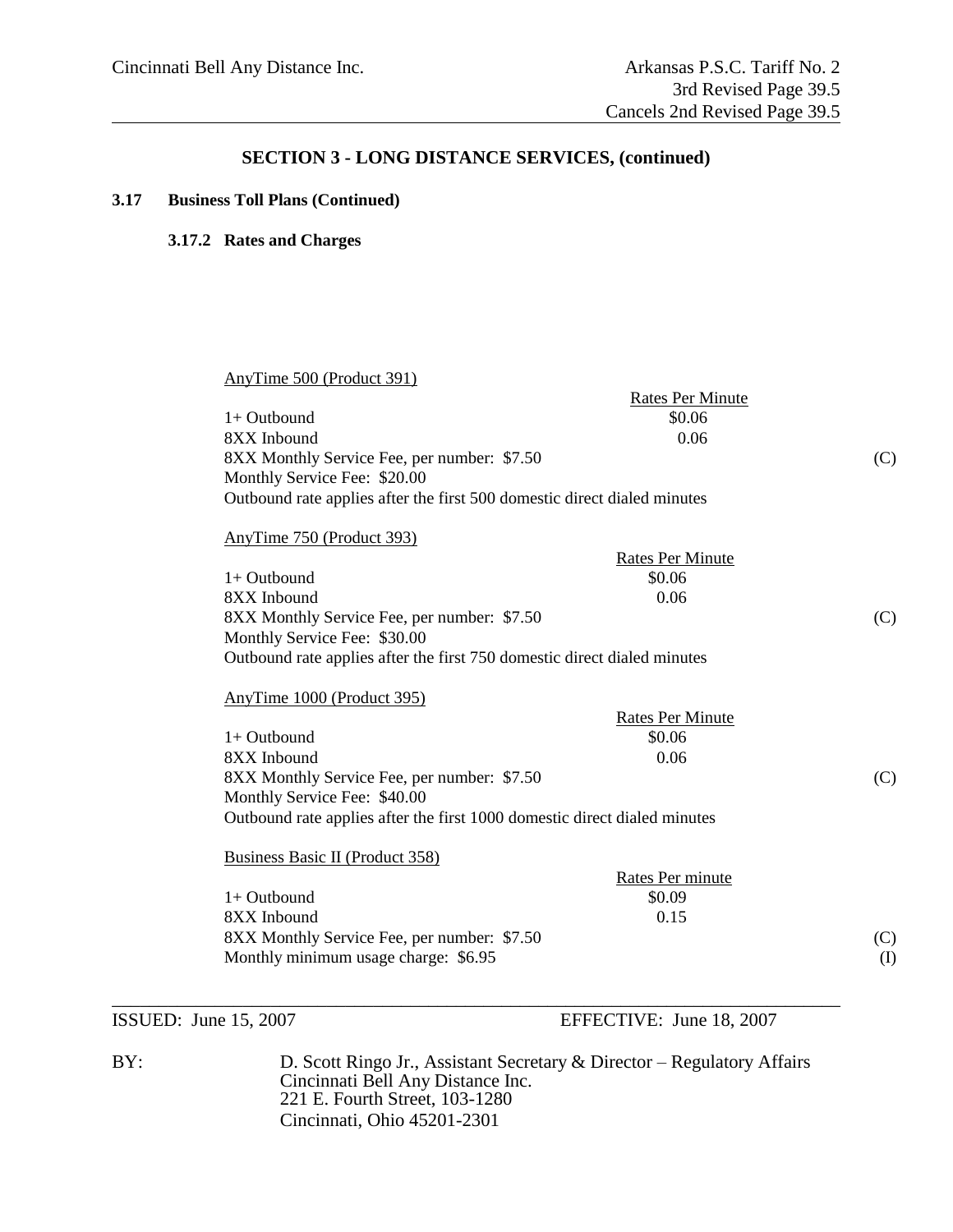#### **3.17 Business Toll Plans (Continued)**

#### **3.17.2 Rates and Charges (Continued)**

AnyTime 100 (Product 593)

|                                                                           | Rates Per minute |     |
|---------------------------------------------------------------------------|------------------|-----|
| $1+$ Outbound                                                             | \$0.07           |     |
| 8XX Inbound                                                               | 0.07             |     |
| 8XX Monthly Service Fee, per number: \$7.50                               |                  | (C) |
| Monthly Service Fee: \$10.00                                              |                  |     |
| Outbound rate applies after the first 5000 domestic direct dialed minutes |                  |     |

#### AnyTime 375 (Product 948)

|                                                                                   | Rates Per minute |     |
|-----------------------------------------------------------------------------------|------------------|-----|
| $1+$ Outbound                                                                     | \$0.07           |     |
| 8XX Inbound                                                                       | 0.07             |     |
| 8XX Monthly Service Fee, per number: \$7.50                                       |                  | (C) |
| Monthly Service Fee: \$15.00                                                      |                  |     |
| Outbound rate applies to calls after the first 375 domestic direct dialed minutes |                  |     |

#### AnyTime 4000 (Product 475)

|                                                                           | Rates Per minute |     |
|---------------------------------------------------------------------------|------------------|-----|
| $1+$ Outbound                                                             | \$0.0375         |     |
| 8XX Inbound                                                               | 0.0375           |     |
| 8XX Monthly Service Fee, per number: \$7.50                               |                  | (C) |
| Monthly Service Fee: \$150.00                                             |                  |     |
| Outbound rate applies after the first 4000 domestic direct dialed minutes |                  |     |

ISSUED: June 15, 2007 EFFECTIVE: June 18, 2007

BY: D. Scott Ringo Jr., Assistant Secretary & Director – Regulatory Affairs Cincinnati Bell Any Distance Inc. 221 E. Fourth Street, 103-1280 Cincinnati, Ohio 45201-2301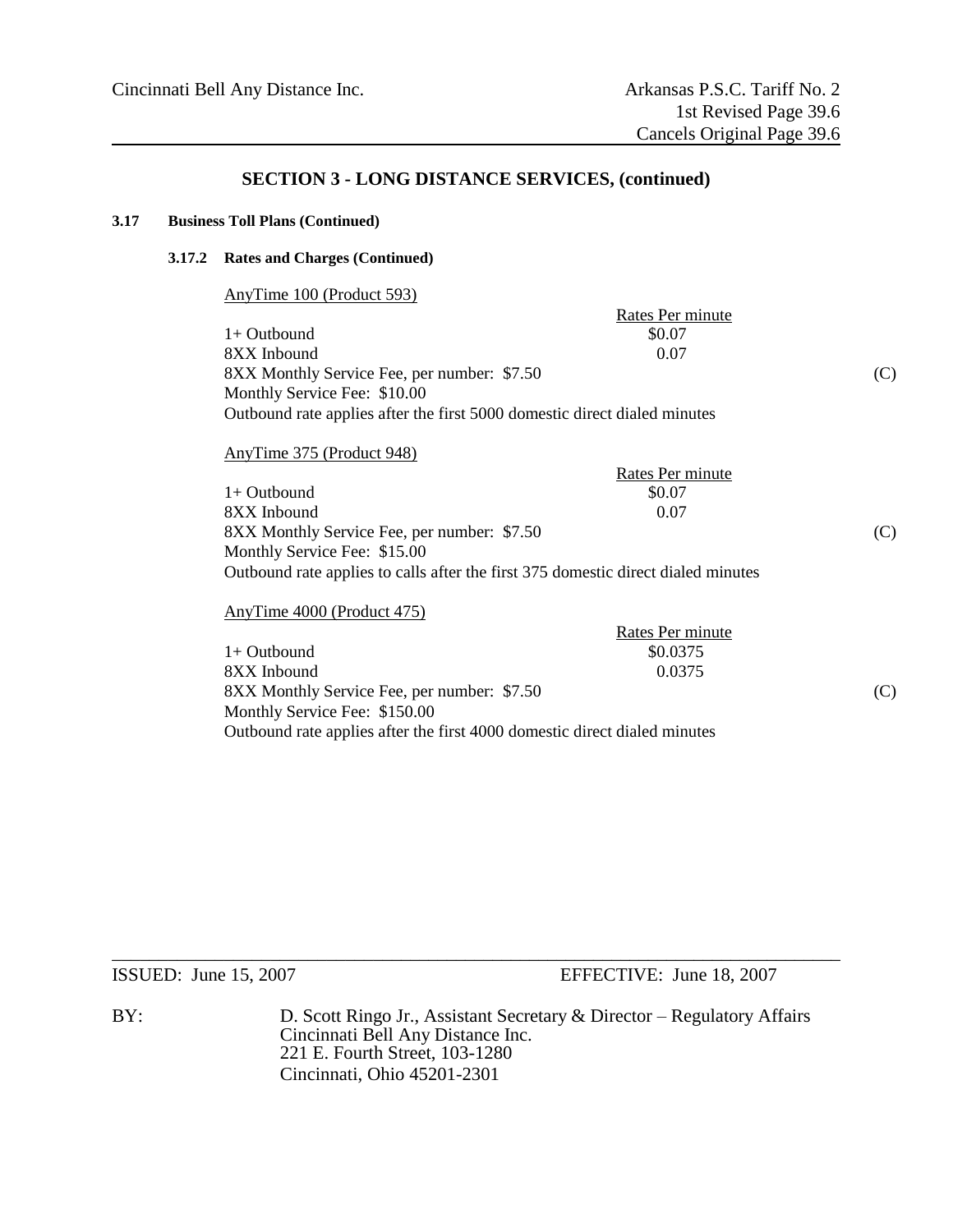#### **SECTION 4 - Reserved**

#### **4.1 [Reserved for Future Use]** (D)(T)

In addition this page cancels subsequent pages of this section as follows:

Reserves the following: Cancels the following: 1st Revised Page 40 Cancels Original Page 40 1st Revised Page 41 Cancels Original Page 41 1st Revised Page 42 Cancels Original Page 42 1st Revised Page 43 Cancels Original Page 43 1st Revised Page 44 Cancels Original Page 44 1st Revised Page 45 Cancels Original Page 45 1st Revised Page 46 Cancels Original Page 46 1st Revised Page 47 Cancels Original Page 47 1st Revised Page 48 Cancels Original Page 48 1st Revised Page 49 Cancels Original Page 49 1st Revised Page 50 Cancels Original Page 50 1st Revised Page 51 Cancels Original Page 51

 $(D)(T)$ 

ISSUED: August 10, 2005 EFFECTIVE: August 10, 2005

BY: Christopher J. Wilson, Vice President Cincinnati Bell Any Distance Inc. 201 E. Fourth Street Cincinnati, Ohio 45202

 $\_$  , and the set of the set of the set of the set of the set of the set of the set of the set of the set of the set of the set of the set of the set of the set of the set of the set of the set of the set of the set of th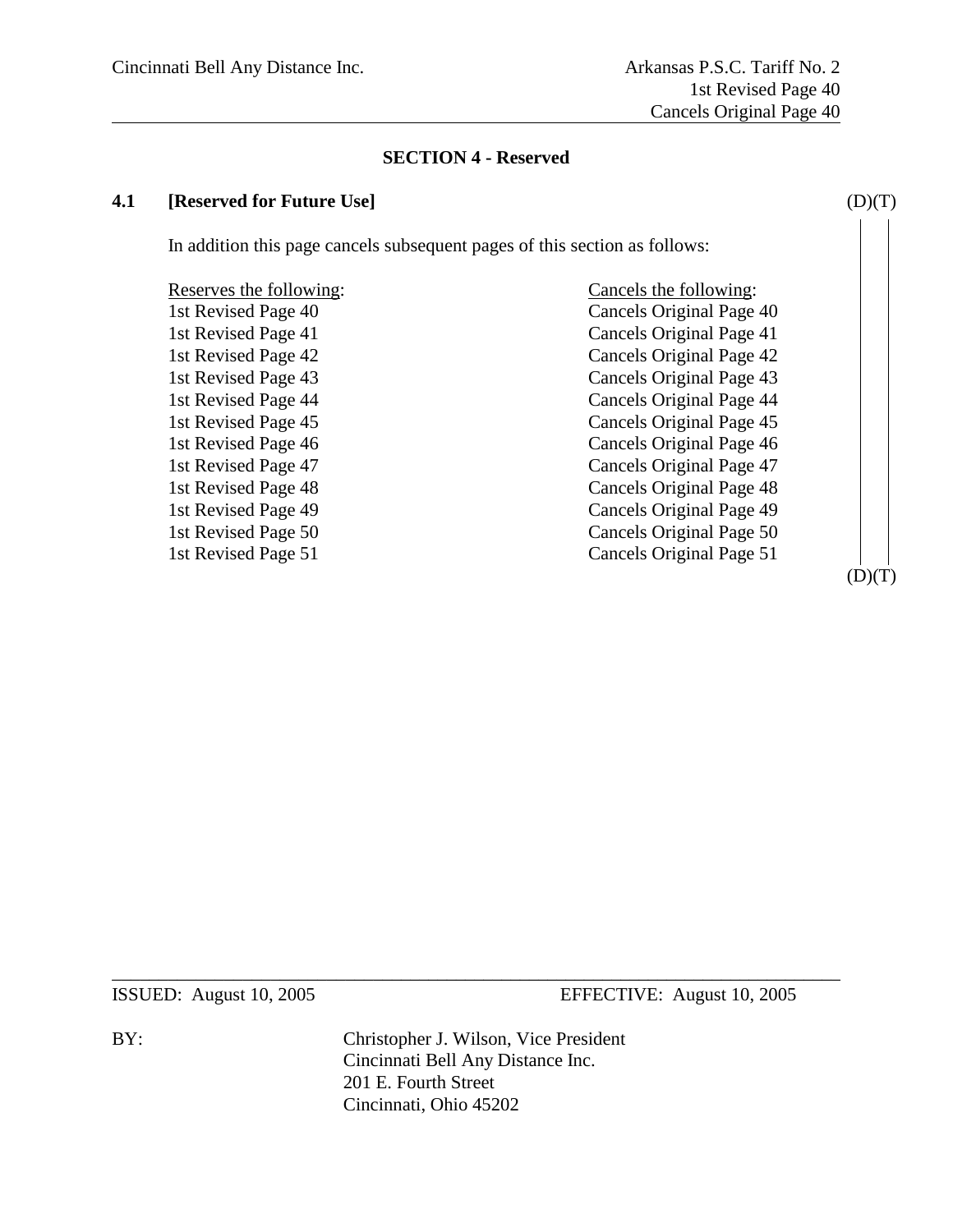### **SECTION 5 - Reserved**

### **5.1 [Reserved for Future Use]** (T)(D)

In addition this page reserves and cancels subsequent pages of this section as follows:

| Reserves the following: | Cancels the following:   |             |
|-------------------------|--------------------------|-------------|
| 1st Revised Page 52     | Cancels Original Page 52 |             |
| 1st Revised Page 53     | Cancels Original Page 53 |             |
| 1st Revised Page 54     | Cancels Original Page 54 |             |
| 1st Revised Page 55     | Cancels Original Page 55 |             |
| 1st Revised Page 56     | Cancels Original Page 56 |             |
| 1st Revised Page 57     | Cancels Original Page 57 | $\Gamma(D)$ |

ISSUED: August 10, 2005 EFFECTIVE: August 10, 2005

BY: Christopher J. Wilson, Vice President Cincinnati Bell Any Distance Inc. 201 E. Fourth Street Cincinnati, Ohio 45202

 $\_$  , and the set of the set of the set of the set of the set of the set of the set of the set of the set of the set of the set of the set of the set of the set of the set of the set of the set of the set of the set of th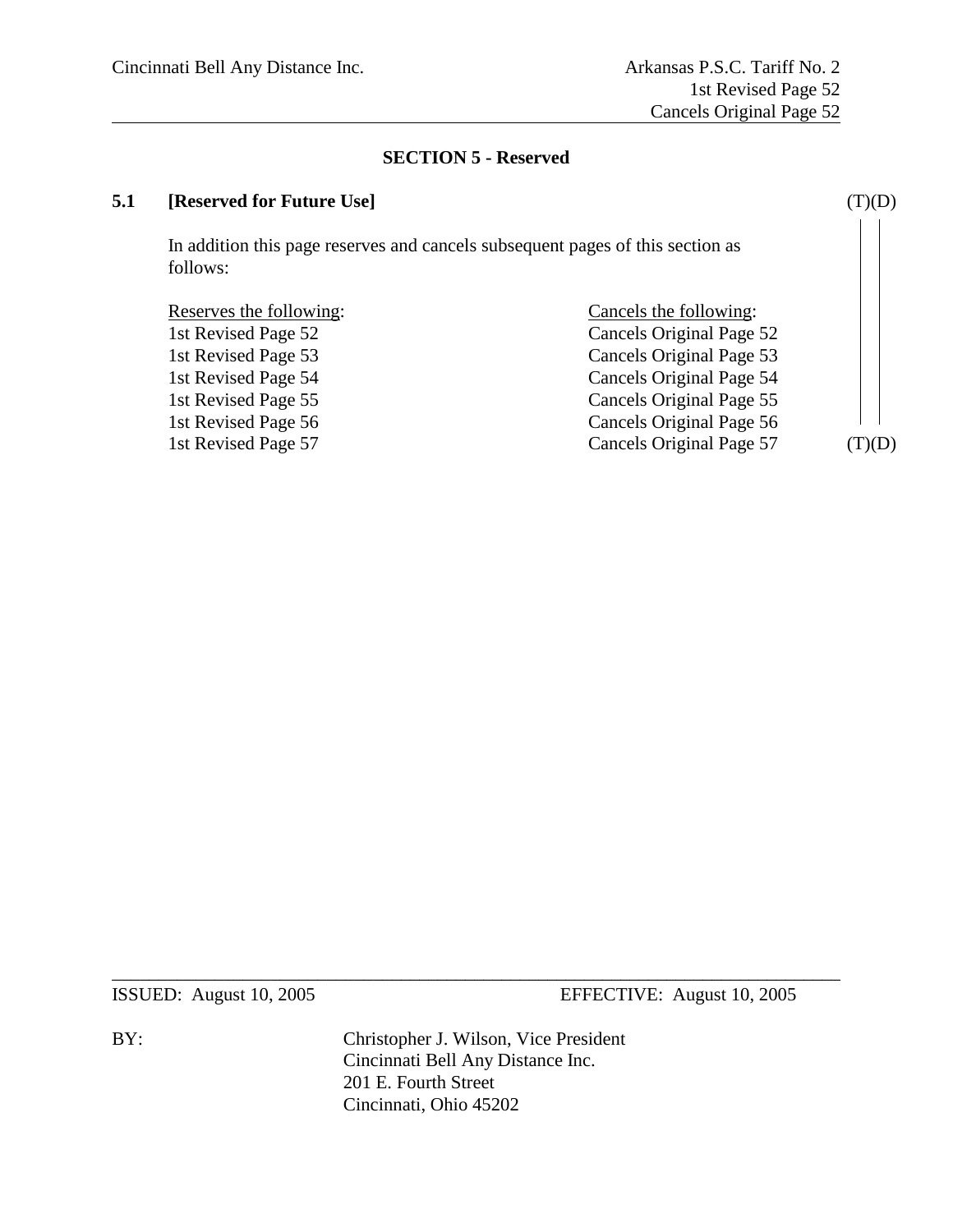### **SECTION 6 - OBSOLETE SERVICE OFFERINGS**

The services in this Section are available only to existing Business Customers. Upon expiration of the contract term, existing customers my either elect to continue these services at these rates or may subscribe to the then current service offerings under preceding paragraphs of this tariff.

**6.1 [Reserved]** (C)

ISSUED: August 10, 2005 EFFECTIVE: August 10, 2005

BY: Christopher J. Wilson, Vice President Cincinnati Bell Any Distance Inc. 201 E. Fourth Street Cincinnati, Ohio 45202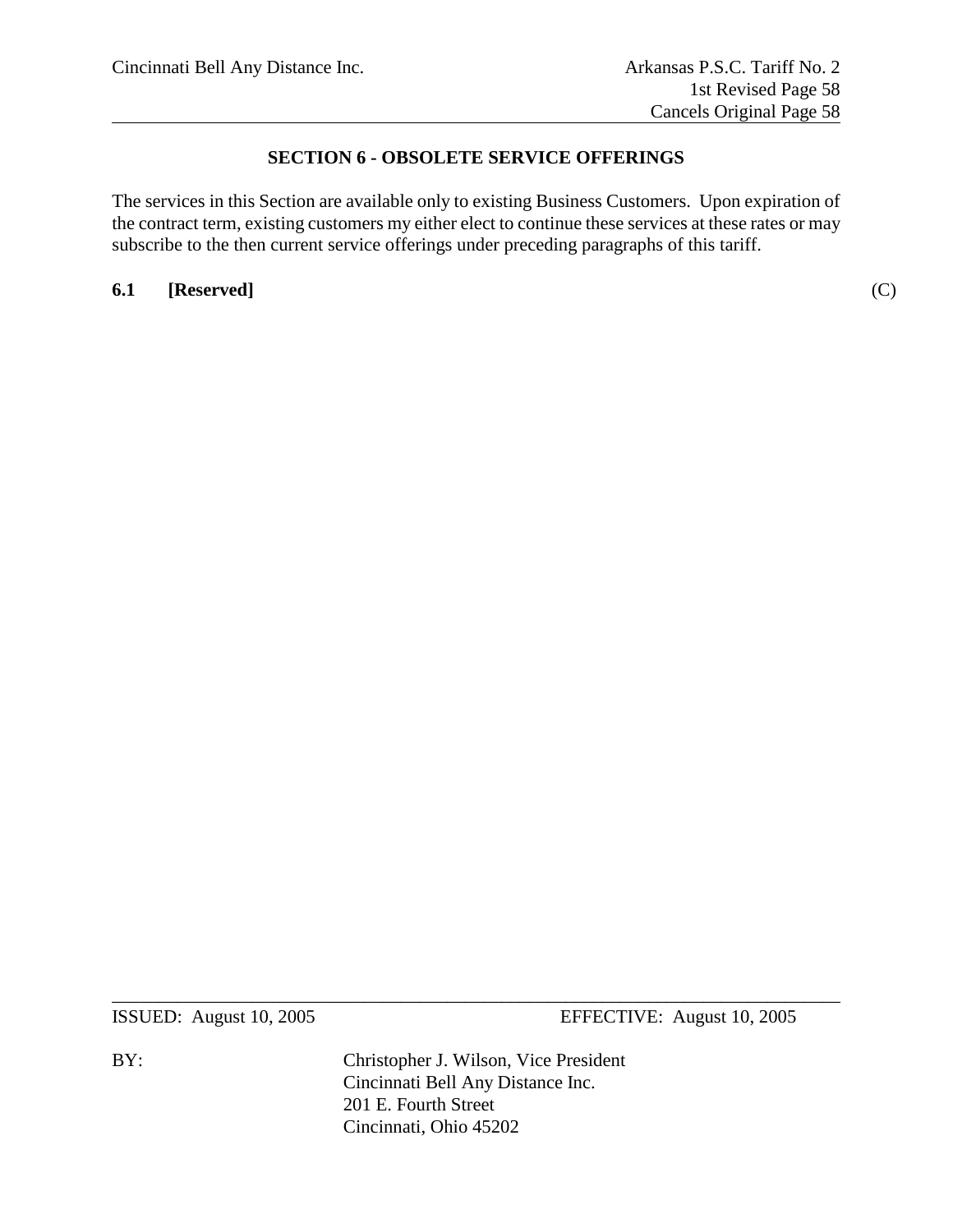### **6.1 [Reserved]** (C)

ISSUED: August 10, 2005 EFFECTIVE: August 10, 2005

BY: Christopher J. Wilson, Vice President Cincinnati Bell Any Distance Inc. 201 E. Fourth Street Cincinnati, Ohio 45202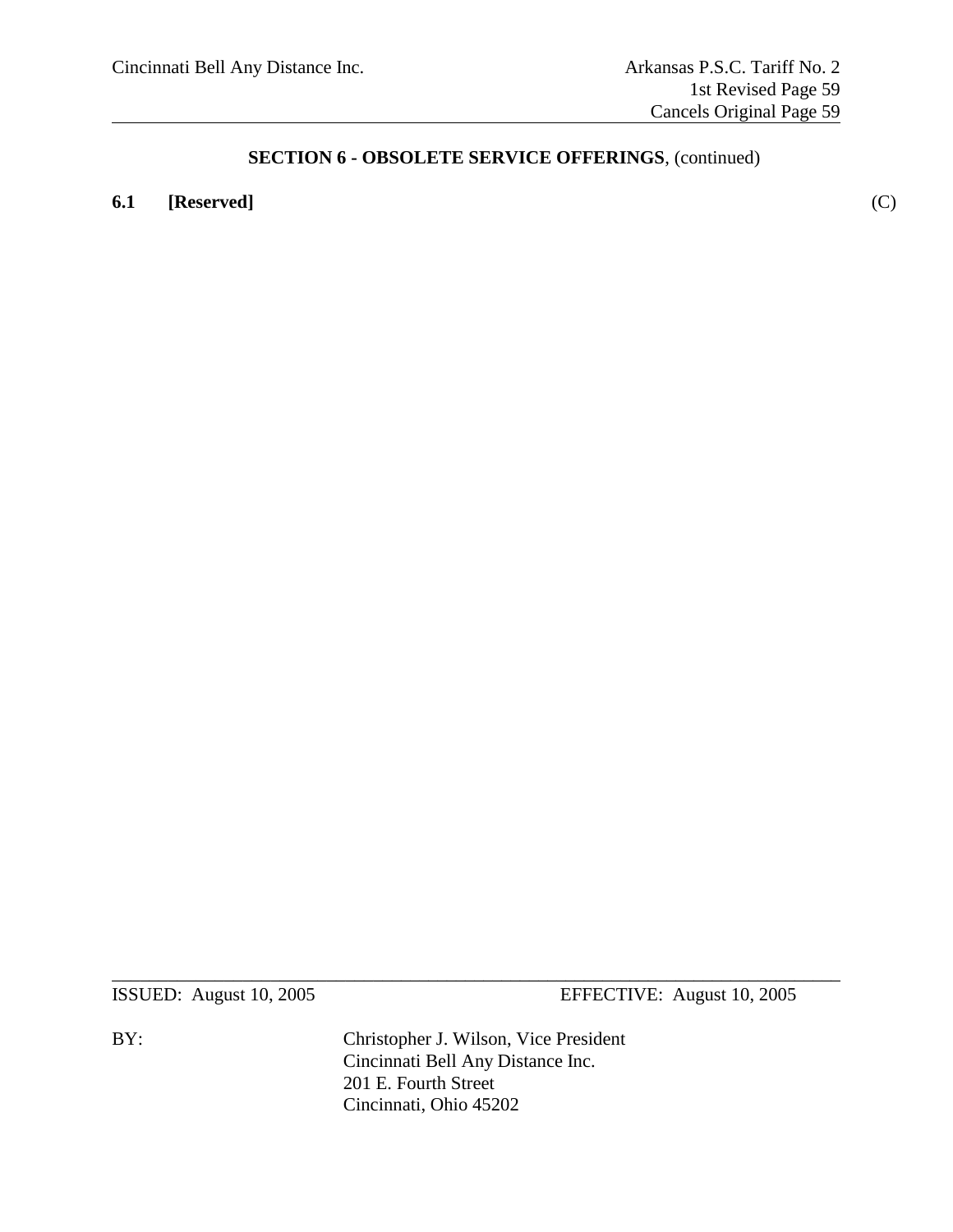### **6.1 [Reserved]** (C)

ISSUED: August 10, 2005 EFFECTIVE: August 10, 2005

BY: Christopher J. Wilson, Vice President Cincinnati Bell Any Distance Inc. 201 E. Fourth Street Cincinnati, Ohio 45202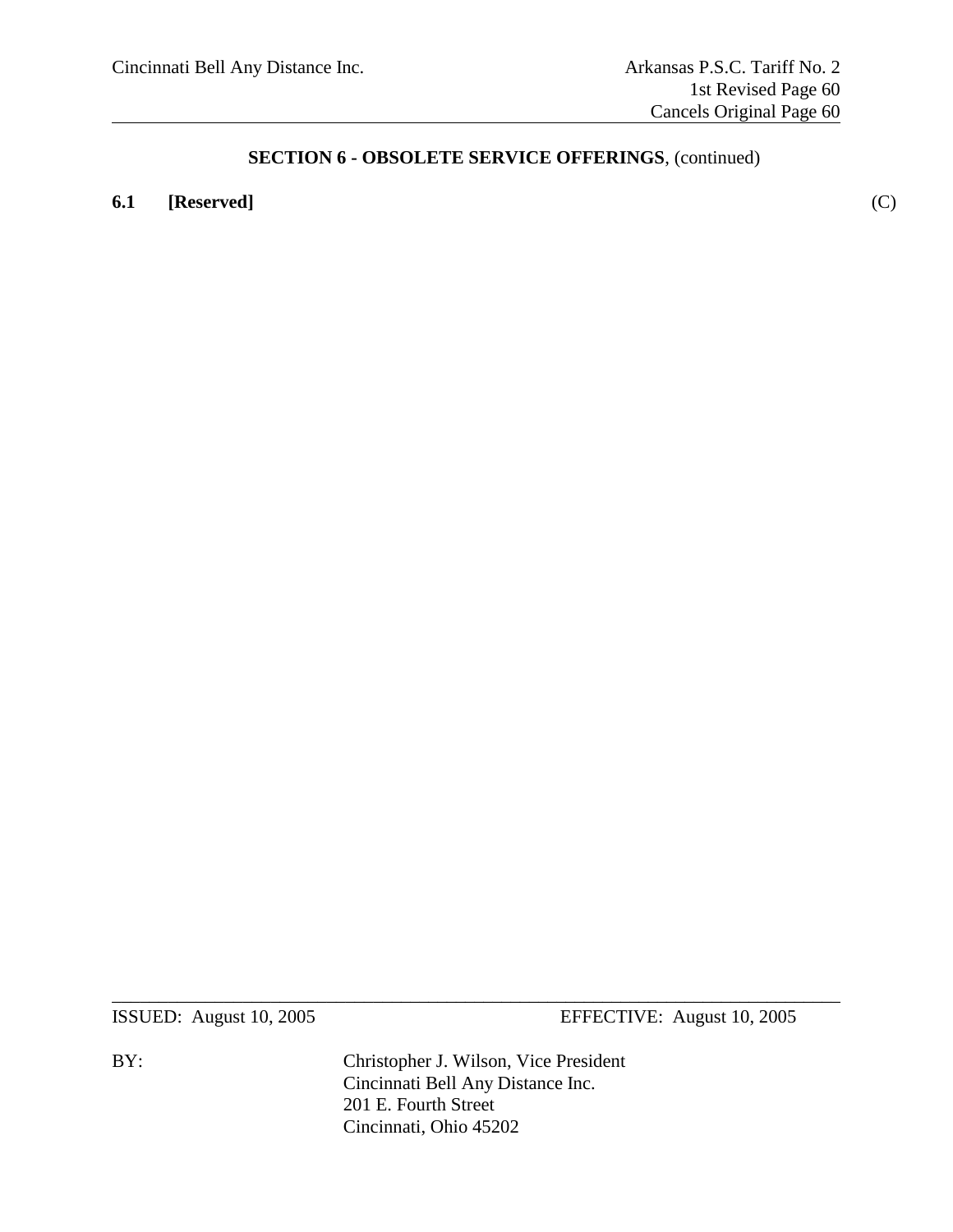### **6.1 [Reserved]** (C)

ISSUED: August 10, 2005 EFFECTIVE: August 10, 2005

BY: Christopher J. Wilson, Vice President Cincinnati Bell Any Distance Inc. 201 E. Fourth Street Cincinnati, Ohio 45202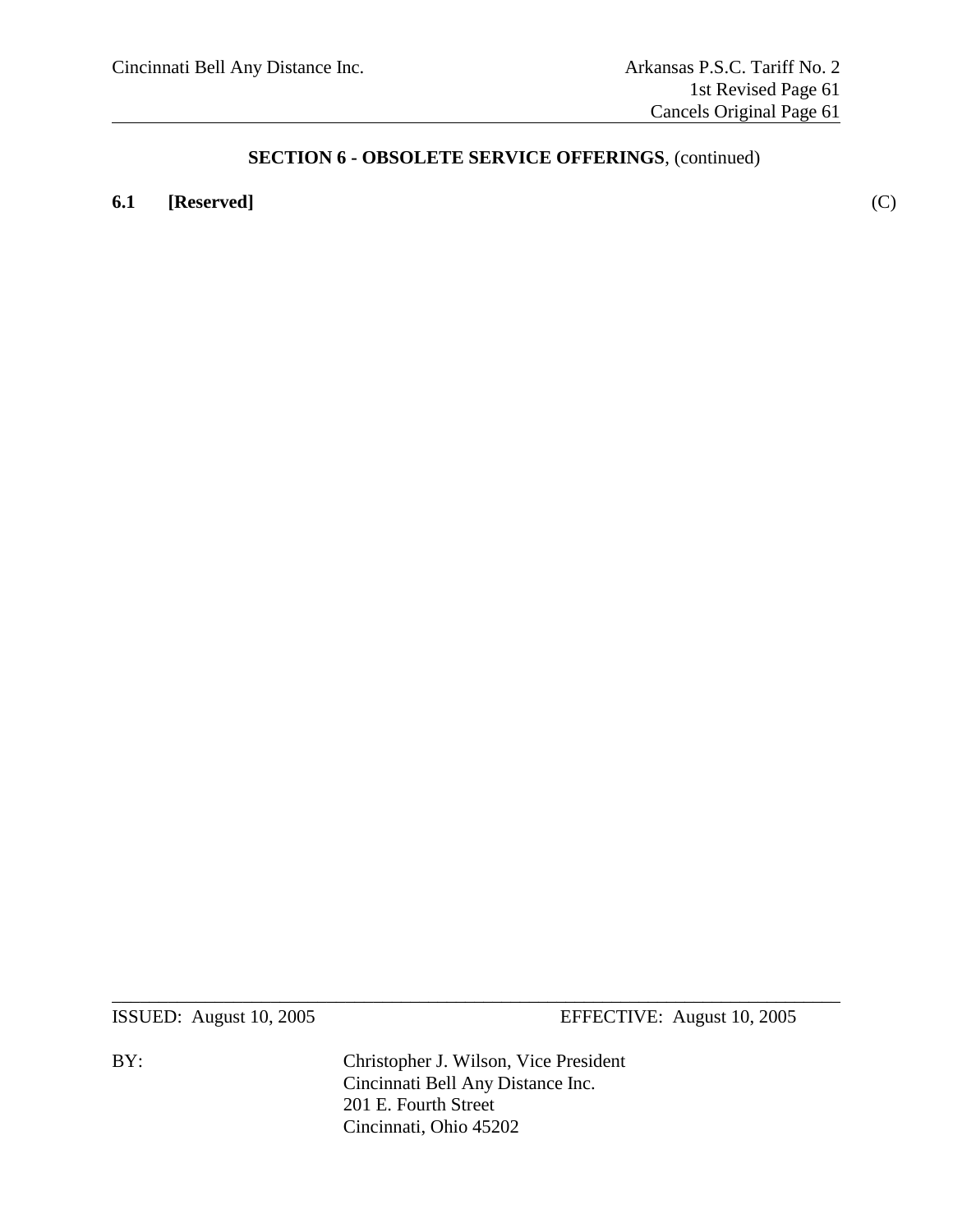### **6.1 [Reserved]** (C)

ISSUED: August 10, 2005 EFFECTIVE: August 10, 2005

BY: Christopher J. Wilson, Vice President Cincinnati Bell Any Distance Inc. 201 E. Fourth Street Cincinnati, Ohio 45202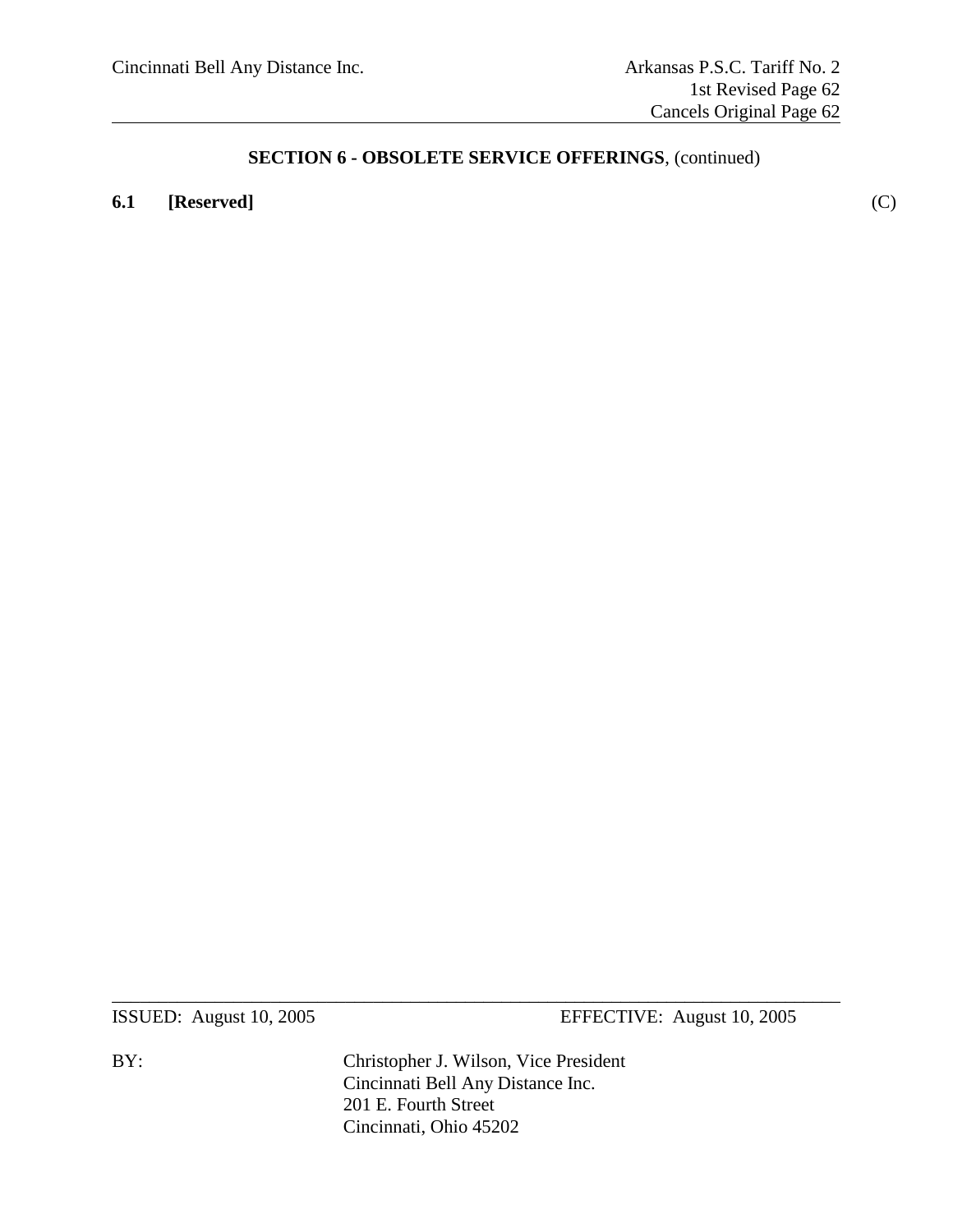### **6.1 [Reserved]** (C)

ISSUED: August 10, 2005 EFFECTIVE: August 10, 2005

BY: Christopher J. Wilson, Vice President Cincinnati Bell Any Distance Inc. 201 E. Fourth Street Cincinnati, Ohio 45202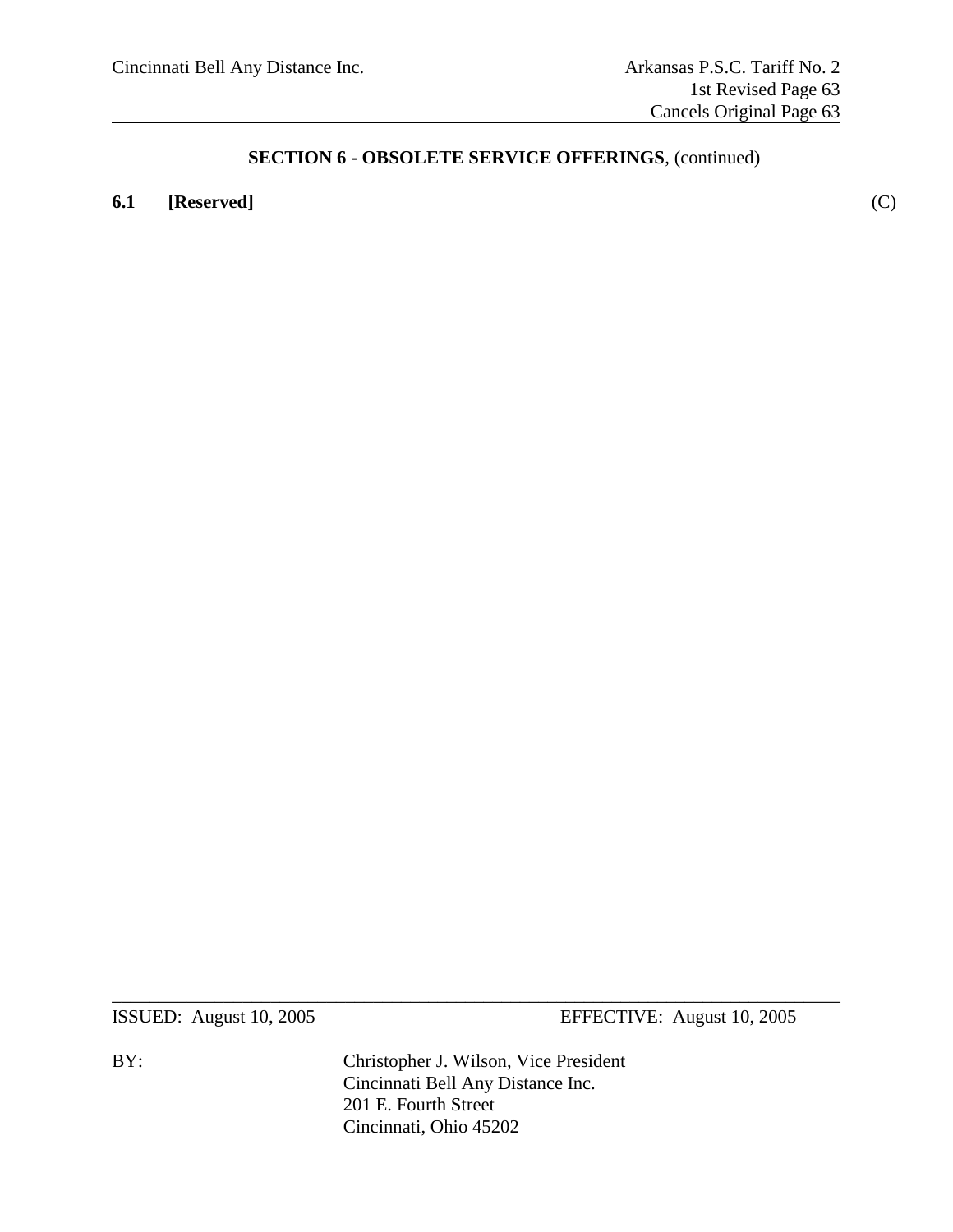**6.1 [Reserved]** (C)

ISSUED: August 10, 2005 EFFECTIVE: August 10, 2005

BY: Christopher J. Wilson, Vice President Cincinnati Bell Any Distance Inc. 201 E. Fourth Street Cincinnati, Ohio 45202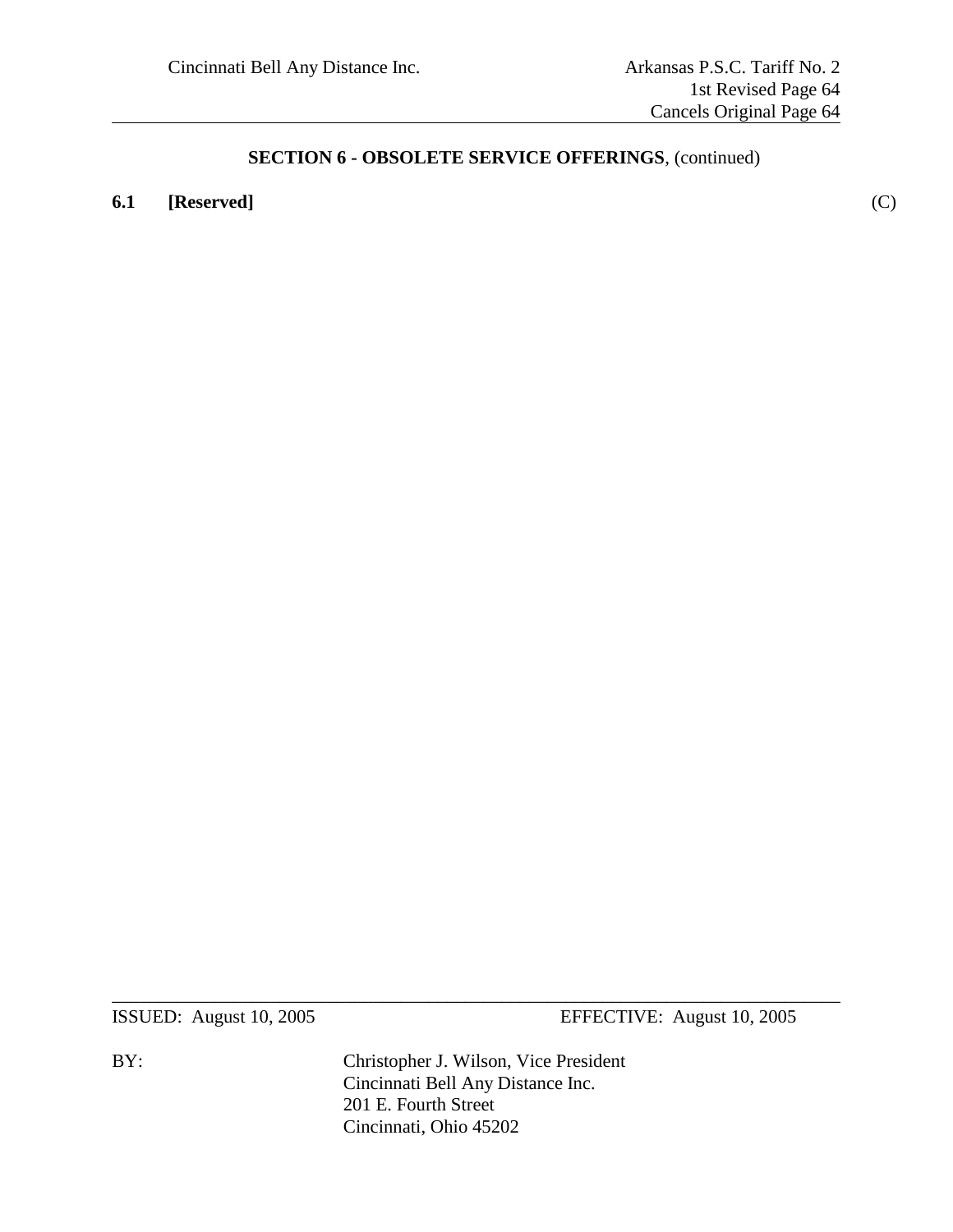### **6.1 [Reserved]** (C)

ISSUED: August 10, 2005 EFFECTIVE: August 10, 2005

BY: Christopher J. Wilson, Vice President Cincinnati Bell Any Distance Inc. 201 E. Fourth Street Cincinnati, Ohio 45202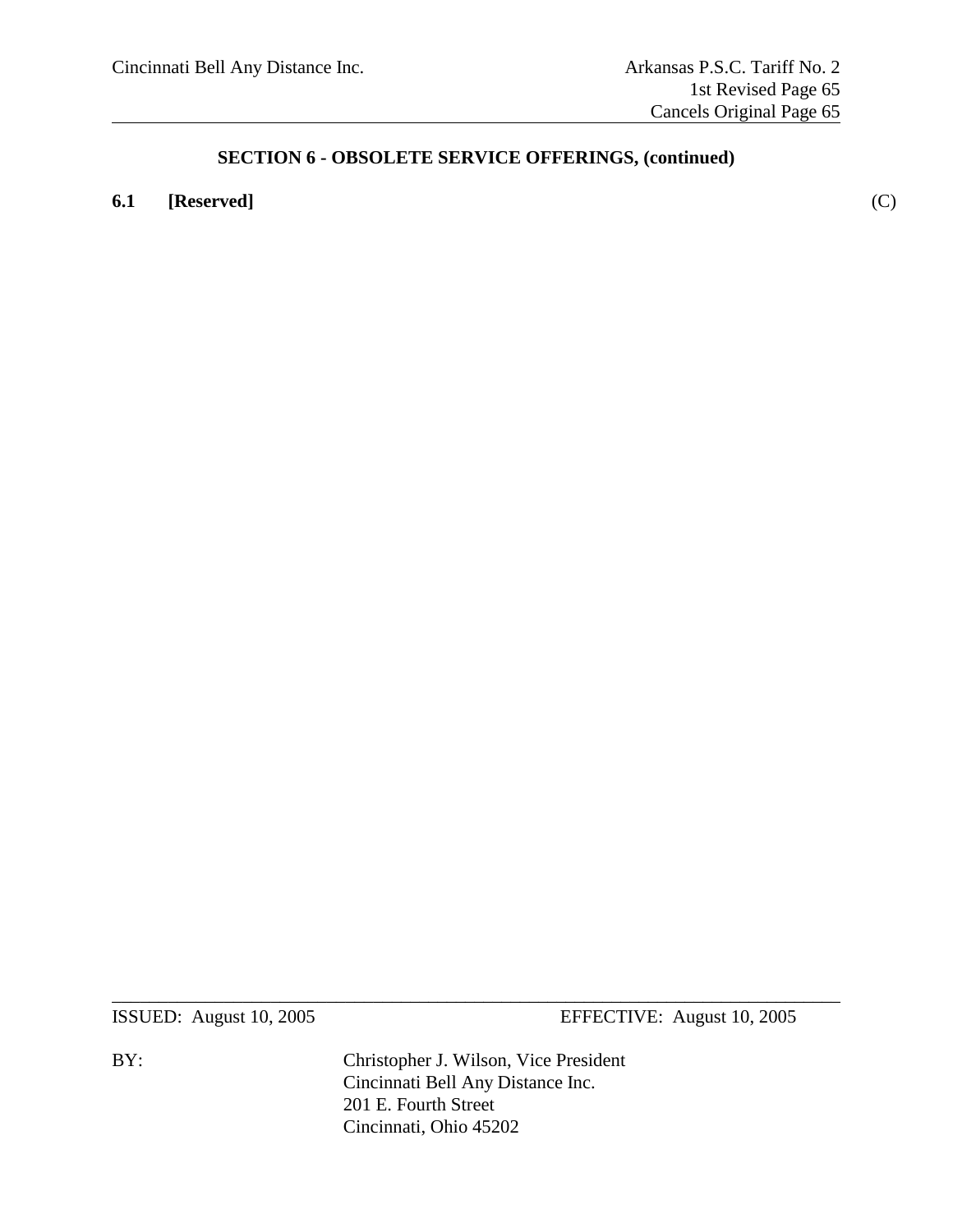### **6.1 [Reserved]** (C)

ISSUED: August 10, 2005 EFFECTIVE: August 10, 2005

BY: Christopher J. Wilson, Vice President Cincinnati Bell Any Distance Inc. 201 E. Fourth Street Cincinnati, Ohio 45202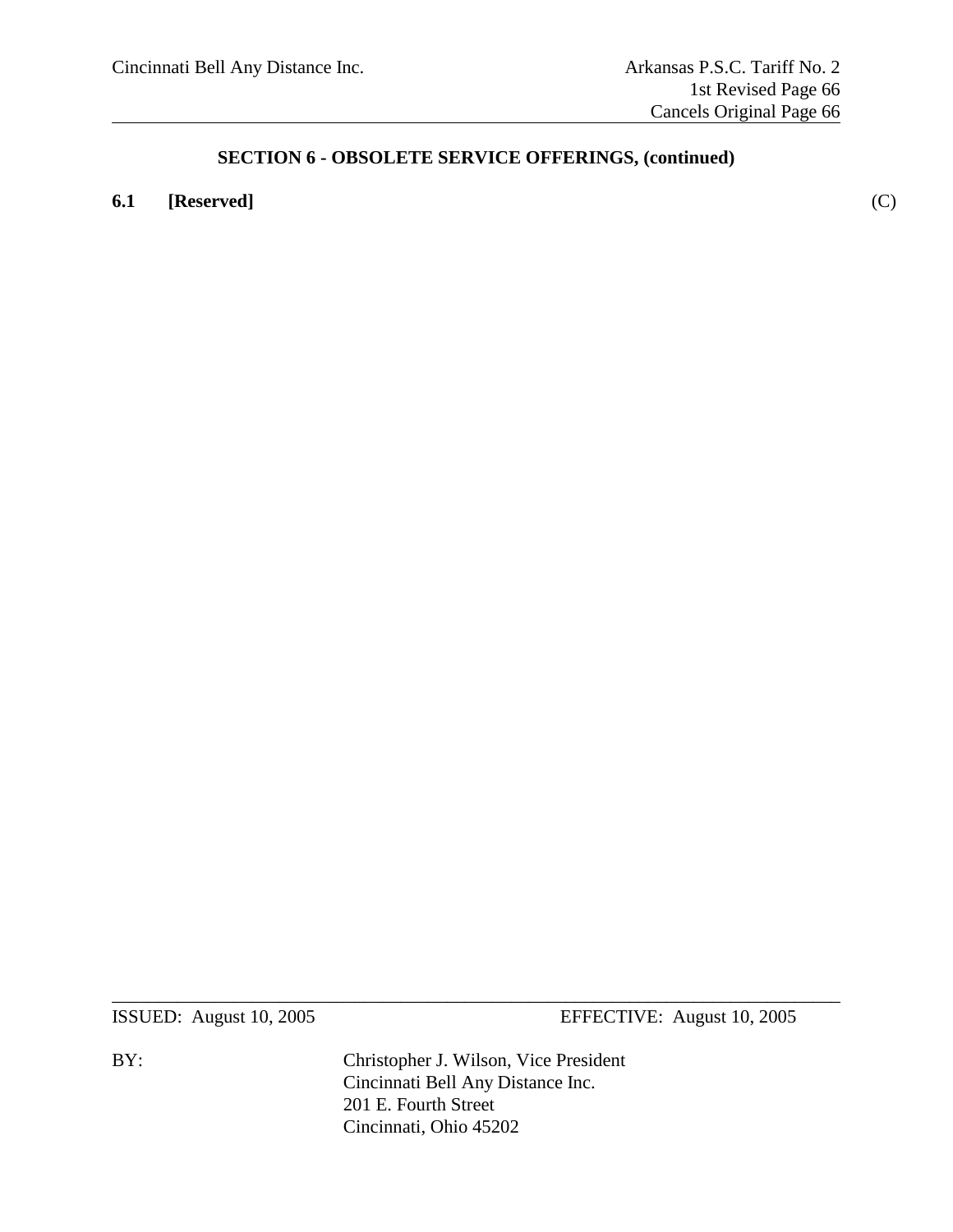### **6.2 [Reserved]** (C)

ISSUED: August 10, 2005 EFFECTIVE: August 10, 2005

BY: Christopher J. Wilson, Vice President Cincinnati Bell Any Distance Inc. 201 E. Fourth Street Cincinnati, Ohio 45202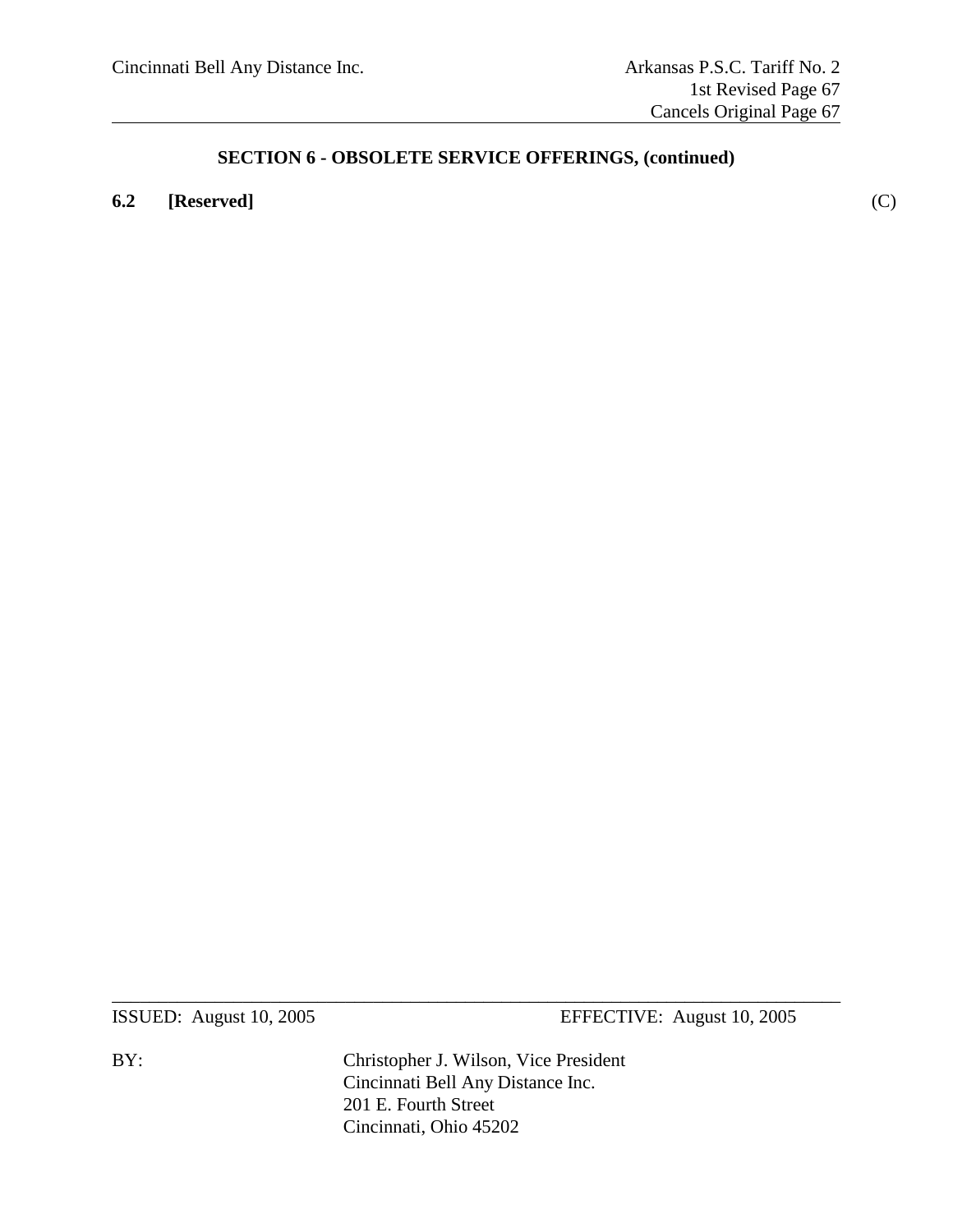### **6.2 [Reserved]** (C)

ISSUED: August 10, 2005 EFFECTIVE: August 10, 2005

BY: Christopher J. Wilson, Vice President Cincinnati Bell Any Distance Inc. 201 E. Fourth Street Cincinnati, Ohio 45202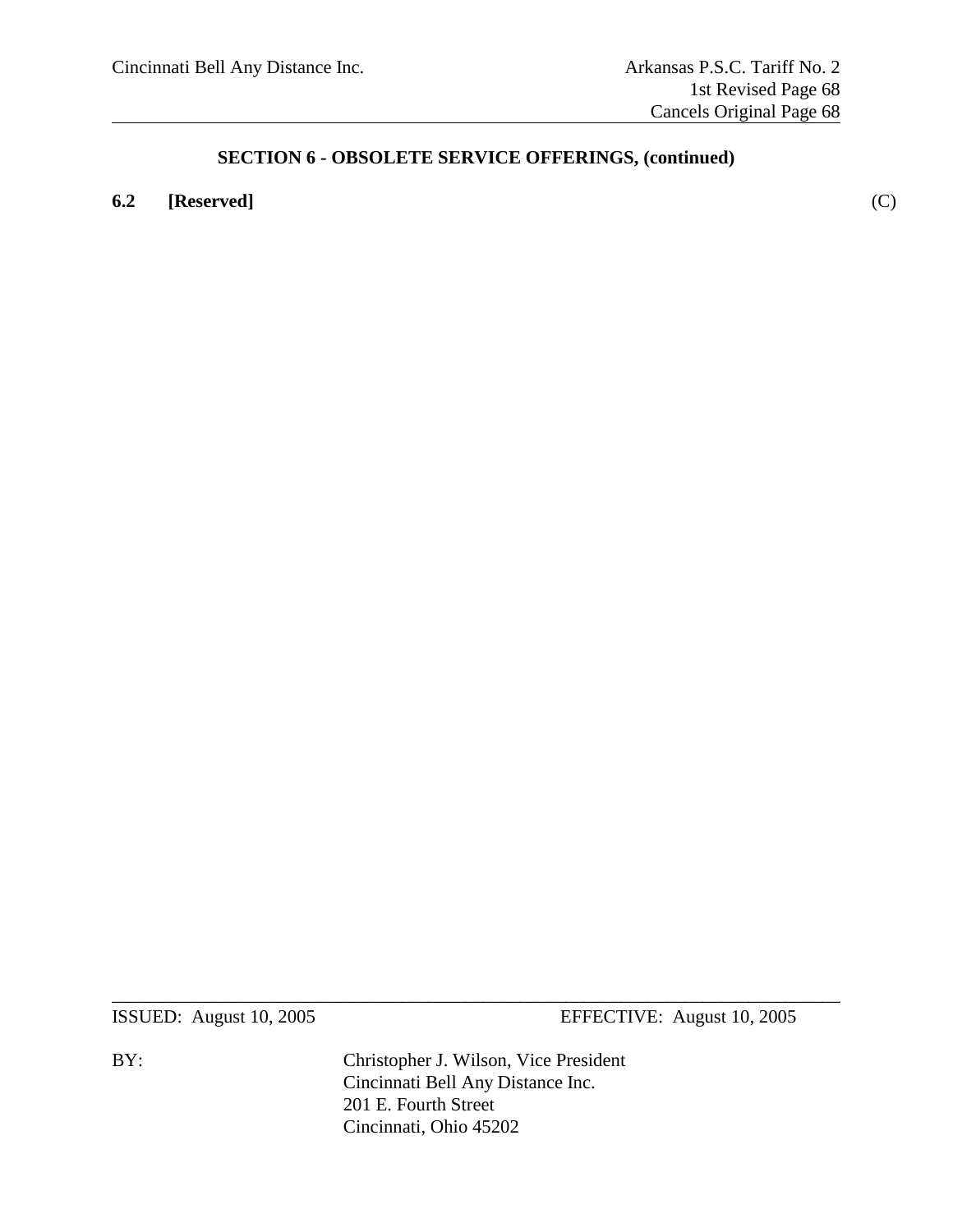### **6.2 [Reserved]** (C)

ISSUED: August 10, 2005 EFFECTIVE: August 10, 2005

BY: Christopher J. Wilson, Vice President Cincinnati Bell Any Distance Inc. 201 E. Fourth Street Cincinnati, Ohio 45202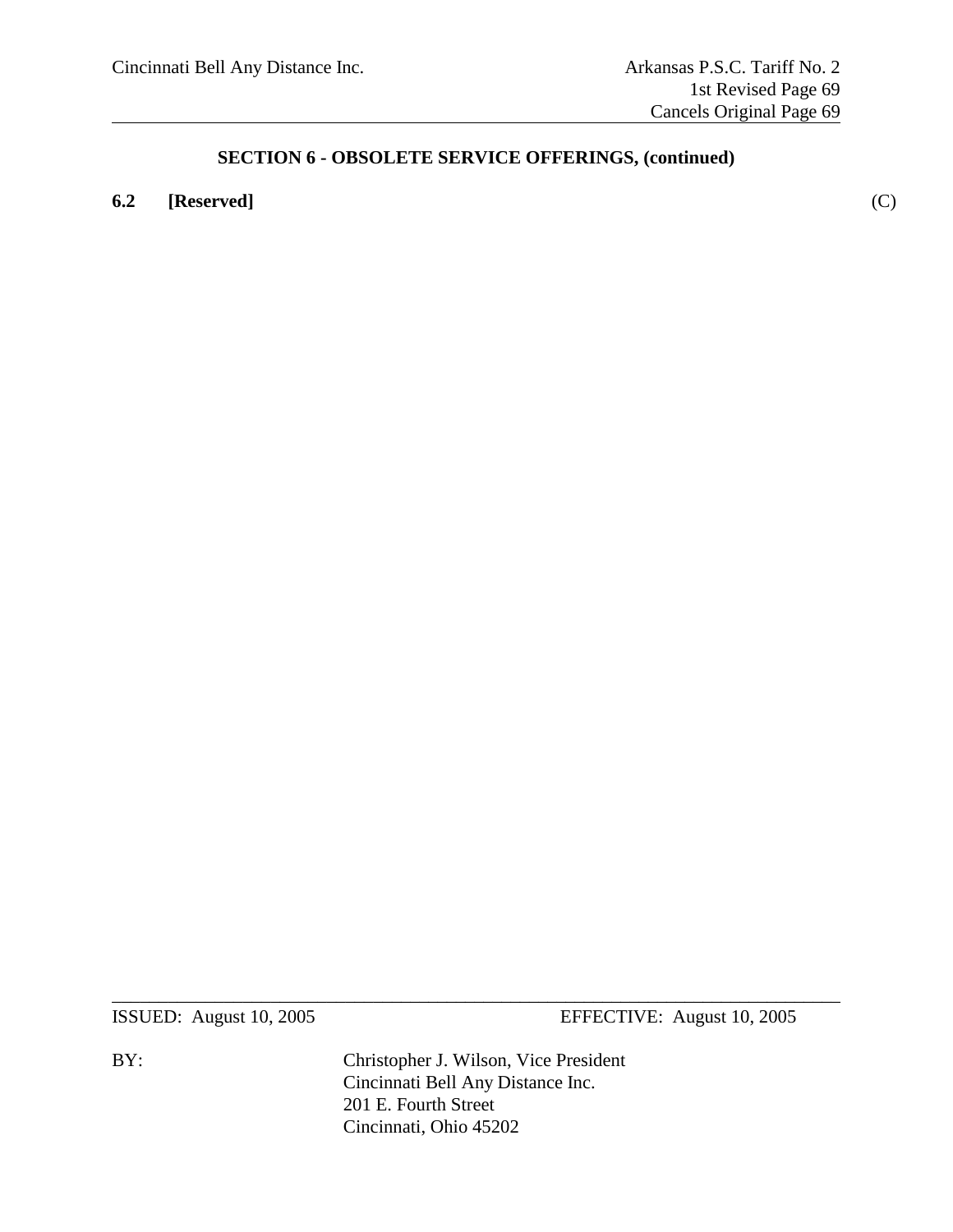### **6.2 [Reserved]** (C)

ISSUED: August 10, 2005 EFFECTIVE: August 10, 2005

BY: Christopher J. Wilson, Vice President Cincinnati Bell Any Distance Inc. 201 E. Fourth Street Cincinnati, Ohio 45202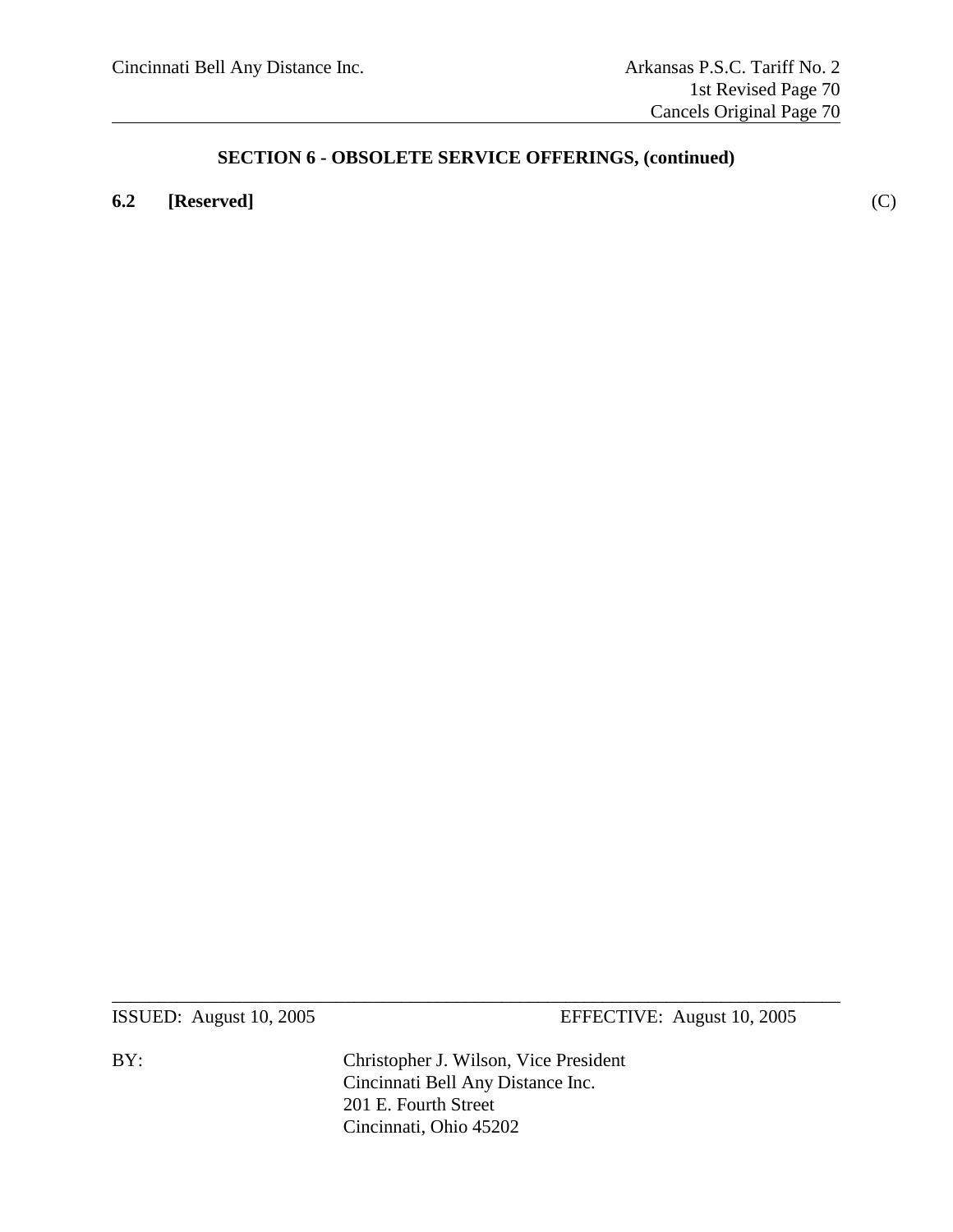### **6.2 [Reserved]** (C)

ISSUED: August 10, 2005 EFFECTIVE: August 10, 2005

BY: Christopher J. Wilson, Vice President Cincinnati Bell Any Distance Inc. 201 E. Fourth Street Cincinnati, Ohio 45202

 $\_$  , and the set of the set of the set of the set of the set of the set of the set of the set of the set of the set of the set of the set of the set of the set of the set of the set of the set of the set of the set of th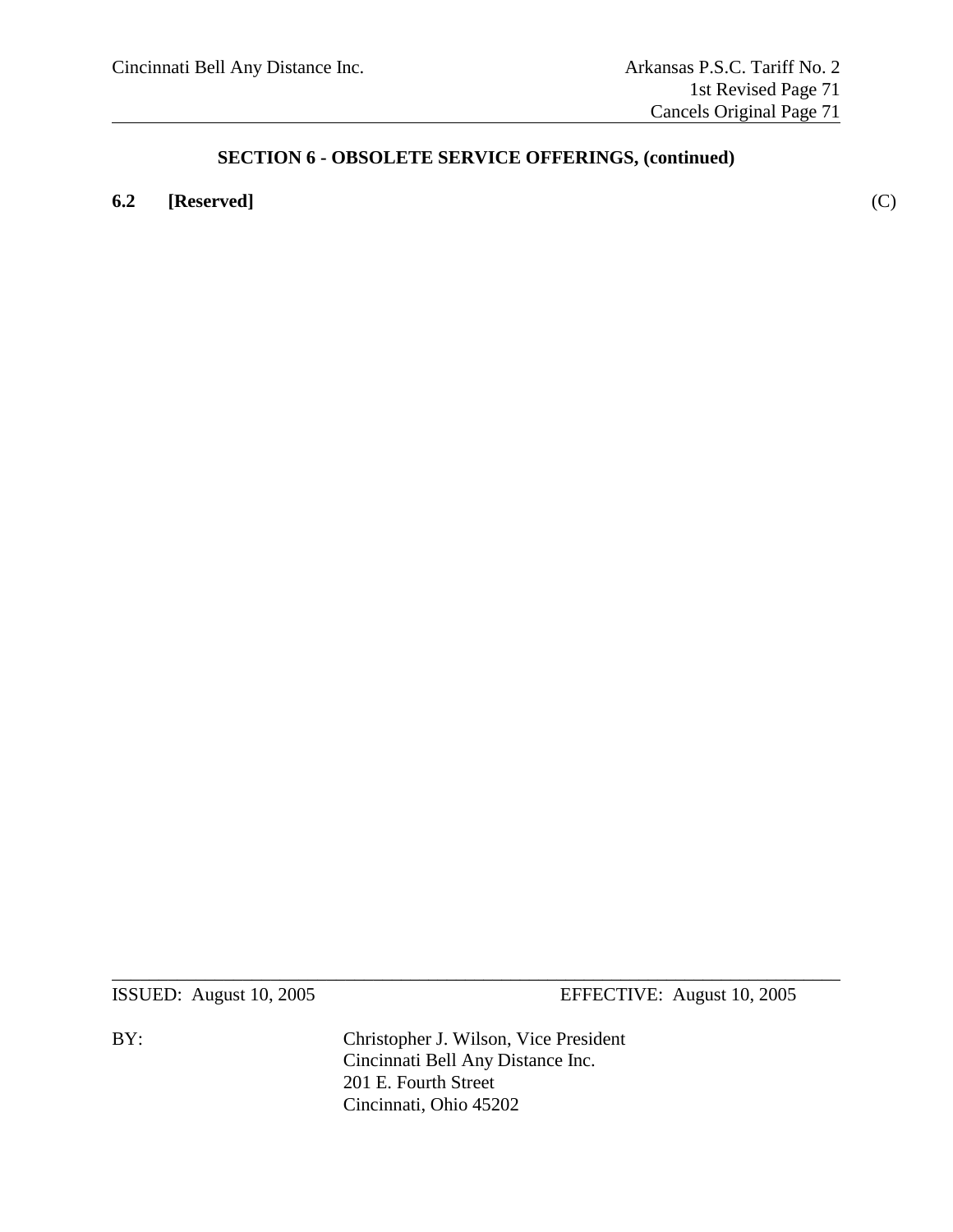### **6.2 [Reserved]** (C)

ISSUED: August 10, 2005 EFFECTIVE: August 10, 2005

BY: Christopher J. Wilson, Vice President Cincinnati Bell Any Distance Inc. 201 E. Fourth Street Cincinnati, Ohio 45202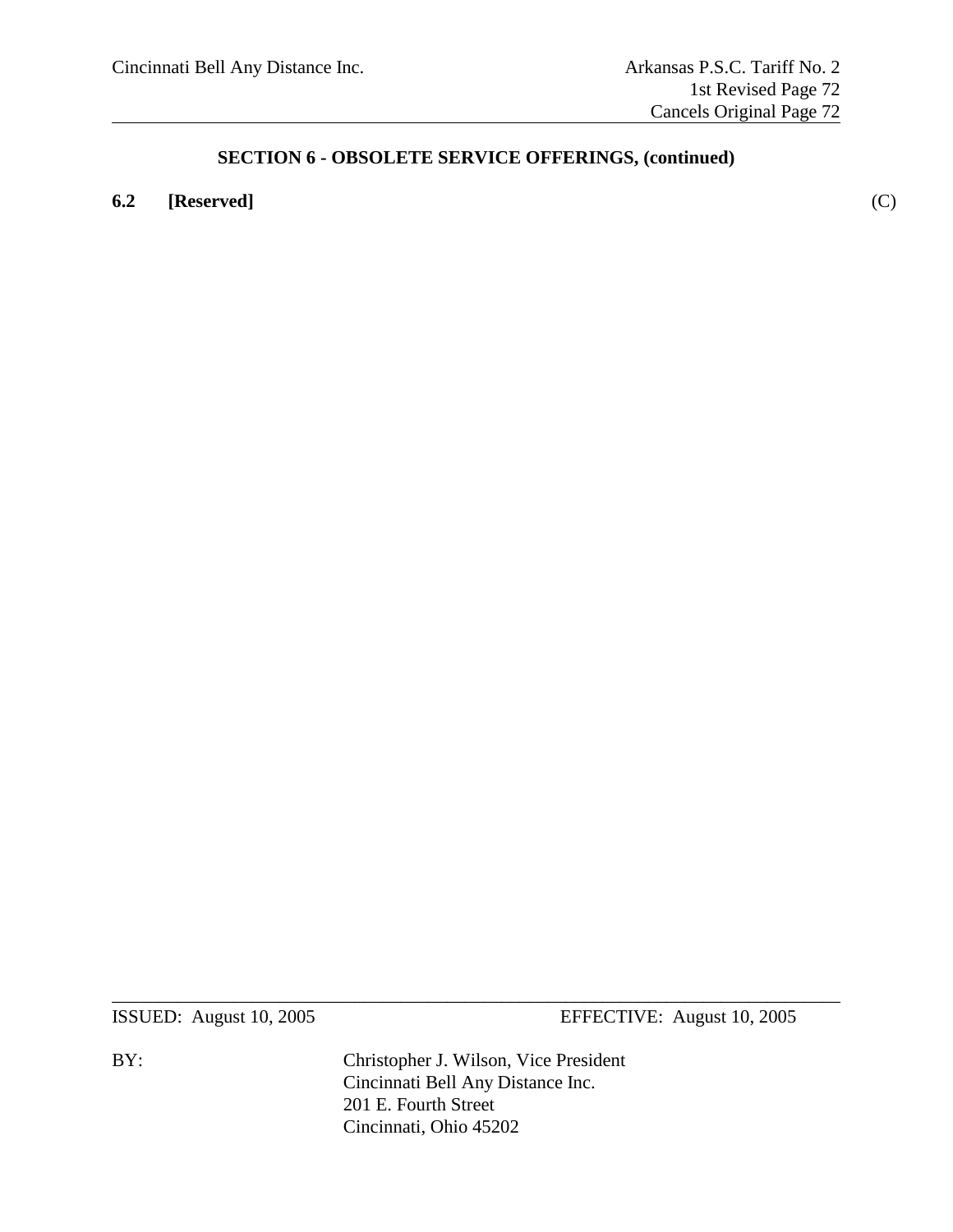### **6.2 [Reserved]** (C)

ISSUED: August 10, 2005 EFFECTIVE: August 10, 2005

BY: Christopher J. Wilson, Vice President Cincinnati Bell Any Distance Inc. 201 E. Fourth Street Cincinnati, Ohio 45202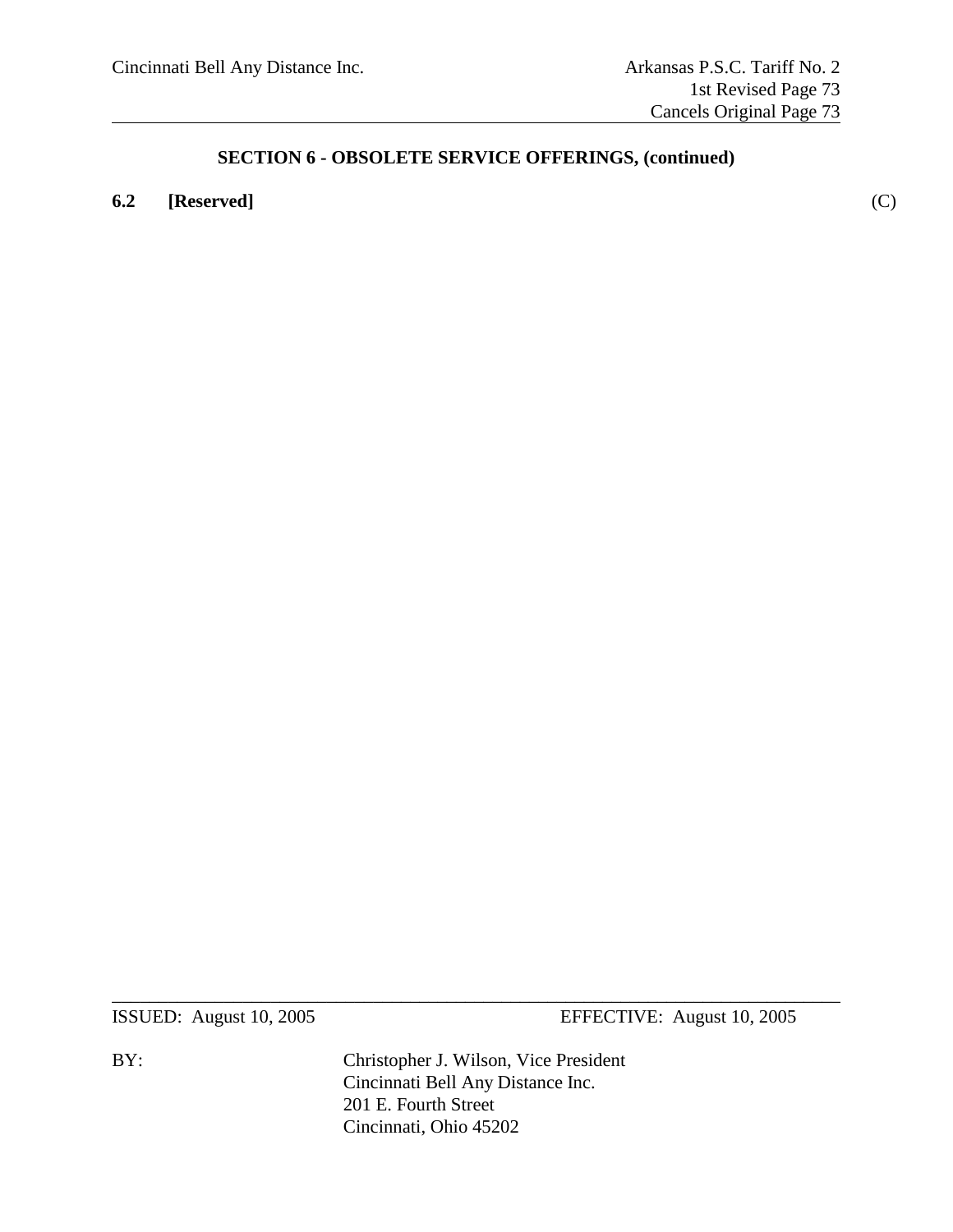### **6.3 [Reserved]** (C)

ISSUED: August 10, 2005 EFFECTIVE: August 10, 2005

BY: Christopher J. Wilson, Vice President Cincinnati Bell Any Distance Inc. 201 E. Fourth Street Cincinnati, Ohio 45202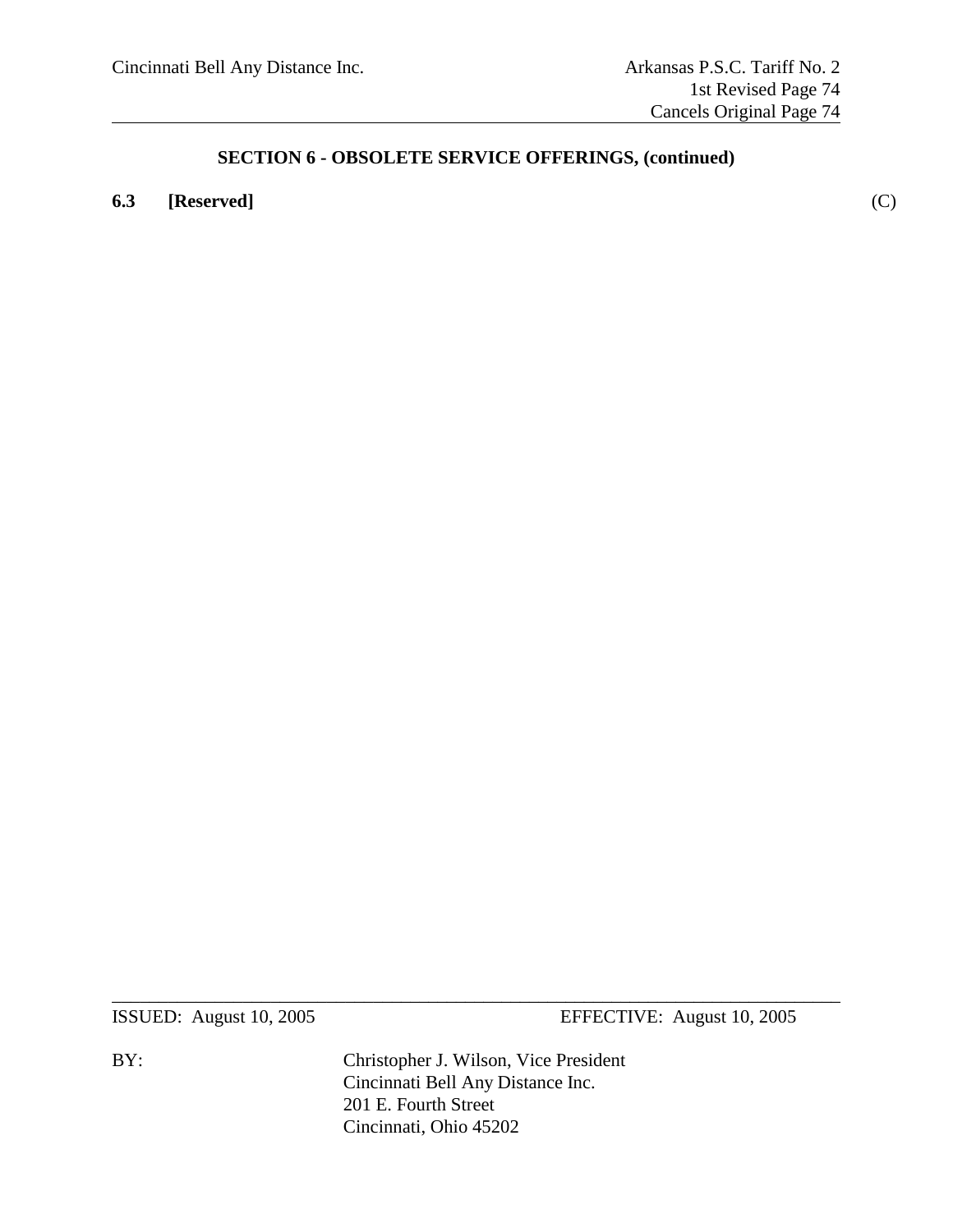### **6.3 [Reserved]** (C)

ISSUED: August 10, 2005 EFFECTIVE: August 10, 2005

BY: Christopher J. Wilson, Vice President Cincinnati Bell Any Distance Inc. 201 E. Fourth Street Cincinnati, Ohio 45202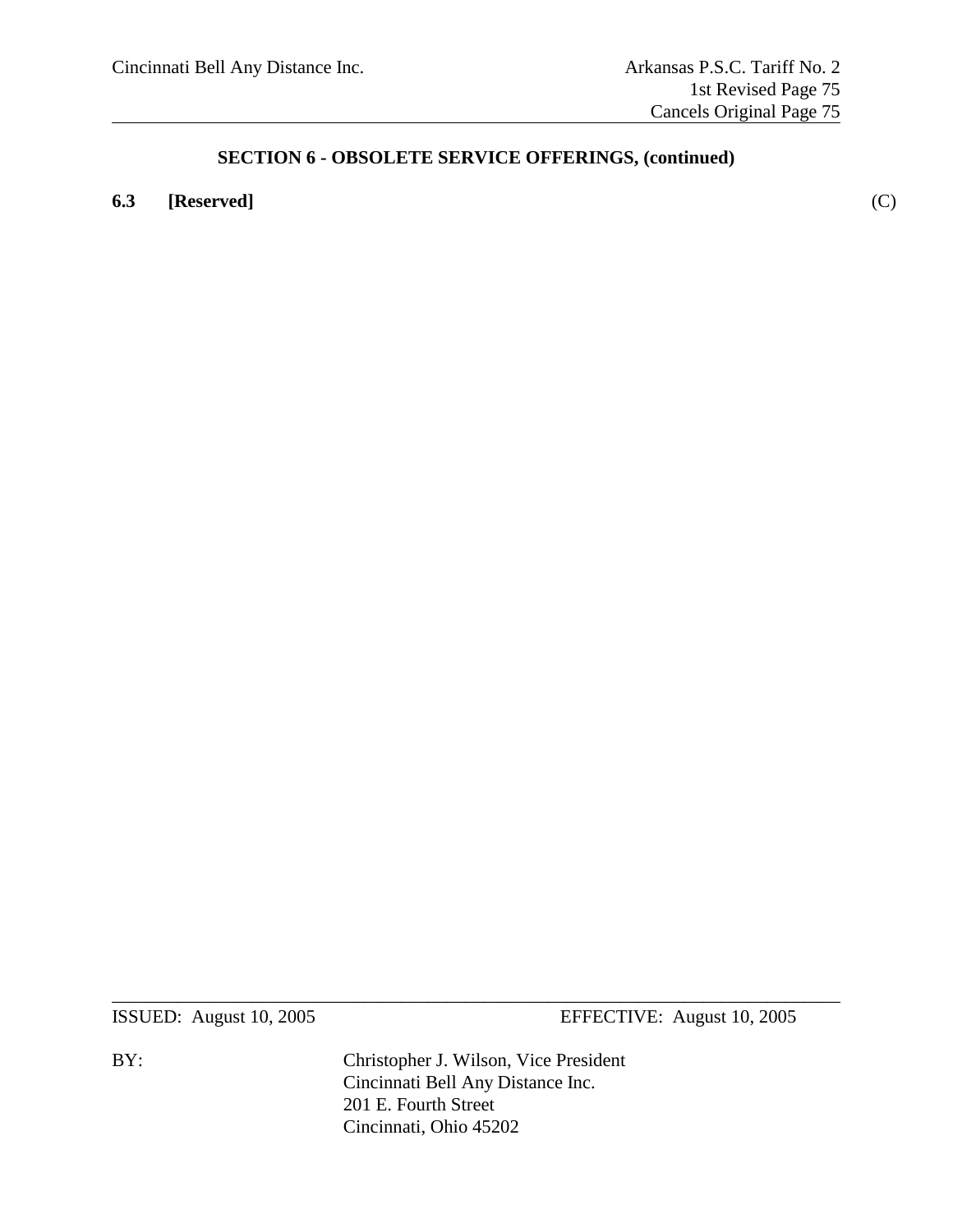### **6.3 [Reserved]** (C)

ISSUED: August 10, 2005 EFFECTIVE: August 10, 2005

BY: Christopher J. Wilson, Vice President Cincinnati Bell Any Distance Inc. 201 E. Fourth Street Cincinnati, Ohio 45202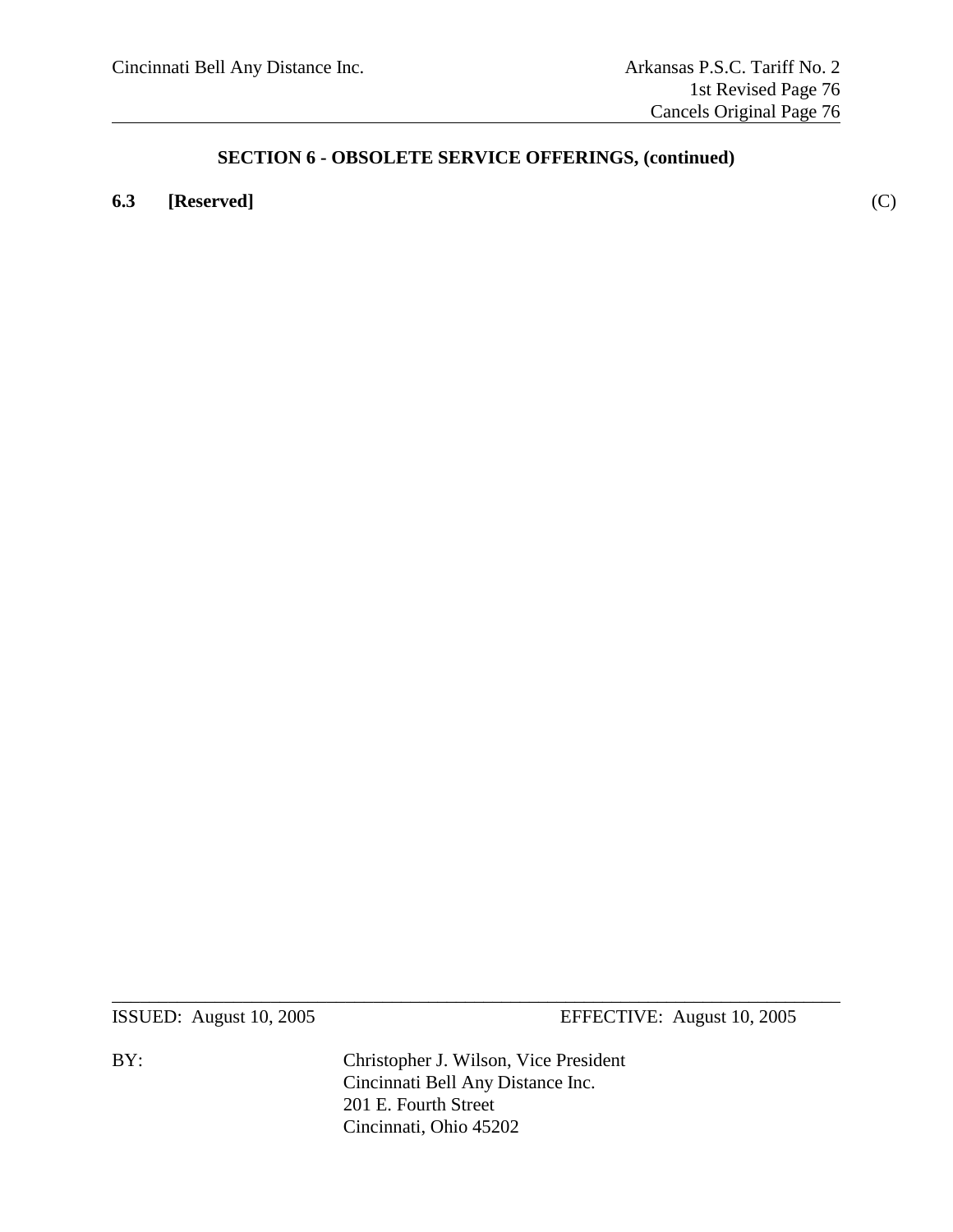**6.3 [Reserved]** (C)

ISSUED: August 10, 2005 EFFECTIVE: August 10, 2005

BY: Christopher J. Wilson, Vice President Cincinnati Bell Any Distance Inc. 201 E. Fourth Street Cincinnati, Ohio 45202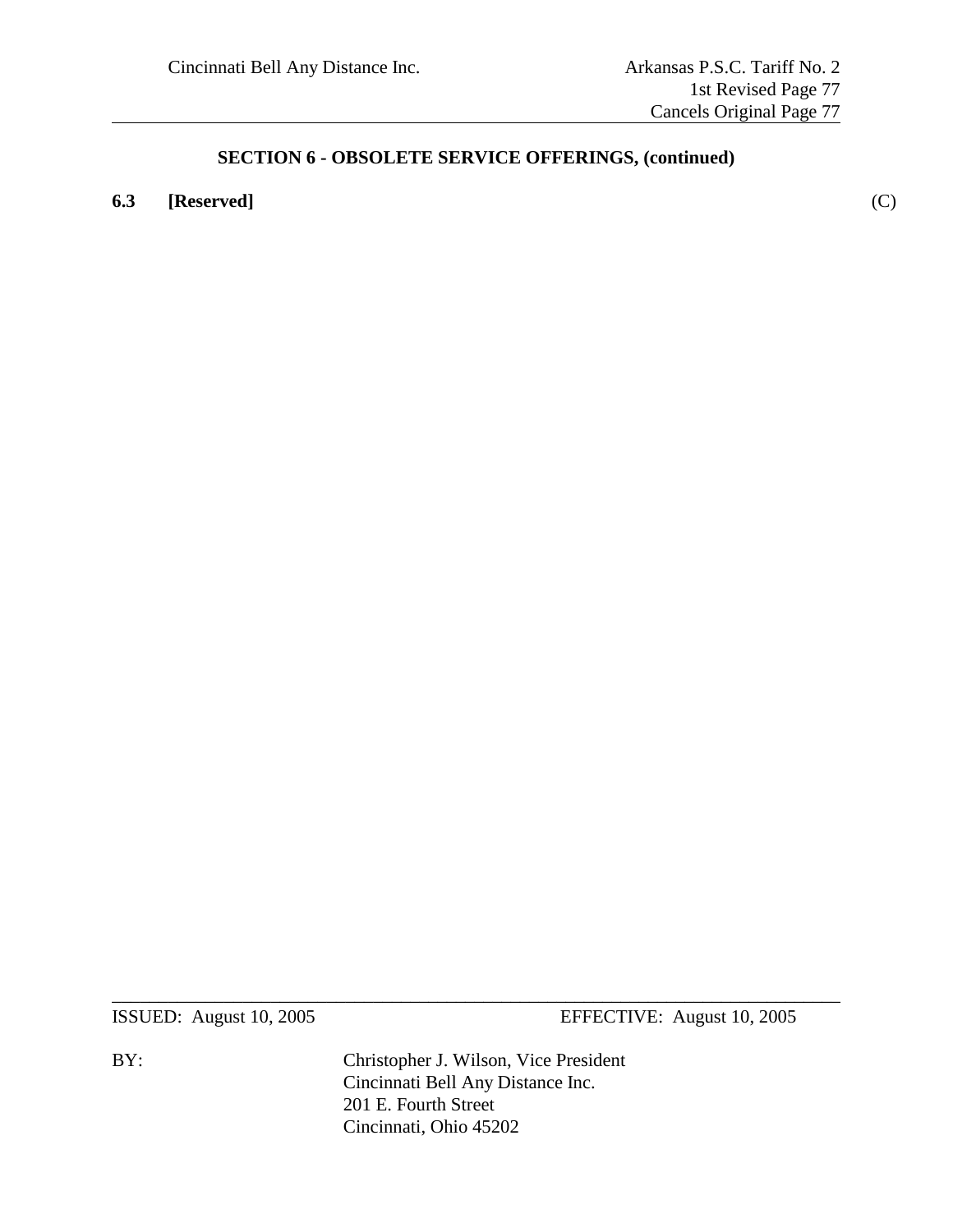### **6.3 [Reserved]** (C)

ISSUED: August 10, 2005 EFFECTIVE: August 10, 2005

BY: Christopher J. Wilson, Vice President Cincinnati Bell Any Distance Inc. 201 E. Fourth Street Cincinnati, Ohio 45202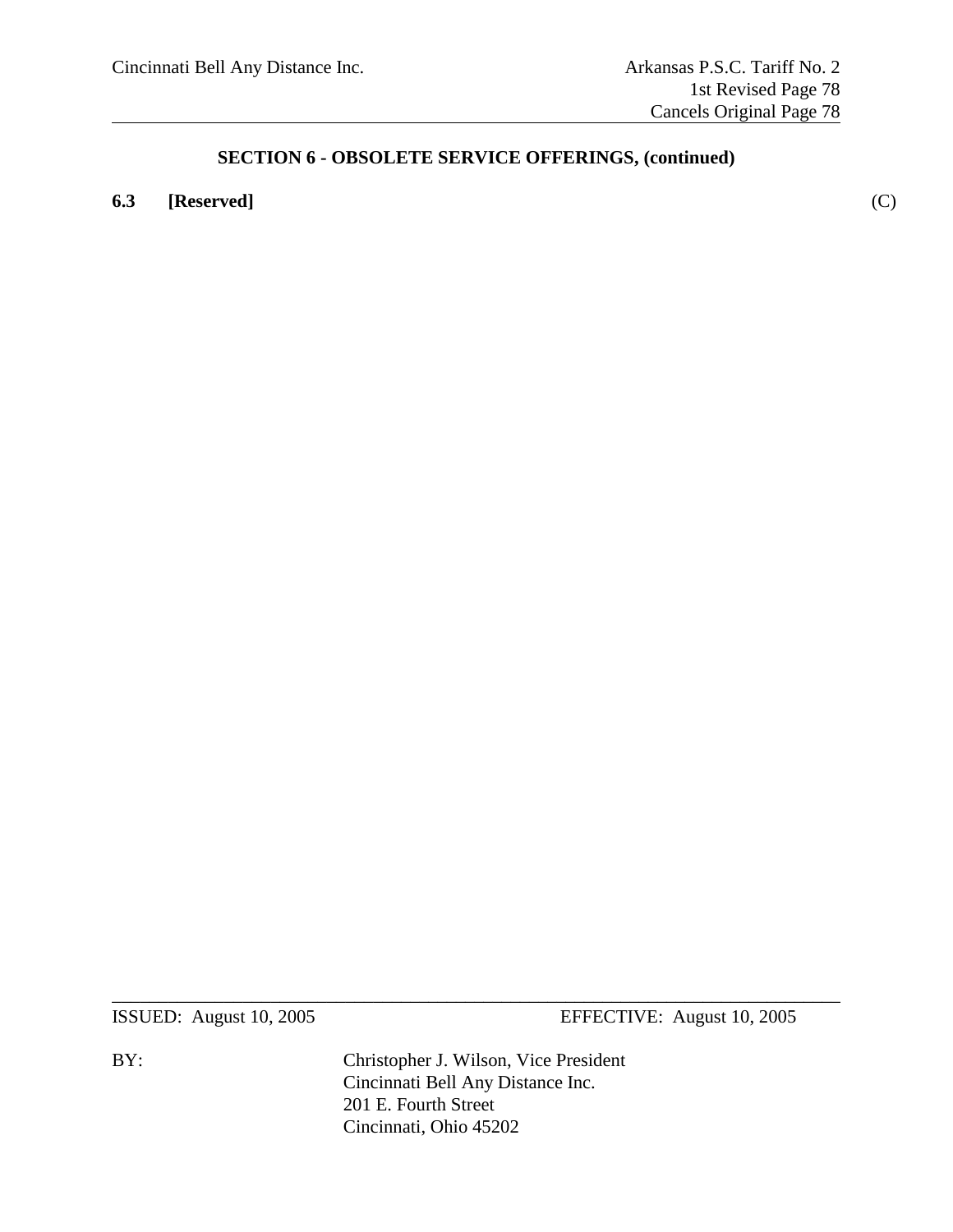### **6.3 [Reserved]** (C)

ISSUED: August 10, 2005 EFFECTIVE: August 10, 2005

BY: Christopher J. Wilson, Vice President Cincinnati Bell Any Distance Inc. 201 E. Fourth Street Cincinnati, Ohio 45202

 $\_$  , and the set of the set of the set of the set of the set of the set of the set of the set of the set of the set of the set of the set of the set of the set of the set of the set of the set of the set of the set of th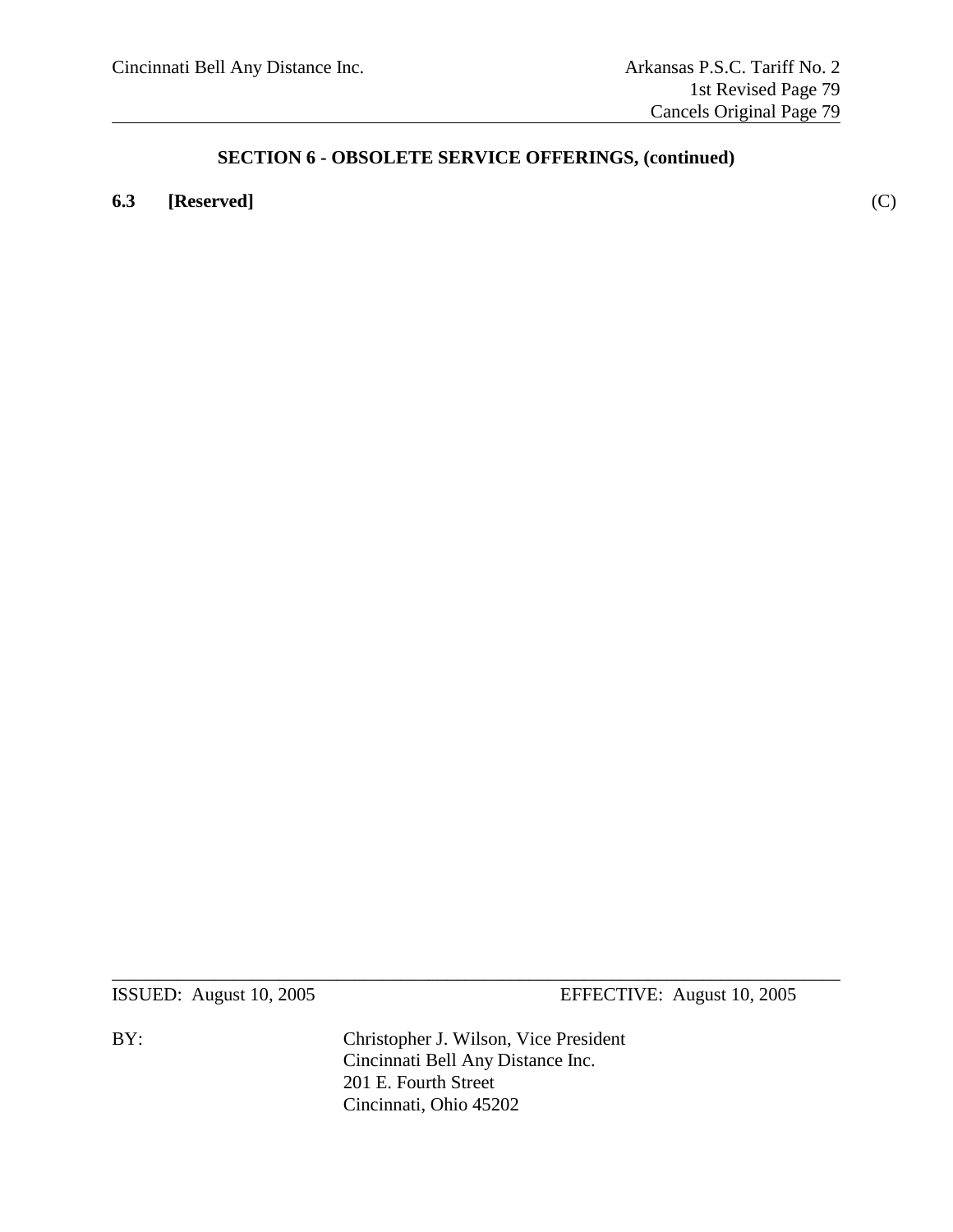### **6.3 [Reserved]** (C)

ISSUED: August 10, 2005 EFFECTIVE: August 10, 2005

BY: Christopher J. Wilson, Vice President Cincinnati Bell Any Distance Inc. 201 E. Fourth Street Cincinnati, Ohio 45202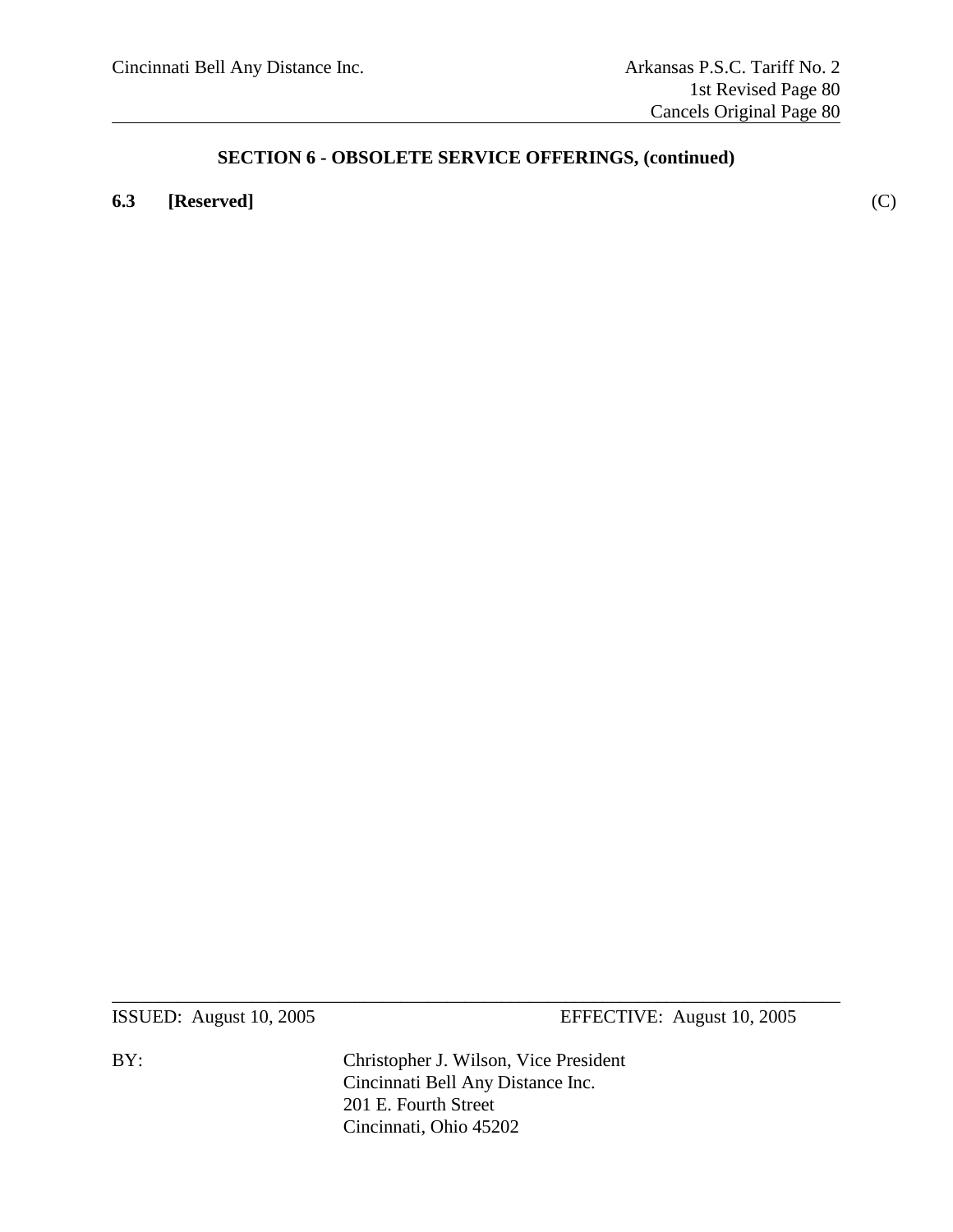### **6.4 Obsolete Service Offerings Formerly Offered by Cincinnati Bell Long Distance Company**

#### **6.4.1 Business Outbound Standard Service**

Switched 1+ Long Distance Service allows Business Customers to make direct dialed long distance calls. Customers access the service via local exchange companyprovided Feature Group D switched access circuits. For billing purposes, call timing is rounded up to the nearest six (6) second increment after the initial minimum period of thirty (30) seconds.

|                  | PEAK     | OFF-PEAK |
|------------------|----------|----------|
| Rate per minute: | \$0.1500 | \$0.1500 |

ISSUED: November 19, 2003 EFFECTIVE: November 19, 2003

BY: Christopher J. Wilson, Vice President Cincinnati Bell Any Distance Inc. 201 E. Fourth Street Cincinnati, Ohio 45202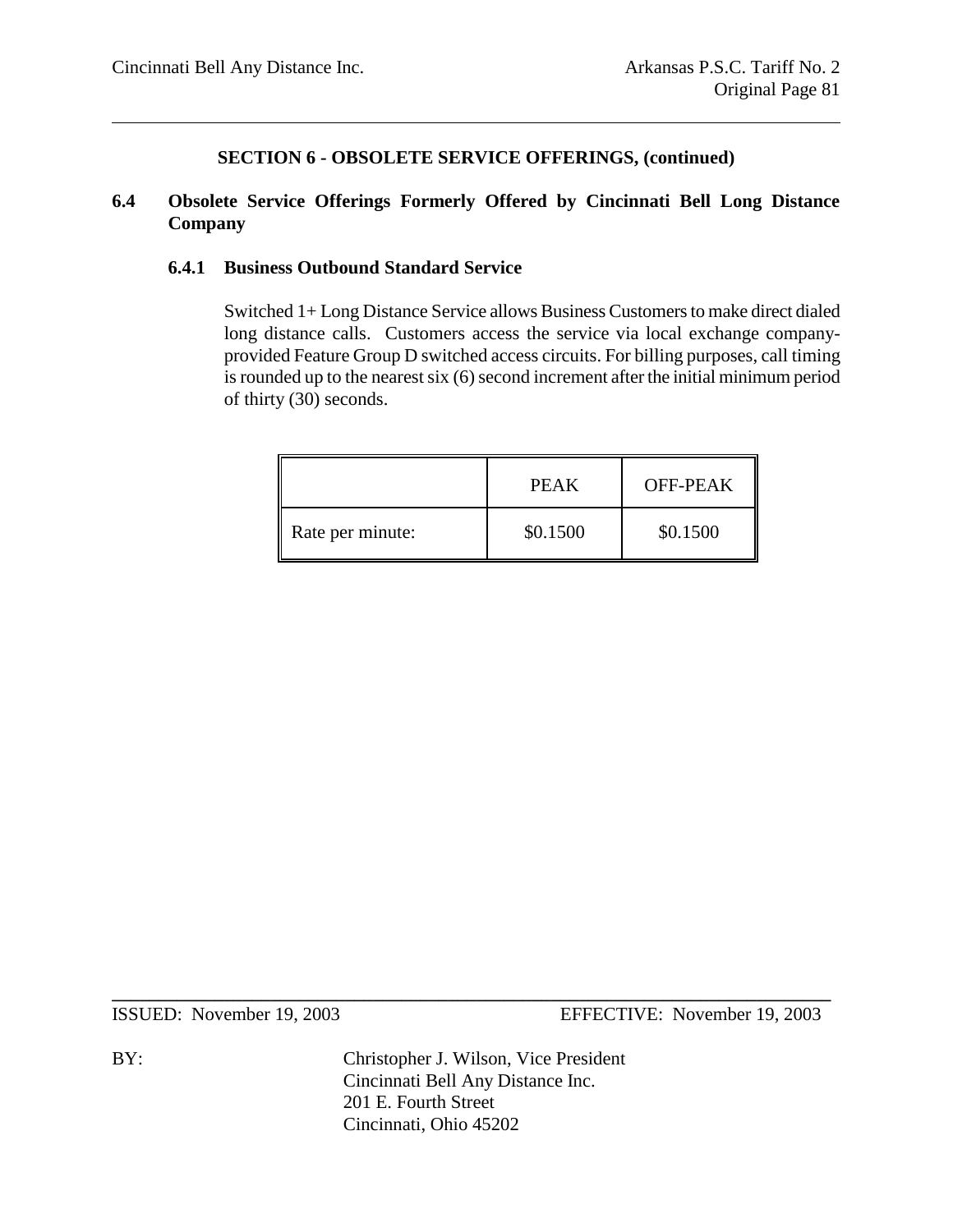#### **6.4 Obsolete Service Offerings Formerly Offered by Cincinnati Bell Long Distance Company, (cont'd.)**

#### **6.4.2 Business In-Bound "Toll-Free" Service**

Switched In-Bound 800 Service is a "toll-free calling" service offered to business customers. The CBLD Customer is billed for each 800/888 call, rather than the call originator. Calls terminate to the Customer over local exchange Company provided switched access circuits. For billing purposes, call timing is rounded up to the nearest six (6) second increment after the initial minimum period of thirty (30) seconds.

|                  | PEAK     | OFF-PEAK |
|------------------|----------|----------|
| Rate per minute: | \$0.1500 | \$0.1500 |

ISSUED: November 19, 2003 EFFECTIVE: November 19, 2003

BY: Christopher J. Wilson, Vice President Cincinnati Bell Any Distance Inc. 201 E. Fourth Street Cincinnati, Ohio 45202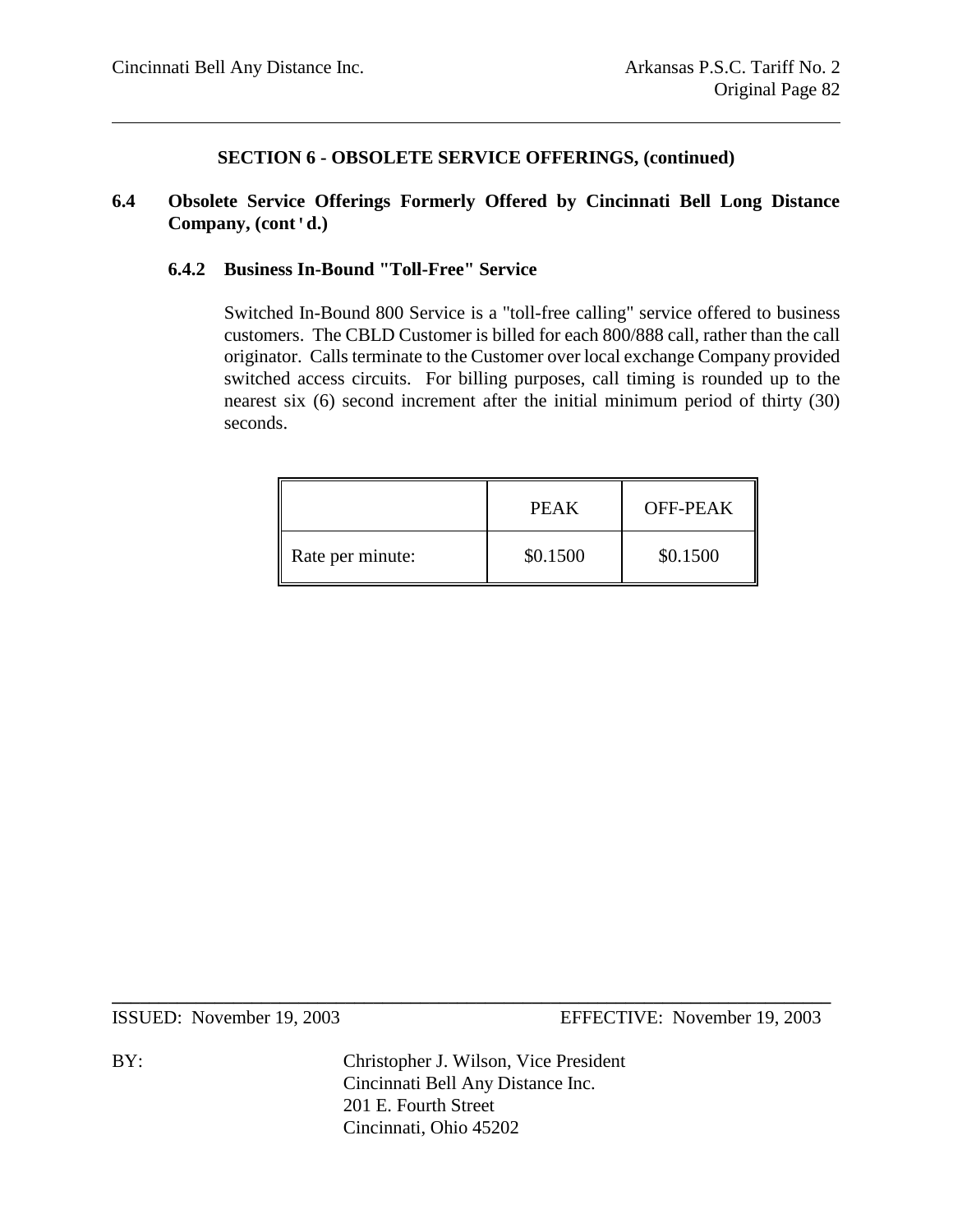**6.4 Obsolete Service Offerings Formerly Offered by Cincinnati Bell Long Distance Company, (cont'd.)**

ISSUED: November 19, 2003 EFFECTIVE: November 19, 2003

BY: Christopher J. Wilson, Vice President Cincinnati Bell Any Distance Inc. 201 E. Fourth Street Cincinnati, Ohio 45202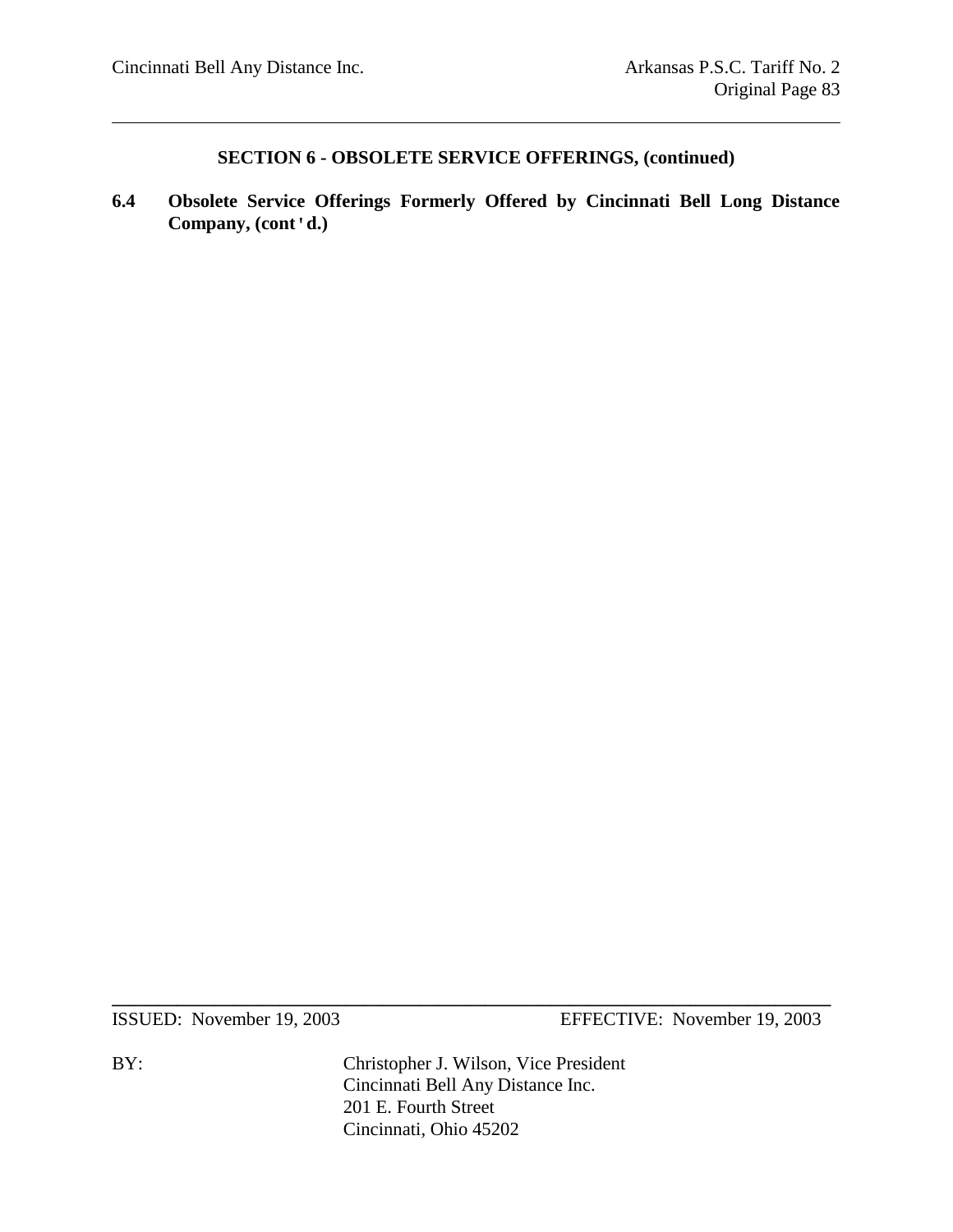#### **6.4 Obsolete Service Offerings Formerly Offered by Cincinnati Bell Long Distance Company, (cont'd.)**

#### **6.4.4 TravelMaster Select Service**

TravelMaster Select Service enables customers to use CBLD's service while away from their home or office. Customers must dial an access code in addition to an authorization number and the destination telephone number. Calls are billed in six (6) second increments with a minimum call duration of thirty (30) seconds.

| Rate per minute: | \$0.2500 |
|------------------|----------|
| Rate per call:   | \$0.0000 |

ISSUED: November 19, 2003 EFFECTIVE: November 19, 2003

BY: Christopher J. Wilson, Vice President Cincinnati Bell Any Distance Inc. 201 E. Fourth Street Cincinnati, Ohio 45202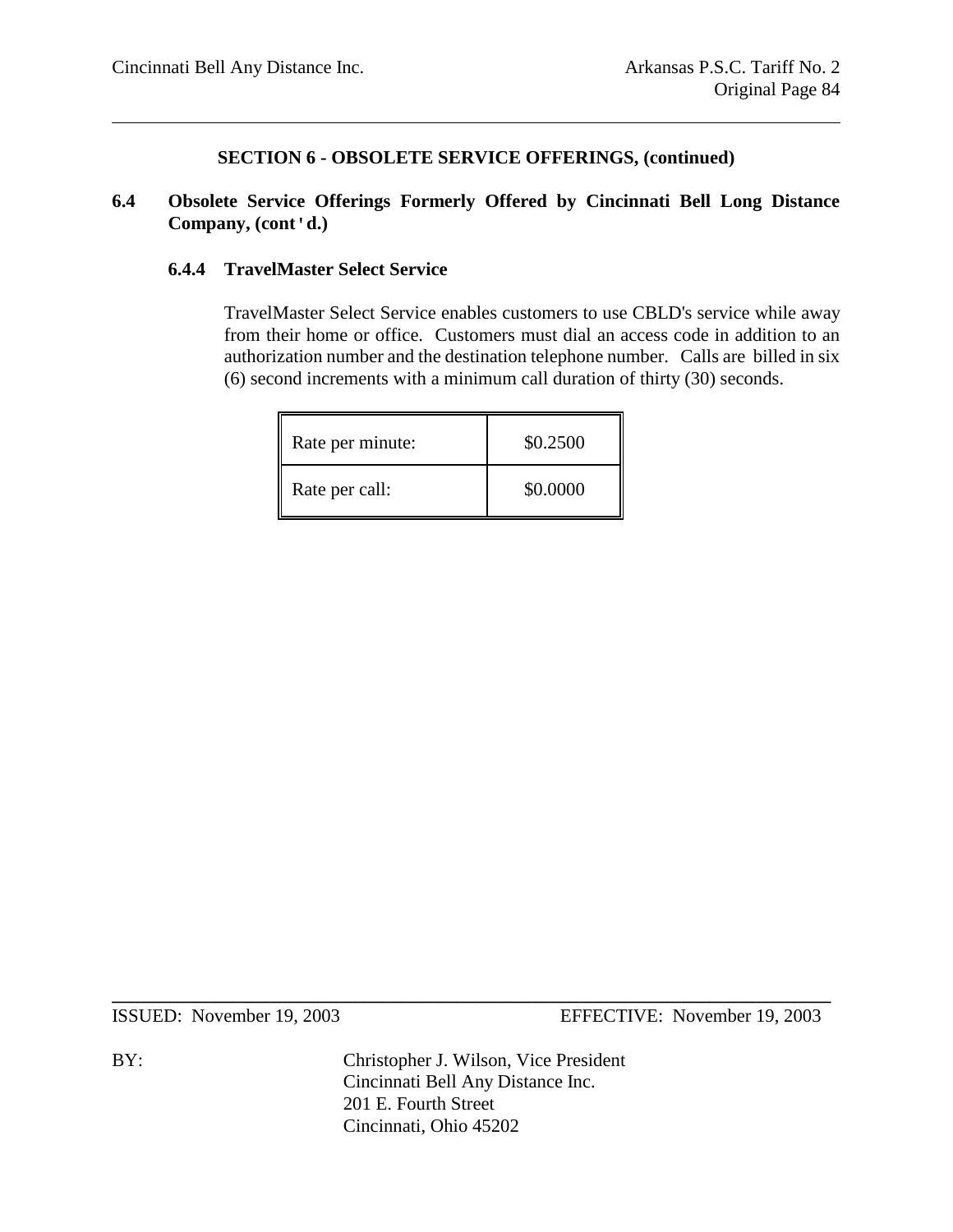### **6.4 Obsolete Service Offerings Formerly Offered by Cincinnati Bell Long Distance Company, (cont'd.)**

#### **6.4.5 Directory Assistance**

Directory Assistance is available to Customers of CBLD. A Directory Assistance charge applies to each call to the Directory Assistance Bureau. Up to two requests may be made on each call to Directory Assistance. The Directory Assistance charge applies to each call regardless of whether the Directory Assistance Bureau is able to furnish the requested telephone number.

Per call to Directory Assistance: \$0.65

ISSUED: November 19, 2003 EFFECTIVE: November 19, 2003

BY: Christopher J. Wilson, Vice President Cincinnati Bell Any Distance Inc. 201 E. Fourth Street Cincinnati, Ohio 45202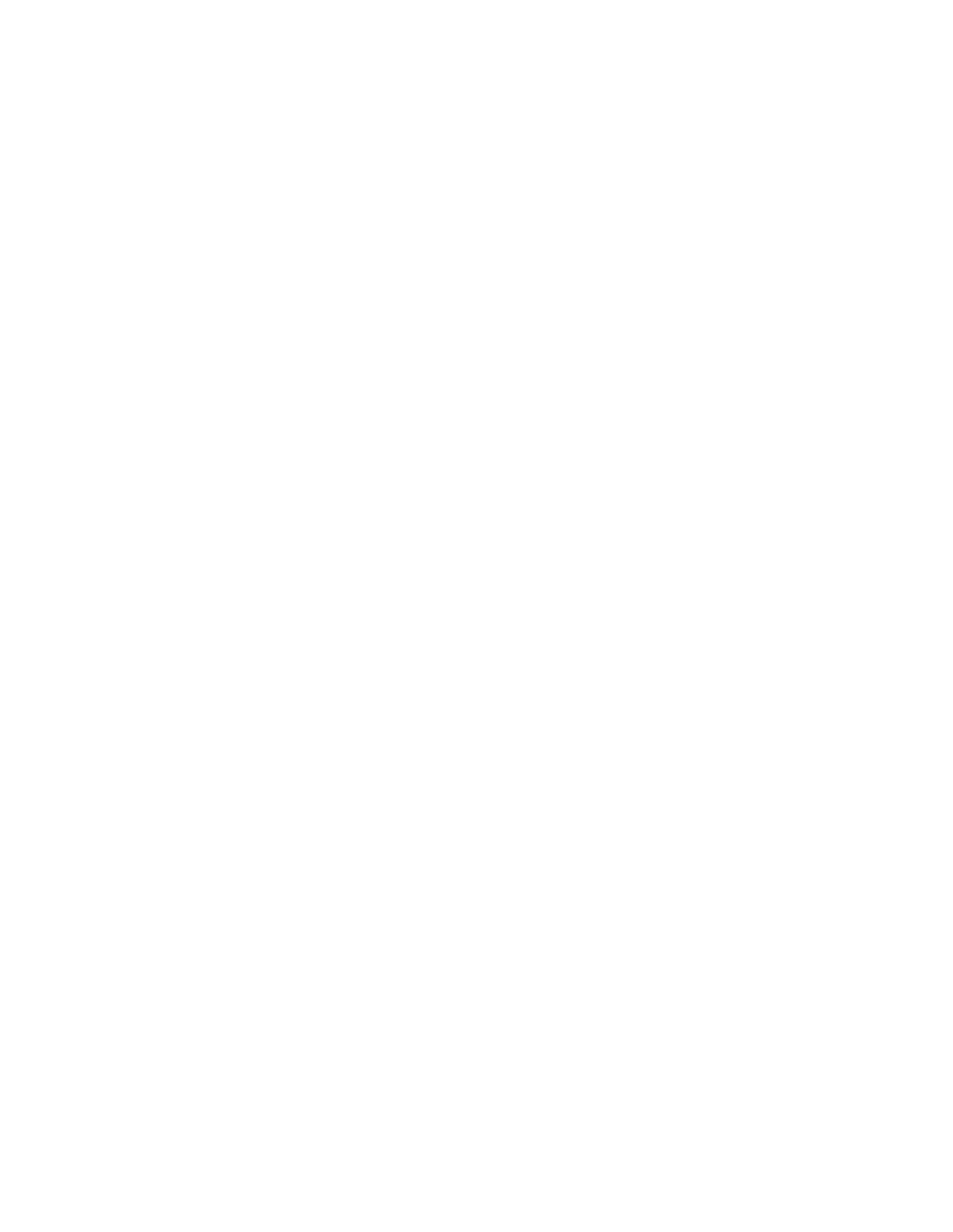#### **6.4 Obsolete Service Offerings Formerly Offered by Cincinnati Bell Long Distance Company, (cont'd.)**

#### **6.4.6 Debit Card/Prepaid Card Service**

The CBLD Debit Card/Prepaid Card allows customers to pay a fixed dollar amount in advance for long distance calling over CBLD's network. Customers use an "800/888" number for access from touch tone phones. Customers can place direct dial calls using the service. Cards are decremented for each minute or fractional minute of use as set forth below. As calls are placed, charges for the call are deducted on a real-time basis until the full amount of the card is exhausted. Customers will be notified in advance of the exhaustion of the card. Payment must be received by the Company or its authorized agent prior to activation of the account.

The following types of calls may not be completed using the Debit Card/Prepaid Card:

- \* calls to 700, 800, and 900 numbers
- \* calls to directory assistance
- \* operator assisted calls
- \* conference calls
- \* calls requiring time and/or charges

| Rate per minute: | \$0.33 |
|------------------|--------|
|------------------|--------|

ISSUED: November 19, 2003 EFFECTIVE: November 19, 2003

BY: Christopher J. Wilson, Vice President Cincinnati Bell Any Distance Inc. 201 E. Fourth Street Cincinnati, Ohio 45202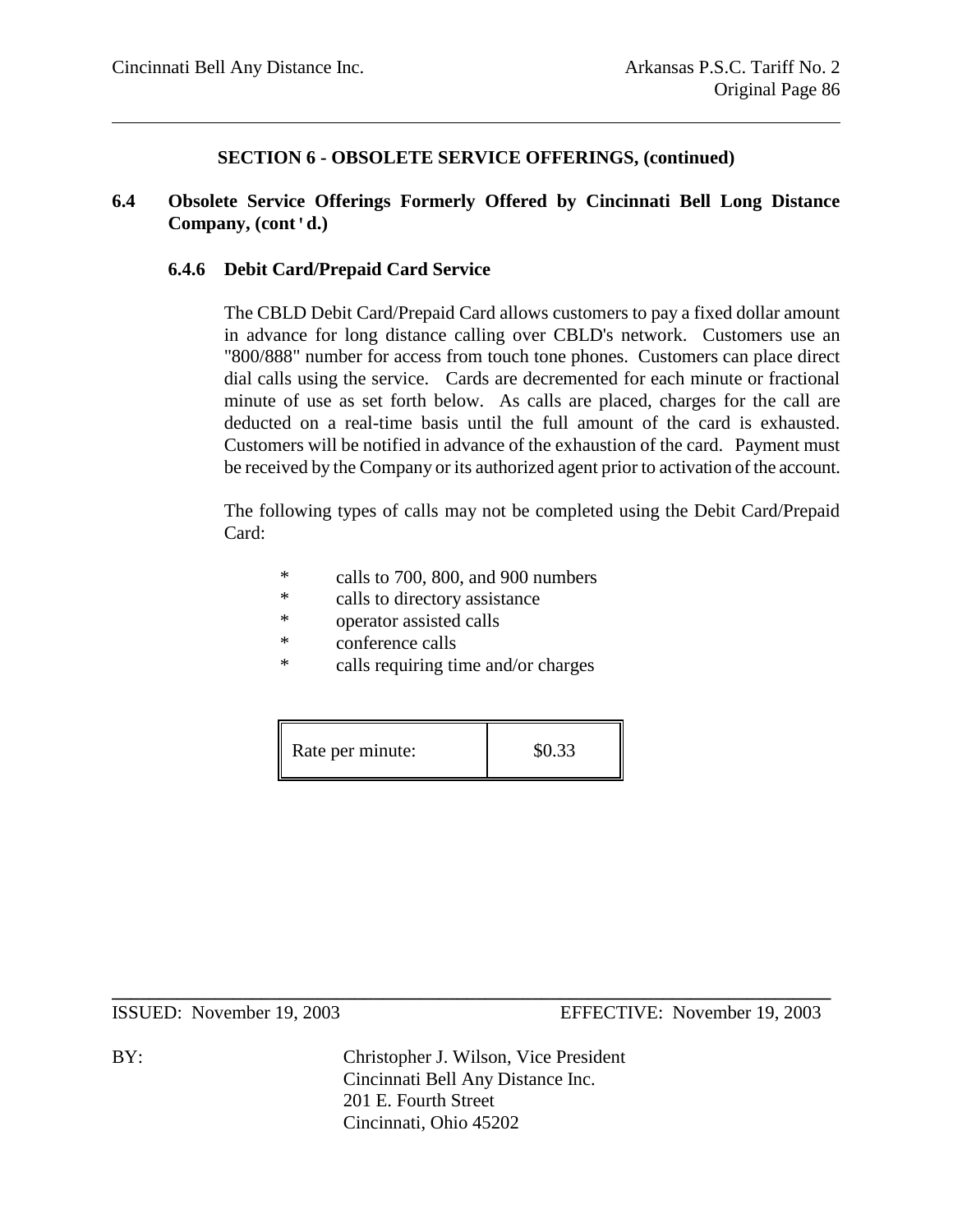#### **6.4 Obsolete Service Offerings Formerly Offered by Cincinnati Bell Long Distance Company, (cont'd.)**

#### **6.4.7 Association Program**

The following program is offered to qualified Association Groups for their association members. Association Groups include, but are not limited to, trade associations, professional or social associations, nonprofit groups, or other bona fide associations. Association Groups who will jointly market the company's service are required to qualify as an Agent of the Company. To qualify for this program, Association Groups must have sign a minimum of 10 members to CBLD's long distance service and bill a minimum of \$250 per month within six months of beginning service with CBLD. Service is provided to qualified Association Groups under contract. This program offers outbound direct dialing, inbound "toll-free" 800/888 service, and travel service. Calls are billed in six (6) second increments after a minimum call duration of thirty (30) seconds.

| <b>Product Type</b>    | <b>PEAK</b> | <b>OFF-PEAK</b> |  |
|------------------------|-------------|-----------------|--|
| Outbound               | \$0.1200    | \$0.1200        |  |
| <b>Inbound 800/888</b> | \$0.1300    | \$0.1300        |  |
| TravelMaster           | \$0.2500    | \$0.2500        |  |

Per Minute Rate:

Directory assistance, per call: \$0.50

ISSUED: November 19, 2003 EFFECTIVE: November 19, 2003

BY: Christopher J. Wilson, Vice President Cincinnati Bell Any Distance Inc. 201 E. Fourth Street Cincinnati, Ohio 45202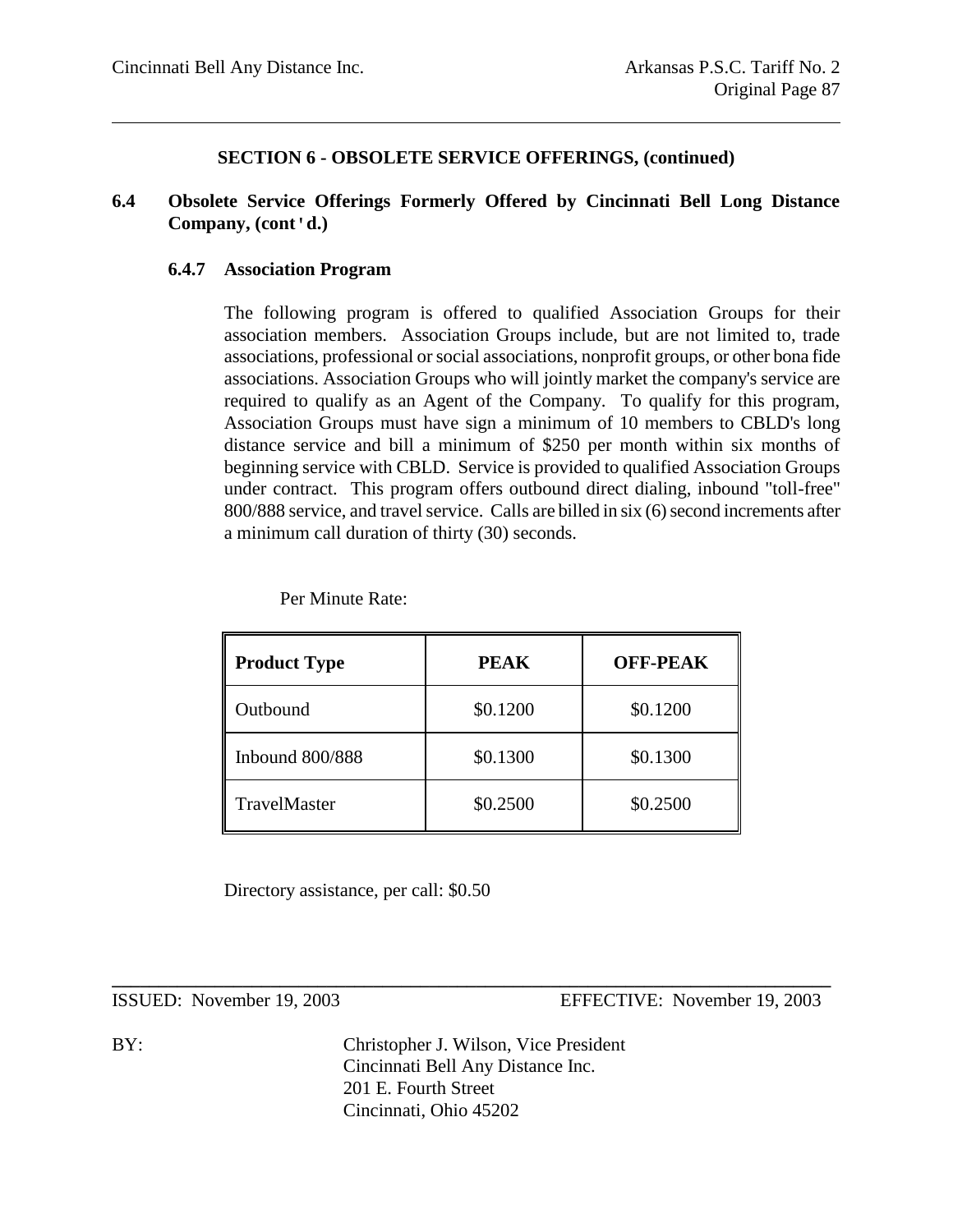#### **6.4 Obsolete Service Offerings Formerly Offered by Cincinnati Bell Long Distance Company, (cont'd.)**

#### **6.4.8 Operator Assisted Services**

The Company provides the Customer operator services where technically available on a per call service charge basis. The Company's operator services are accessible on a twenty-four (24) hour a day, seven (7) days a week basis. In addition to the usage charges, at least one per-call service charge applies.

**Mileage Day Evening Night/Weekend** Initial Minute Each Add'l Minute Initial Minute Each Add'l Minute Initial Minute Each Add'l Minute  $1 - 16$  \$0.1300 \$0.1000 \$0.1105 \$0.0850 \$0.0650 \$0.0500 17 - 31 0.1800 | 0.1700 | 0.1600 | 0.1445 | 0.1000 | 0.0850 32 - 56 0.2500 0.2200 0.1900 0.1700 0.1500 0.1200 57 - 87 0.3375 0.2750 0.2500 0.2200 0.2050 0.1750 88 - 127 | 0.3875 | 0.3325 | 0.2900 | 0.2600 | 0.2650 | 0.2375 128 - 200 | 0.4225 | 0.3875 | 0.3225 | 0.2925 | 0.2850 | 0.2575  $201 +$  0.4400 0.4000 0.3400 0.3100 0.3000 0.2750

Customer Dialed Calling Card, Operator Dialed Calling Card, Person to Person

ISSUED: November 19, 2003 EFFECTIVE: November 19, 2003

BY: Christopher J. Wilson, Vice President Cincinnati Bell Any Distance Inc. 201 E. Fourth Street Cincinnati, Ohio 45202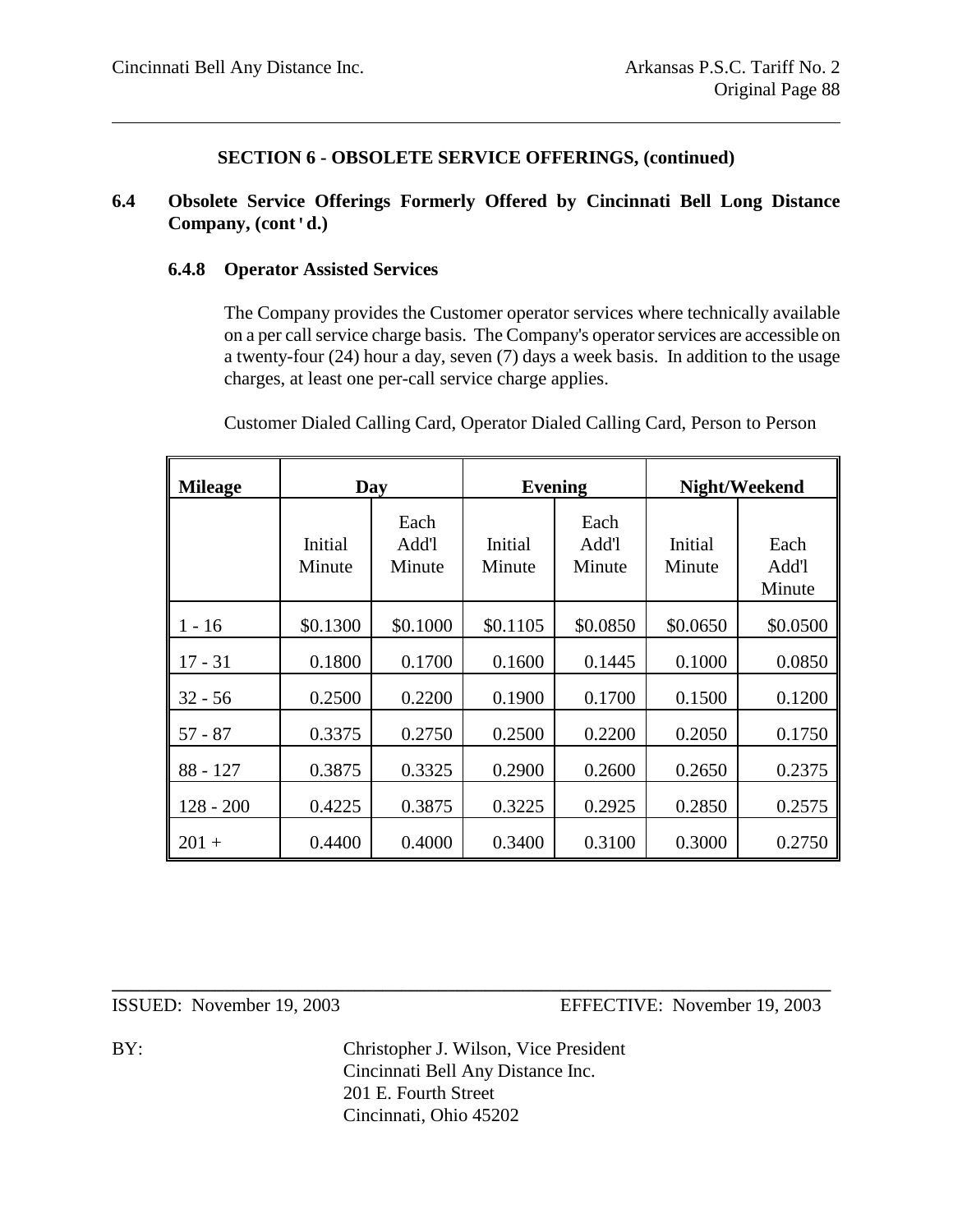## **6.4 Obsolete Service Offerings Formerly Offered by Cincinnati Bell Long Distance Company, (cont'd.)**

### **6.4.8 Operator Assisted Services, (cont'd.)**

| <b>Mileage</b> | Day               |                         |                   | <b>Evening</b>          |                   | Night/Weekend           |
|----------------|-------------------|-------------------------|-------------------|-------------------------|-------------------|-------------------------|
|                | Initial<br>Minute | Each<br>Add'l<br>Minute | Initial<br>Minute | Each<br>Add'l<br>Minute | Initial<br>Minute | Each<br>Add'l<br>Minute |
| $1 - 16$       | \$0.1615          | \$0.1240                | \$0.1370          | \$0.1055                | \$0.0810          | \$0.0620                |
| $17 - 31$      | 0.2235            | 0.2110                  | 0.1985            | 0.1795                  | 0.1240            | 0.1055                  |
| $32 - 56$      | 0.2980            | 0.2605                  | 0.2320            | 0.2015                  | 0.1800            | 0.1430                  |
| $57 - 87$      | 0.3350            | 0.2730                  | 0.2495            | 0.2190                  | 0.2050            | 0.1925                  |
| 88 - 127       | 0.3720            | 0.3225                  | 0.2715            | 0.2350                  | 0.2480            | 0.2235                  |
| 128 - 200      | 0.4095            | 0.3600                  | 0.3100            | 0.2670                  | 0.2670            | 0.2295                  |
| $201 +$        | 0.4340            | 0.3970                  | 0.3365            | 0.2960                  | 0.2915            | 0.2360                  |

Operator Station: Billed to Third Party, Collect, Sent Paid Non Coin

BY: Christopher J. Wilson, Vice President Cincinnati Bell Any Distance Inc. 201 E. Fourth Street Cincinnati, Ohio 45202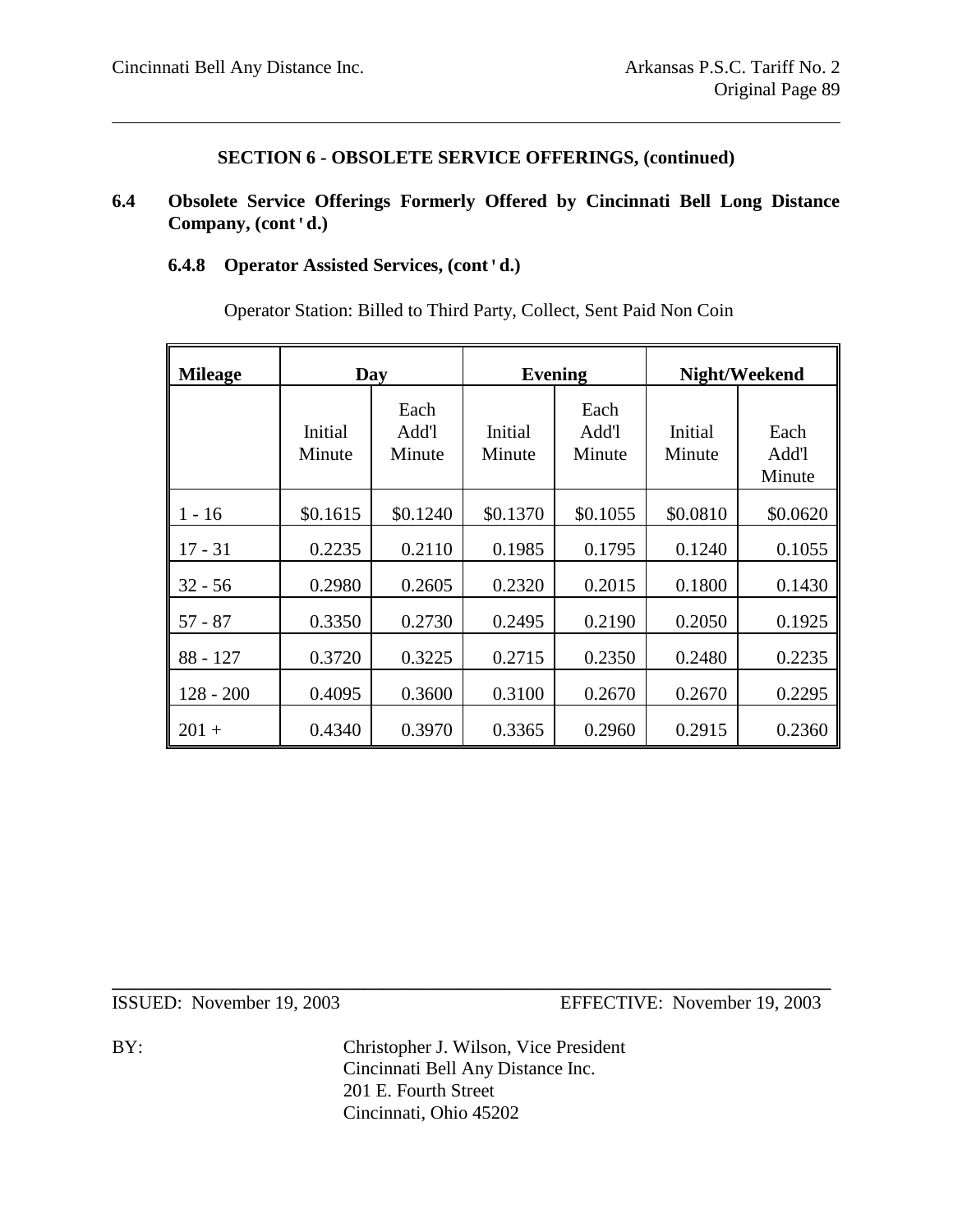- **6.4 Obsolete Service Offerings Formerly Offered by Cincinnati Bell Long Distance Company, (cont'd.)**
	- **6.4.8 Operator Assisted Services, (cont'd.)**

#### **Per Call Operator Service Charges**

| <b>Customer Dialed Calling Card</b> | \$1.00 |
|-------------------------------------|--------|
| <b>Operator Dialed Calling Card</b> | \$2.25 |
|                                     |        |
| <b>Operator Station:</b>            |        |
| Collect                             | \$2.25 |
| <b>Billed to Third Party</b>        | \$2.35 |
| Sent Paid Non Coin                  | \$2.30 |
| Person-to-Person                    | \$4.90 |
| <b>Operator Dialed Surcharge:</b>   | \$1.15 |

ISSUED: November 19, 2003 EFFECTIVE: November 19, 2003

BY: Christopher J. Wilson, Vice President Cincinnati Bell Any Distance Inc. 201 E. Fourth Street Cincinnati, Ohio 45202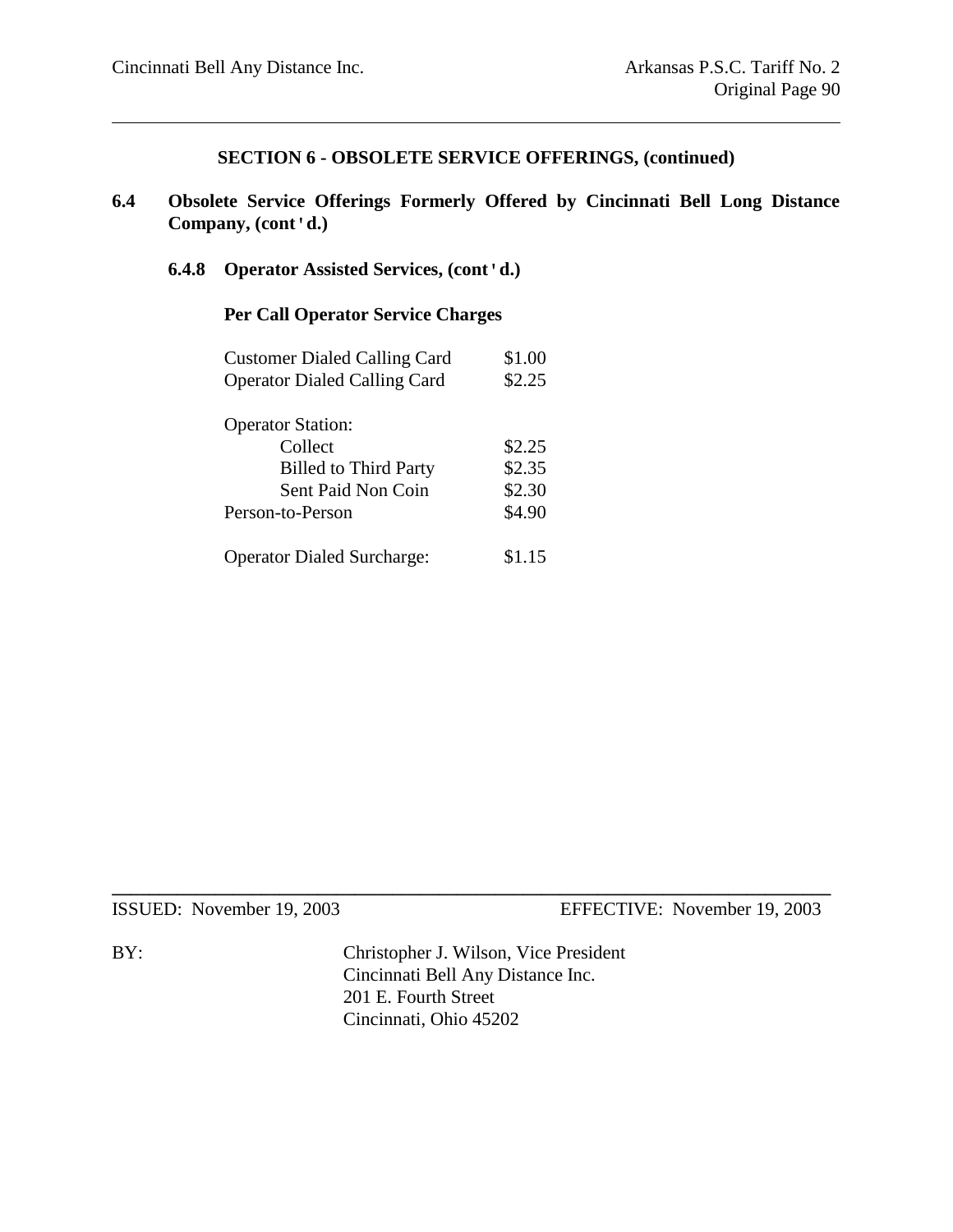#### **6.4 Obsolete Service Offerings Formerly Offered by Cincinnati Bell Long Distance Company, (cont'd.)**

#### **6.4.9 Network Plus**

Network Plus Service is a switched service which allows Customers to make direct dialed long distance calls and receive toll free inbound service for the same per minute rate. For billing purposes, call timing is rounded up to the nearest six (6) second increment after the initial minimum period of six (6) seconds.

Calls are not time-of-day or mileage sensitive. Customers are billed based on actual monthly usage billing. All domestic intertate and intrastate usage contributes to and receives the volume discount.

In addition to the volume discount, Customers may receive an additional discount by signing a term commitment of 24 months or 36 months.

**Rates**

**Per Minute Rates:** \$0.2100

# **Volume Discount: Monthly Billing Percentage Discount**  $$0.00 - $49.99$  0%  $$50.00 - $99.99$  5%  $$100.00 - $499.99$  15% \$500.00 - \$999.99 20% \$1000.00 - \$2499.99 25%  $$2500.00 +$  30% **Term Discount:** 24 month term commitment 5% 36 month term commitment 7%

ISSUED: November 19, 2003 EFFECTIVE: November 19, 2003

BY: Christopher J. Wilson, Vice President Cincinnati Bell Any Distance Inc. 201 E. Fourth Street Cincinnati, Ohio 45202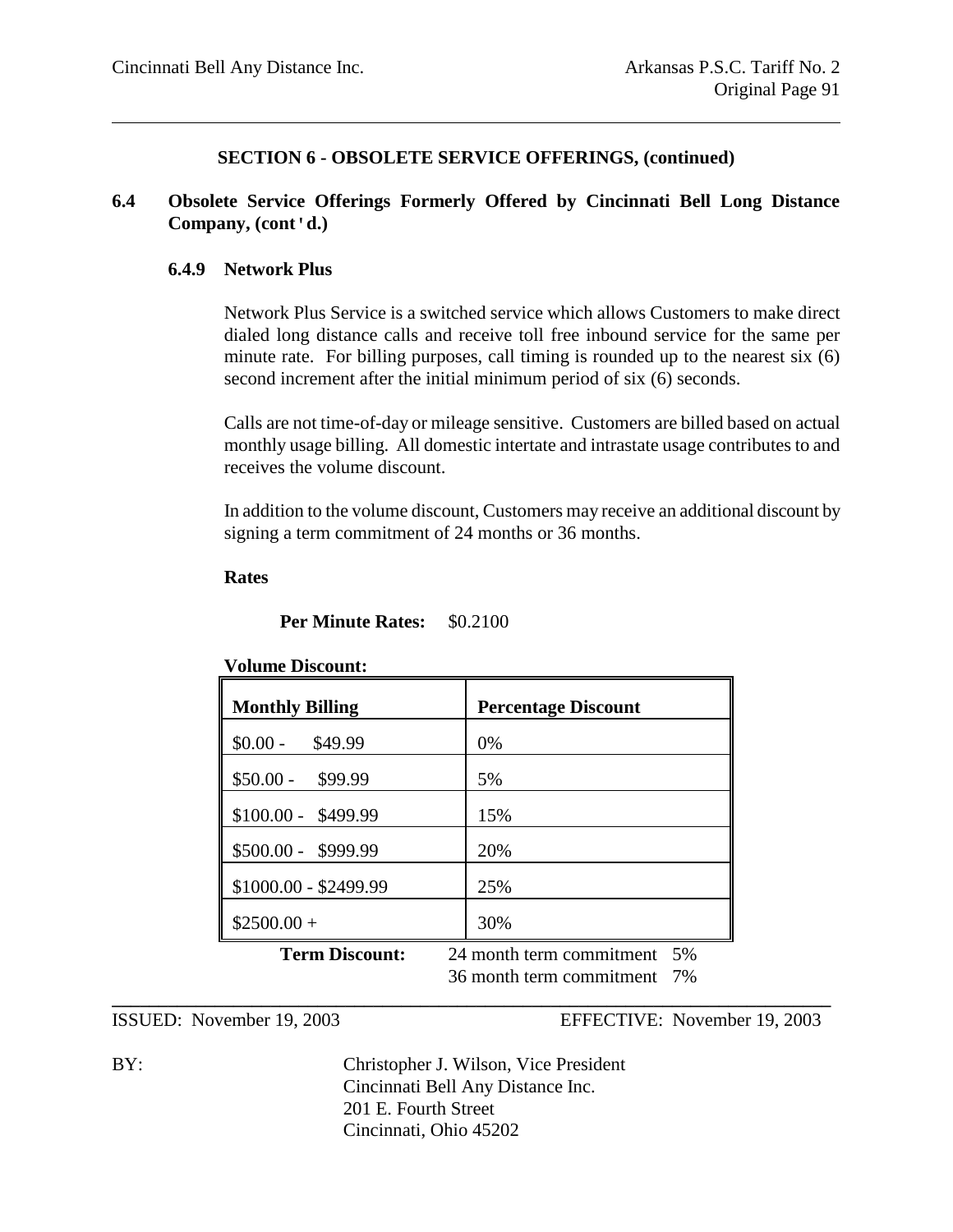#### **6.4 Obsolete Service Offerings Formerly Offered by Cincinnati Bell Long Distance Company, (cont'd.)**

#### **6.4.10 Core Business Service**

Core Business Service is a switched bundled service including inbound and outbound calling, a travel card option and access to directory assistance. This service is targeted at business Customers with at least \$25.00 in monthly billing for all Customer locations. Customers choosing this service will be billed the difference between actual usage and the \$25.00 minimum should billing in any given month fall below the stated minimum.

Calls are not time-of-day nor mileage sensitive. Calls are billed in six (6) second increments with an initial increment for billing purposes of six (6) seconds. Travel Card calls are billed in six (6) second increments with an initial period, for billing purposes, of thirty (30) seconds.

Customers receive a discount based upon actual billing per month on combined usage of all interstate, intrastate and international calling including calls to directory assistance and made through the use of a Company travel card. Customers who commit to a 12 or 24 month agreement receive an additional discount. Rates

| Outbound service           | \$0.120 per minute |
|----------------------------|--------------------|
| Inbound service            | \$0.120 per minute |
| <b>Travel Card service</b> | \$0.23 per minute  |
| Directory Assistance       | \$0.80 per call    |

Volume and Term Discount Schedule

|                       | Month-to-Month | 12 month | 24 month |
|-----------------------|----------------|----------|----------|
| <b>Billing Volume</b> |                |          |          |
| \$25.00-\$249.99      | $0.0\%$        | 10.0%    | 15.0%    |
| \$250.00-749.99       | 5.0%           | 15.0%    | 20.0%    |
| $$750.00+$            | 7.5%           | 17.5%    | 22.5%    |

ISSUED: November 19, 2003 EFFECTIVE: November 19, 2003

BY: Christopher J. Wilson, Vice President Cincinnati Bell Any Distance Inc. 201 E. Fourth Street Cincinnati, Ohio 45202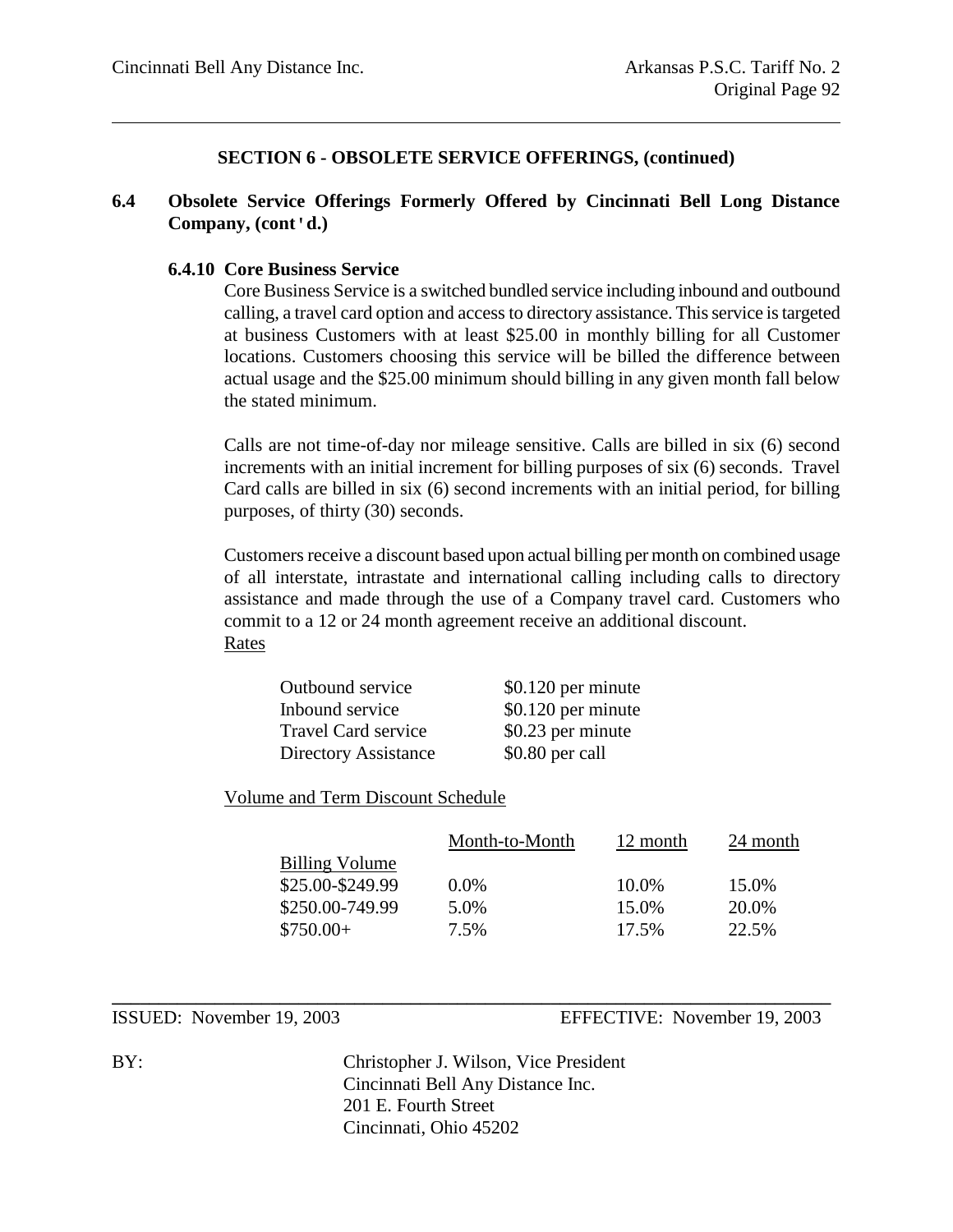#### **6.4 Obsolete Service Offerings Formerly Offered by Cincinnati Bell Long Distance Company, (cont'd.)**

#### **6.4.11 Enterprise Service**

Enterprise Service is a dedicated bundled service with switched access overflow. Service includes inbound and outbound calling, a travel card option and access to directory assistance. This service is targeted at business with at least \$3,000.00 in monthly billing. Customers choosing this service select a rate plan based on anticipated minimum monthly billing for all Customer locations. Customers choosing this service will be billed the difference between actual usage and the minimum should billing in any given month fall below the stated minimum.

Calls are not time-of-day nor mileage sensitive. Calls are billed in six (6) second increments with an initial increment for billing purposes of six (6) seconds. Travel Card calls are billed in six (6) second increments with an initial period, for billing purposes, of thirty (30) seconds.

Customers must commit to a twelve (12) or twenty-four (24) month term. Customers receive a discount based upon actual billing per month on combined usage of all interstate, intrastate and international calling including calls to directory assistance and made through the use of a Company travel card.

#### Rates

|                                  | Outbound service<br>Inbound service<br><b>Travel Card service</b><br><b>Directory Assistance</b> | Dedicated<br>\$0.060 per minute<br>\$0.060 per minute<br>\$0.23 per minute<br>\$0.80 per call |              | Switched overflow<br>\$0.120 per minute<br>\$0.120 per minute<br>\$0.23 per minute<br>\$0.80 per call                                                                                                                                                                                                                                                                                |
|----------------------------------|--------------------------------------------------------------------------------------------------|-----------------------------------------------------------------------------------------------|--------------|--------------------------------------------------------------------------------------------------------------------------------------------------------------------------------------------------------------------------------------------------------------------------------------------------------------------------------------------------------------------------------------|
|                                  | Volume and Term Discount Schedule                                                                |                                                                                               |              |                                                                                                                                                                                                                                                                                                                                                                                      |
|                                  |                                                                                                  | 12 month                                                                                      | 24 month     |                                                                                                                                                                                                                                                                                                                                                                                      |
|                                  | <b>Billing Commitment</b>                                                                        |                                                                                               |              |                                                                                                                                                                                                                                                                                                                                                                                      |
|                                  | \$3,000.00                                                                                       | 5.0%                                                                                          | 10.0%        |                                                                                                                                                                                                                                                                                                                                                                                      |
|                                  | \$6,000.00                                                                                       | 10.0%                                                                                         | 15.0%        |                                                                                                                                                                                                                                                                                                                                                                                      |
|                                  | \$9,000.00                                                                                       | 12.5%                                                                                         | 17.5%        |                                                                                                                                                                                                                                                                                                                                                                                      |
| <b>TO OT TER</b><br>$\mathbf{1}$ | 10.000                                                                                           |                                                                                               | DDDD OGUL ID | $\overline{1}$ $\overline{1}$ $\overline{1}$ $\overline{1}$ $\overline{1}$ $\overline{1}$ $\overline{1}$ $\overline{1}$ $\overline{1}$ $\overline{1}$ $\overline{1}$ $\overline{1}$ $\overline{1}$ $\overline{1}$ $\overline{1}$ $\overline{1}$ $\overline{1}$ $\overline{1}$ $\overline{1}$ $\overline{1}$ $\overline{1}$ $\overline{1}$ $\overline{1}$ $\overline{1}$ $\overline{$ |

ISSUED: November 19, 2003 EFFECTIVE: November 19, 2003

BY: Christopher J. Wilson, Vice President Cincinnati Bell Any Distance Inc. 201 E. Fourth Street Cincinnati, Ohio 45202